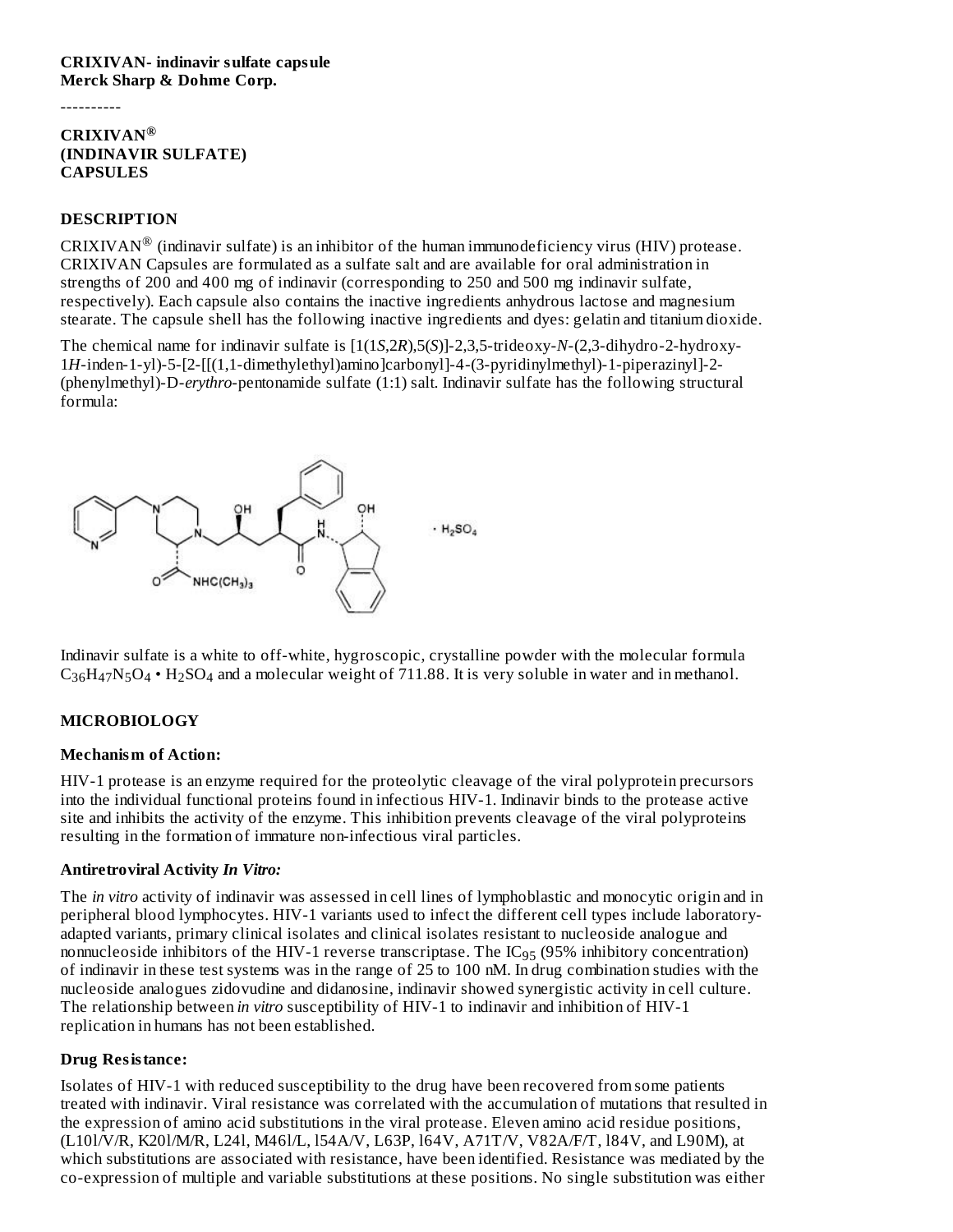necessary or sufficient for measurable resistance (≥4-fold increase in IC<sub>95</sub>). In general, higher levels of resistance were associated with the co-expression of greater numbers of substitutions, although their individual effects varied and were not additive. At least 3 amino acid substitutions must be present for phenotypic resistance to indinavir to reach measurable levels. In addition, mutations in the p7/ p1 and p1/ p6 gag cleavage sites were observed in some indinavir resistant HIV-1 isolates.

*In vitro* phenotypic susceptibilities to indinavir were determined for 38 viral isolates from 13 patients who experienced virologic rebounds during indinavir monotherapy. Pre-treatment isolates from five patients exhibited indinavir IC $_{95}$  values of 50-100 nM. At or following viral RNA rebound (after 12-76 weeks of therapy), IC $_{95}$  values ranged from 25 to >3000 nM, and the viruses carried 2 to 10 mutations in the protease gene relative to baseline.

### **Cross-Resistance to Other Antiviral Agents:**

Varying degrees of HIV-1 cross-resistance have been observed between indinavir and other HIV-1 protease inhibitors. In studies with ritonavir, saquinavir, and amprenavir, the extent and spectrum of cross-resistance varied with the specific mutational patterns observed. In general, the degree of crossresistance increased with the accumulation of resistance-associated amino acid substitutions. Within a panel of 29 viral isolates from indinavir-treated patients that exhibited measurable (≥4-fold) phenotypic resistance to indinavir, all were resistant to ritonavir. Of the indinavir resistant HIV-1 isolates, 63% showed resistance to saquinavir and 81% to amprenavir.

## **CLINICAL PHARMACOLOGY**

### **Pharmacokinetics**

#### Absorption:

Indinavir was rapidly absorbed in the fasted state with a time to peak plasma concentration (T $_{\rm max}$ ) of 0.8  $\pm$  0.3 hours (mean  $\pm$  S.D.) (n=11). A greater than dose-proportional increase in indinavir plasma concentrations was observed over the 200-1000 mg dose range. At a dosing regimen of 800 mg every 8 hours, steady-state area under the plasma concentration time curve (AUC) was  $30,691 \pm 11,407$ nM•hour (n=16), peak plasma concentration ( $C_{max}$ ) was 12,617  $\pm$  4037 nM (n=16), and plasma concentration eight hours post dose (trough) was  $251 \pm 178$  nM (n=16).

### *Effect of Food on Oral Absorption:*

Administration of indinavir with a meal high in calories, fat, and protein (784 kcal, 48.6 g fat, 31.3 g protein) resulted in a 77%  $\pm$  8% reduction in AUC and an 84%  $\pm$  7% reduction in C $_{\rm max}$  (n=10). Administration with lighter meals (e.g., a meal of dry toast with jelly, apple juice, and coffee with skim milk and sugar or a meal of corn flakes, skim milk and sugar) resulted in little or no change in AUC,  $C_{max}$  or trough concentration.

### Distribution:

Indinavir was approximately 60% bound to human plasma proteins over a concentration range of 81 nM to 16,300 nM.

### Metabolism:

Following a 400-mg dose of <sup>14</sup>C-indinavir, 83  $\pm$  1% (n=4) and 19  $\pm$  3% (n=6) of the total radioactivity was recovered in feces and urine, respectively; radioactivity due to parent drug in feces and urine was 19.1% and 9.4%, respectively. Seven metabolites have been identified, one glucuronide conjugate and six oxidative metabolites. *In vitro* studies indicate that cytochrome P-450 3A4 (CYP3A4) is the major enzyme responsible for formation of the oxidative metabolites.

### Elimination:

Less than 20% of indinavir is excreted unchanged in the urine. Mean urinary excretion of unchanged drug was  $10.4 \pm 4.9\%$  (n=10) and  $12.0 \pm 4.9\%$  (n=10) following a single 700-mg and 1000-mg dose, respectively. Indinavir was rapidly eliminated with a half-life of  $1.8 \pm 0.4$  hours (n=10). Significant accumulation was not observed after multiple dosing at 800 mg every 8 hours.

### **Special Populations**

Hepatic Insufficiency: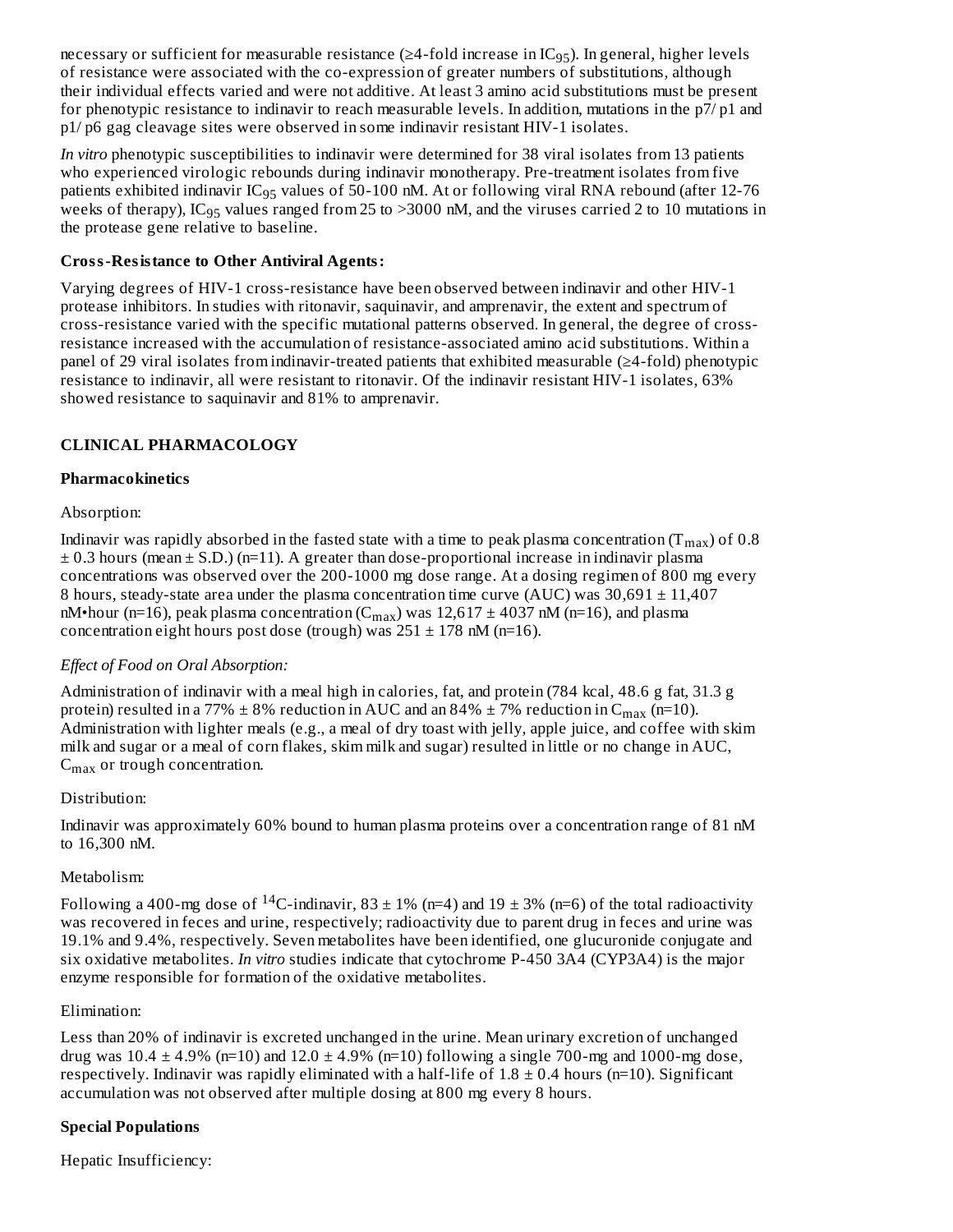Patients with mild to moderate hepatic insufficiency and clinical evidence of cirrhosis had evidence of decreased metabolism of indinavir resulting in approximately 60% higher mean AUC following a single 400-mg dose ( $n=12$ ). The half-life of indinavir increased to 2.8  $\pm$  0.5 hours. Indinavir pharmacokinetics have not been studied in patients with severe hepatic insufficiency (see DOSAGE AND ADMINISTRATION, Hepatic Insufficiency).

### Renal Insufficiency:

The pharmacokinetics of indinavir have not been studied in patients with renal insufficiency.

### Gender:

The effect of gender on the pharmacokinetics of indinavir was evaluated in 10 HIV seropositive women who received CRIXIVAN 800 mg every 8 hours with zidovudine 200 mg every 8 hours and lamivudine 150 mg twice a day for one week. Indinavir pharmacokinetic parameters in these women were compared to those in HIV seropositive men (pooled historical control data). Differences in indinavir exposure, peak concentrations, and trough concentrations between males and females are shown in Table 1 below:

| Table 1               |                                                           |                         |  |  |  |
|-----------------------|-----------------------------------------------------------|-------------------------|--|--|--|
| PK Parameter          | % change in PK parameter for females<br>relative to males | 90% Confidence Interval |  |  |  |
| $AUC_{0-8h}$ (nM•hr)  | ⊥13%                                                      | $(132\%, 12\%)$         |  |  |  |
| $C_{\text{max}}$ (nM) | ⊥13%                                                      | $(132\%, 10\%)$         |  |  |  |
| $C_{8h}$ (nM)         | 122%                                                      | $(147\%, 15\%)$         |  |  |  |

↓Indicates a decrease in the PK parameter; ↑indicates an increase in the PK parameter.

The clinical significance of these gender differences in the pharmacokinetics of indinavir is not known.

### Race:

Pharmacokinetics of indinavir appear to be comparable in Caucasians and Blacks based on pharmacokinetic studies including 42 Caucasians (26 HIV-positive) and 16 Blacks (4 HIV-positive).

### Pediatric:

The optimal dosing regimen for use of indinavir in pediatric patients has not been established. In HIVinfected pediatric patients (age 4-15 years), a dosage regimen of indinavir capsules, 500 mg/m<sup>2</sup> every 8 hours, produced  $\mathrm{AUC_{0-8hr}}$  of 38,742  $\pm$  24,098 nM•hour (n=34),  $\mathrm{C_{max}}$  of 17,181  $\pm$  9809 nM (n=34), and trough concentrations of  $134 \pm 91$  nM (n=28). The pharmacokinetic profiles of indinavir in pediatric patients were not comparable to profiles previously observed in HIV-infected adults receiving the recommended dose of 800 mg every 8 hours. The AUC and  $\textsf{C}_{\max}$  values were slightly higher and the trough concentrations were considerably lower in pediatric patients. Approximately 50% of the pediatric patients had trough values below 100 nM; whereas, approximately 10% of adult patients had trough levels below 100 nM. The relationship between specific trough values and inhibition of HIV replication has not been established.

### Pregnant Patients:

The optimal dosing regimen for use of indinavir in pregnant patients has not been established. A CRIXIVAN dose of 800 mg every 8 hours (with zidovudine 200 mg every 8 hours and lamivudine 150 mg twice a day) has been studied in 16 HIV-infected pregnant patients at 14 to 28 weeks of gestation at enrollment (study PACTG 358). The mean indinavir plasma  $\mathrm{AUC_{0\text{-}8hr}}$  at weeks 30-32 of gestation (n=11) was 9231 nM•hr, which is 74% (95% CI: 50%, 86%) lower than that observed 6 weeks postpartum. Six of these 11 (55%) patients had mean indinavir plasma concentrations 8 hours post-dose (C $_{\rm min}$ ) below assay threshold of reliable quantification. The pharmacokinetics of indinavir in these 11 patients at 6 weeks postpartum were generally similar to those observed in non-pregnant patients in another study (see PRECAUTIONS, Pregnancy).

# **Drug Interactions:**

(also see CONTRAINDICATIONS, WARNINGS, PRECAUTIONS, Drug Interactions)

Indinavir is an inhibitor of the cytochrome P450 isoform CYP3A4. Coadministration of CRIXIVAN and drugs primarily metabolized by CYP3A4 may result in increased plasma concentrations of the other drug, which could increase or prolong its therapeutic and adverse effects (see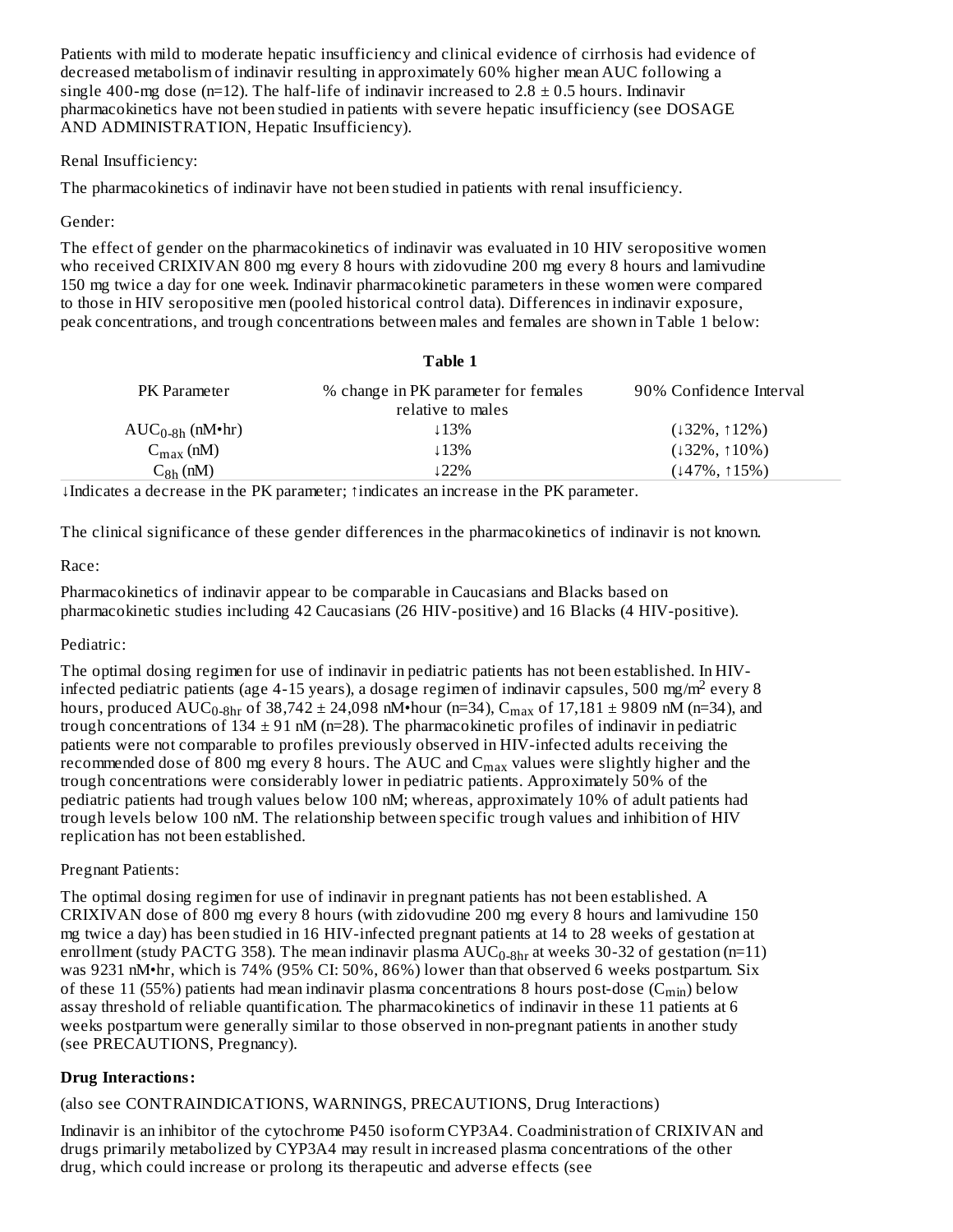CONTRAINDICATIONS and WARNINGS). Based on *in vitro* data in human liver microsomes, indinavir does not inhibit CYP1A2, CYP2C9, CYP2E1 and CYP2B6. However, indinavir may be a weak inhibitor of CYP2D6.

Indinavir is metabolized by CYP3A4. Drugs that induce CYP3A4 activity would be expected to increase the clearance of indinavir, resulting in lowered plasma concentrations of indinavir. Coadministration of CRIXIVAN and other drugs that inhibit CYP3A4 may decrease the clearance of indinavir and may result in increased plasma concentrations of indinavir.

Drug interaction studies were performed with CRIXIVAN and other drugs likely to be coadministered and some drugs commonly used as probes for pharmacokinetic interactions. The effects of coadministration of CRIXIVAN on the AUC,  $\rm{C_{max}}$  and  $\rm{C_{min}}$  are summarized in Table 2 (effect of other drugs on indinavir) and Table 3 (effect of indinavir on other drugs). For information regarding clinical recommendations, see Table 9 in PRECAUTIONS.

#### **Table 2: Drug Interactions: Pharmacokinetic Parameters for Indinavir in the Pres ence of the Coadministered Drug (See PRECAUTIONS, Table 9 for Recommended Alterations in Dos e or Regimen)**

|                          |                        |                    |             |                                        | Ratio (with/without coadministered drug) of   |                       |
|--------------------------|------------------------|--------------------|-------------|----------------------------------------|-----------------------------------------------|-----------------------|
|                          | Dose of                | Dose of            |             |                                        | <b>Indinavir</b>                              |                       |
| Coadministered           | Coadministered         | <b>CRIXIVAN</b>    |             |                                        | <b>Pharmacokinetic Parameters</b>             |                       |
| drug                     | drug (mg)              | (mg)               | $\mathbf n$ | $(90\% \text{ CI})$ ; No Effect = 1.00 |                                               |                       |
|                          |                        |                    |             | $C_{\hbox{\scriptsize max}}$           | <b>AUC</b>                                    | $C_{\underline{min}}$ |
| Cimetidine               | 600 twice daily,       | 400 single dose    | 12          | 1.07                                   | 0.98                                          | 0.82                  |
|                          | 6 days                 |                    |             | (0.77, 1.49)                           | (0.81, 1.19)                                  | (0.69, 0.99)          |
| Clarithromycin           | 500 q12h,              | 800 three times    | 10          | 1.08                                   | 1.19                                          | 1.57                  |
|                          | 7 days                 | daily, 7 days      |             | (0.85, 1.38)                           | (1.00, 1.42)                                  | (1.16, 2.12)          |
| Delavirdine              | 400 three times daily  | 400 three times    | 28          | $0.64*$                                | No significant                                | $2.18*$               |
|                          |                        | daily, 7 days      |             | (0.48, 0.86)                           | change*                                       | (1.16, 4.12)          |
| Delavirdine              | 400 three times daily  | 600 three times    | 28          | No significant                         | $1.53*$                                       | $3.98*$               |
|                          |                        | daily, 7 days      |             | change                                 | (1.07, 2.20)                                  | (2.04, 7.78)          |
| Efavirenz <sup>†</sup>   | 600 once daily,        | 1000 three times   | 20          |                                        |                                               |                       |
|                          | 10 days                | daily, 10 days     |             |                                        |                                               |                       |
|                          |                        | After morning dose |             | No significant                         | $0.67*$                                       | $0.61*$               |
|                          |                        |                    |             | change <sup>*</sup>                    | (0.61, 0.74)                                  | (0.49, 0.76)          |
|                          |                        | After afternoon    |             | No significant                         | $0.63*$                                       | $0.48*$               |
|                          |                        | dose               |             | change*                                | (0.54, 0.74)                                  | (0.43, 0.53)          |
|                          |                        | After evening dose |             | $0.71*$                                | $0.54*$                                       | $0.43*$               |
|                          |                        |                    |             | (0.57, 0.89)                           | (0.46, 0.63)                                  | (0.37, 0.50)          |
| Fluconazole <sup>†</sup> | 400 once daily,        | 1000 three times   | 11          | 0.87                                   | 0.76                                          | 0.90                  |
|                          | 8 days                 | daily, 7 days      |             | (0.72, 1.05)                           | (0.59, 0.98)                                  | (0.72, 1.12)          |
| Grapefruit Juice         | 8 oz.                  | 400 single dose    | 10          | 0.65                                   | 0.73                                          | 0.90                  |
|                          |                        |                    |             | (0.53, 0.79)                           | (0.60, 0.87)                                  | (0.71, 1.15)          |
| Isoniazid                | 300 once daily in the  | 800 three times    | 11          | 0.95                                   | 0.99                                          | 0.89                  |
|                          | morning,<br>8 days     | daily, 7 days      |             | (0.88, 1.03)                           | (0.87, 1.13)                                  | (0.75, 1.06)          |
| Itraconazole             | 200 twice daily,       | 600 three times    | 12          | $0.78*$                                | $0.99*$                                       | $1.49*$               |
|                          | 7 days                 | daily, 7 days      |             | (0.69, 0.88)                           | (0.91, 1.06)                                  | (1.28, 1.74)          |
| Ketoconazole             | 400 once daily,        | 600 three times    | 12          | $0.69*$                                | $0.80*$                                       | $1.29*$               |
|                          | 7 days                 | daily, 7 days      |             | (0.61, 0.78)                           | (0.74, 0.87)                                  | (1.11, 1.51)          |
|                          | 400 once daily,        | 400 three times    | 12          | $0.42*$                                | $0.44*$                                       | $0.73*$               |
|                          | 7 days                 | daily, 7 days      |             | (0.37, 0.47)                           | (0.41, 0.48)                                  | (0.62, 0.85)          |
| Methadone                | 20-60 once daily in    | 800 three times    | 10          |                                        | See text below for discussion of interaction. |                       |
|                          | the morning,<br>8 days | daily, 8 days      |             |                                        |                                               |                       |
| Quinidine                | 200 single dose        | 400 single dose    | 10          | 0.96                                   | 1.07                                          | 0.93                  |
|                          |                        |                    |             | (0.79, 1.18)                           | (0.89, 1.28)                                  | (0.73, 1.19)          |
| Rifabutin                | 150 once daily in the  | 800 three times    | 14          | 0.80                                   | 0.68                                          | 0.60                  |
|                          | morning,<br>10 days    | daily, 10 days     |             | (0.72, 0.89)                           | (0.60, 0.76)                                  | (0.51, 0.72)          |
| Rifabutin                | 300 once daily in the  | 800 three times    | $10\,$      | 0.75                                   | 0.66                                          | 0.61                  |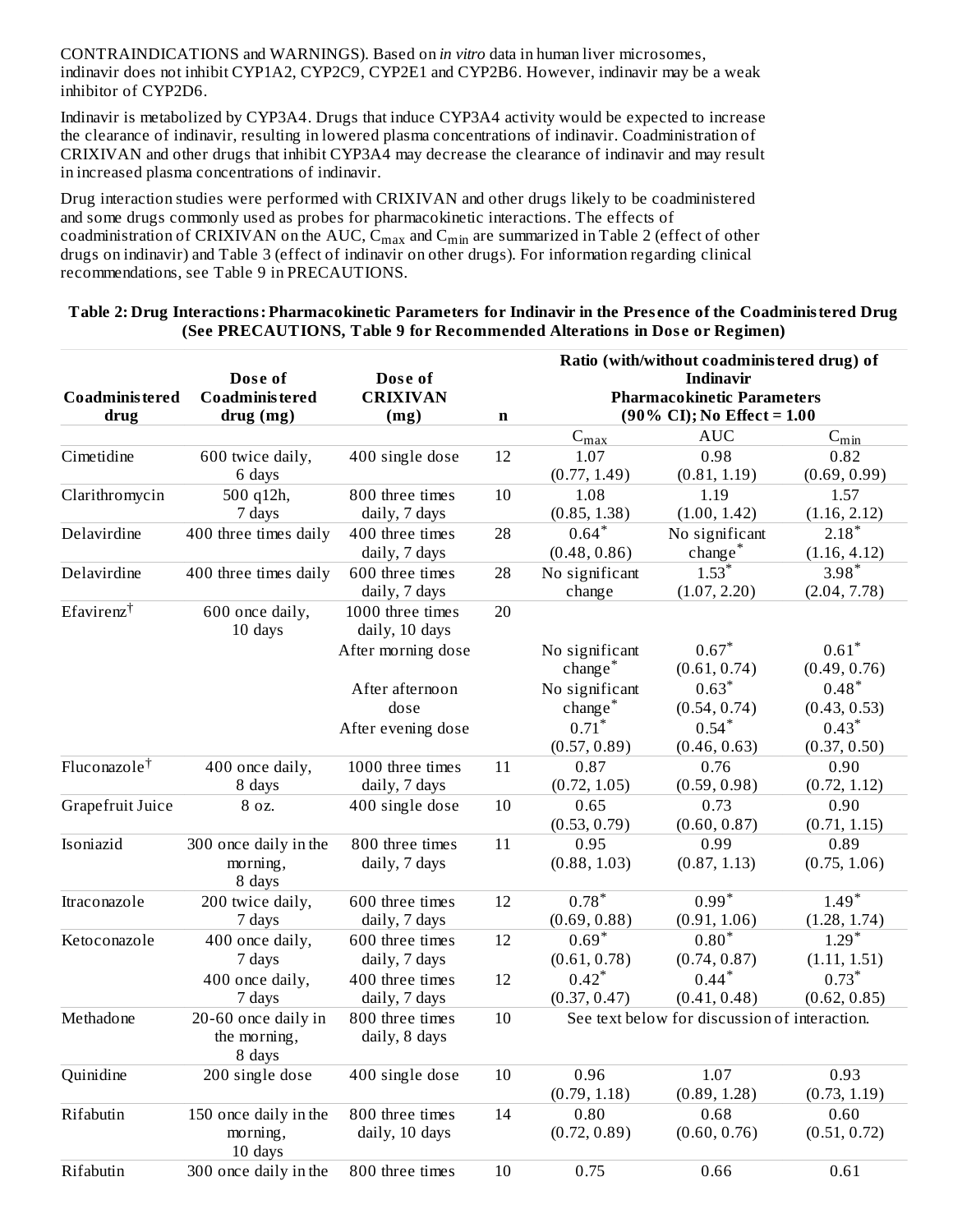|                             | morning,<br>10 days                 | daily, 10 days                   |                     | (0.61, 0.91)         | (0.56, 0.77)                                  | (0.50, 0.75)        |
|-----------------------------|-------------------------------------|----------------------------------|---------------------|----------------------|-----------------------------------------------|---------------------|
| Rifampin                    | 600 once daily in the<br>morning,   | 800 three times<br>daily, 7 days | 12                  | 0.13<br>(0.08, 0.22) | 0.08<br>(0.06, 0.11)                          | Not Done            |
|                             | 8 days                              |                                  |                     |                      |                                               |                     |
| Ritonavir                   | 100 twice daily,                    | 800 twice                        | $10, 16^{\ddagger}$ |                      | See text below for discussion of interaction. |                     |
|                             | 14 days                             | daily, 14 days                   |                     |                      |                                               |                     |
| Ritonavir                   | 200 twice daily,<br>14 days         | 800 twice<br>daily, 14 days      | $9, 16^{\ddagger}$  |                      | See text below for discussion of interaction. |                     |
| Sildenafil                  | 25 single dose                      | 800 three times<br>daily         | 6                   |                      | See text below for discussion of interaction. |                     |
| St. John's wort             | 300 three times daily               | 800 three times                  | 8                   | Not Available        | 0.46                                          | 0.19                |
| (Hypericum                  | with meals,                         | daily                            |                     |                      | $(0.34, 0.58)^{\S}$                           | $(0.06, 0.33)^{\S}$ |
| perforatum,                 | 14 days                             |                                  |                     |                      |                                               |                     |
| standardized to             |                                     |                                  |                     |                      |                                               |                     |
| 0.3 % hypericin)            |                                     |                                  |                     |                      |                                               |                     |
| Stavudine $(d4T)^{\dagger}$ | 40 twice daily,                     | 800 three times                  | 11                  | 0.95                 | 0.95                                          | 1.13                |
|                             | 7 days                              | daily, 7 days                    |                     | (0.80, 1.11)         | (0.80, 1.12)                                  | (0.83, 1.53)        |
| Trimethoprim/               | 800 Trimethoprim/                   | 400 four times                   | 12                  | 1.12                 | 0.98                                          | 0.83                |
| Sulfamethoxazole            | 160                                 | daily, 7 days                    |                     | (0.87, 1.46)         | (0.81, 1.18)                                  | (0.72, 0.95)        |
|                             | Sulfamethoxazole<br>$q12h$ , 7 days |                                  |                     |                      |                                               |                     |
| Zidovudine $†$              | 200 three times daily,              | 1000 three times                 | 12                  | 1.06                 | 1.05                                          | 1.02                |
|                             | 7 days                              | daily, 7 days                    |                     | (0.91, 1.25)         | (0.86, 1.28)                                  | (0.77, 1.35)        |
| Zidovudine/                 | $200/150$ three times               | 800 three times                  | 6, 9 <sup>1</sup>   | 1.05                 | 1.04                                          | 0.98                |
| Lamivudine                  | daily, 7 days                       | daily, 7 days                    |                     | (0.83, 1.33)         | (0.67, 1.61)                                  | (0.56, 1.73)        |
| $(3TC)^{\dagger}$           |                                     |                                  |                     |                      |                                               |                     |

All interaction studies conducted in healthy, HIV-negative adult subjects, unless otherwise indicated.

\* Relative to indinavir 800 mg three times daily alone.

† Study conducted in HIV-positive subjects.

‡ Comparison to historical data on 16 subjects receiving indinavir alone.

§ 95% CI.

¶ Parallel group design; n for indinavir + coadministered drug, n for indinavir alone.

## **Table 3: Drug Interactions: Pharmacokinetic Parameters for Coadministered Drug in the Pres ence of Indinavir (See PRECAUTIONS, Table 9 for Recommended Alterations in Dos e or Regimen)**

| Coadminis tered<br>drug                                  | Dose of<br>Coadministered<br>drug (mg)        | Dose of<br>CRIXIVAN (mg)          | $\mathbf n$ |                          | Ratio (with/without CRIXIVAN) of<br><b>Coadministered Drug</b><br><b>Pharmacokinetic Parameters</b><br>$(90\% \text{ CI})$ ; No Effect = 1.00 |                                  |
|----------------------------------------------------------|-----------------------------------------------|-----------------------------------|-------------|--------------------------|-----------------------------------------------------------------------------------------------------------------------------------------------|----------------------------------|
|                                                          |                                               |                                   |             | $C_{\underline{max}}$    | <b>AUC</b>                                                                                                                                    | $C_{\text{min}}$                 |
| Clarithromycin                                           | 500 twice daily,<br>7 days                    | 800 three times<br>daily, 7 days  | 12          | 1.19<br>(1.02, 1.39)     | 1.47<br>(1.30, 1.65)                                                                                                                          | 1.97<br>(1.58, 2.46)<br>$n = 11$ |
| Efavirenz                                                | 200 once daily,<br>14 days                    | 800 three times<br>daily, 14 days | 20          | No significant<br>change | No significant<br>change                                                                                                                      |                                  |
| Ethinyl Estradiol<br>(ORTHO-NOVUM<br>$1/35$ <sup>*</sup> | $35 \text{ mcg}$ , 8 days                     | 800 three times<br>daily, 8 days  | 18          | 1.02<br>(0.96, 1.09)     | 1.22<br>(1.15, 1.30)                                                                                                                          | 1.37<br>(1.24, 1.51)             |
| Isoniazid                                                | 300 once daily in<br>the morning,<br>8 days   | 800 three times<br>daily, 8 days  | 11          | 1.34<br>(1.12, 1.60)     | 1.12<br>(1.03, 1.22)                                                                                                                          | 1.00<br>(0.92, 1.08)             |
| Methadone $†$                                            | 20-60 once daily<br>in the morning,<br>8 days | 800 three times<br>daily, 8 days  | 12          | 0.93<br>(0.84, 1.03)     | 0.96<br>(0.86, 1.06)                                                                                                                          | 1.06<br>(0.94, 1.19)             |
| Norethindrone<br>(ORTHO-NOVUM<br>$1/35$ <sup>*</sup>     | $1 \text{ mcg}$ , $8 \text{ days}$            | 800 three times<br>daily, 8 days  | 18          | 1.05<br>(0.95, 1.16)     | 1.26<br>(1.20, 1.31)                                                                                                                          | 1.44<br>(1.32, 1.57)             |
| Rifabutin                                                | 150 once daily in                             | 800 three times                   | 14          | 1.29                     | 1.54                                                                                                                                          | 1.99                             |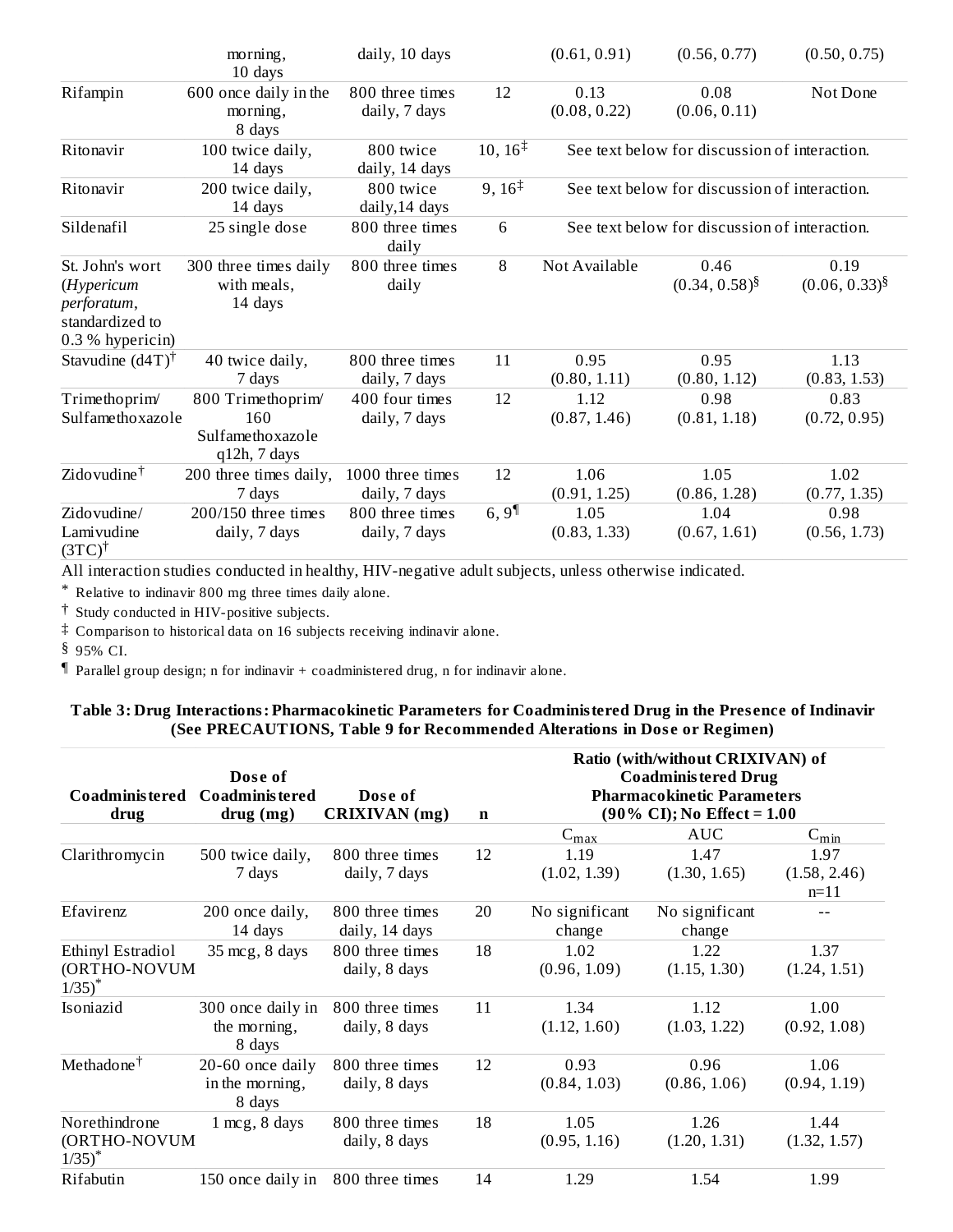| 150 mg once daily<br>in the morning, 11<br>$days + indinavir$        | the morning,<br>10 days                                            | daily, 10 days                                                        |                                       | (1.05, 1.59)                                 | (1.33, 1.79)                                                | (1.71, 2.31)<br>$n=13$                       |
|----------------------------------------------------------------------|--------------------------------------------------------------------|-----------------------------------------------------------------------|---------------------------------------|----------------------------------------------|-------------------------------------------------------------|----------------------------------------------|
| compared to 300<br>mg once daily in<br>the morning, 11<br>days alone | 300 once daily in<br>the morning,<br>10 days                       | 800 three times<br>daily, 10 days                                     | 10                                    | 2.34<br>(1.64, 3.35)                         | 2.73<br>(1.99, 3.77)                                        | 3.44<br>(2.65, 4.46)<br>$n=9$                |
| Ritonavir                                                            | 100 twice daily,<br>14 days<br>200 twice daily,<br>14 days         | 800 twice daily,<br>14 days<br>800 twice daily,<br>14 days            | $10,4^{\ddagger}$<br>$9,5^{\ddagger}$ | 1.61<br>(1.13, 2.29)<br>1.19<br>(0.85, 1.66) | 1.72<br>(1.20, 2.48)<br>1.96<br>(1.39, 2.76)                | 1.62<br>(0.93, 2.85)<br>4.71<br>(2.66, 8.33) |
|                                                                      |                                                                    |                                                                       |                                       |                                              |                                                             | $n=9, 4$                                     |
| Saquinavir<br>Hard gel<br>formulation                                | 600 single dose                                                    | 800 three times<br>daily, 2 days                                      | 6                                     | 4.7<br>(2.7, 8.1)                            | 6.0<br>(4.0, 9.1)                                           | 2.9<br>$(1.7, 4.7)^8$                        |
| Soft gel<br>formulation                                              | 800 single dose                                                    | 800 three times<br>daily, 2 days                                      | 6                                     | 6.5<br>(4.7, 9.1)                            | 7.2<br>(4.3, 11.9)                                          | 5.5<br>$(2.2, 14.1)$ <sup>§</sup>            |
| Soft gel                                                             | 1200 single dose                                                   | 800 three times                                                       | 6                                     | 4.0                                          | 4.6                                                         | 5.5                                          |
| formulation<br>Sildenafil                                            | 25 single dose                                                     | daily, 2 days<br>800 three times<br>daily                             | 6                                     | (2.7, 5.9)                                   | (3.2, 6.7)<br>See text below for discussion of interaction. | $(3.7, 8.3)^{§}$                             |
| Stavudine                                                            | 40 twice daily,<br>7 days                                          | 800 three times<br>daily, 7 days                                      | 13                                    | 0.86<br>(0.73, 1.03)                         | 1.21<br>(1.09, 1.33)                                        | Not Done                                     |
| Theophylline                                                         | 250 single dose                                                    | 800 three times<br>(on Days 1 and 7) daily, 6 days (Days<br>2 to $7)$ | $12,4^{\ddagger}$                     | 0.88<br>(0.76, 1.03)                         | 1.14<br>(1.04, 1.24)                                        | 1.13<br>(0.86, 1.49)<br>$n=7, 3$             |
| Trimethoprim/<br>Sulfamethoxazole<br>Trimethoprim                    | 800<br>Trimethoprim/<br>160<br>Sulfamethoxazole<br>$q12h$ , 7 days | 400 q6h, 7 days                                                       | 12                                    | 1.18<br>(1.05, 1.32)                         | 1.18<br>(1.05, 1.33)                                        | 1.18<br>(1.00, 1.39)                         |
| Trimethoprim/<br>Sulfamethoxazole<br>Sulfamethoxazole                | 800<br>Trimethoprim/<br>160<br>Sulfamethoxazole<br>$q12h$ , 7 days | 400 q6h, 7 days                                                       | 12                                    | 1.01<br>(0.95, 1.08)                         | 1.05<br>(1.01, 1.09)                                        | 1.05<br>(0.97, 1.14)                         |
| Vardenafil                                                           | 10 single dose                                                     | 800 three times<br>daily                                              | 18                                    |                                              | See text below for discussion of interaction.               |                                              |
| Zidovudine                                                           | 200 three times<br>daily, 7 days                                   | 1000 three times<br>daily, 7 days                                     | 12                                    | 0.89<br>(0.73, 1.09)                         | 1.17<br>(1.07, 1.29)                                        | 1.51<br>(0.71, 3.20)<br>$n=4$                |
| Zidovudine/<br>Lamivudine                                            |                                                                    |                                                                       |                                       |                                              |                                                             |                                              |
| Zidovudine                                                           | 200/150 three<br>times daily, 7<br>days                            | 800 three times<br>daily, 7 days                                      | $6, 7^{\ddagger}$                     | 1.23<br>(0.74, 2.03)                         | 1.39<br>(1.02, 1.89)                                        | 1.08<br>(0.77, 1.50)<br>$n=5, 5$             |
| Zidovudine/<br>Lamivudine                                            |                                                                    |                                                                       |                                       |                                              |                                                             |                                              |
| Lamivudine                                                           | 200/150 three<br>times daily, 7<br>days                            | 800 three times<br>daily, 7 days                                      | $6, 7^{\ddagger}$                     | 0.73<br>(0.52, 1.02)                         | 0.91<br>(0.66, 1.26)                                        | 0.88<br>(0.59, 1.33)                         |

All interaction studies conducted in healthy, HIV-negative adult subjects, unless otherwise indicated.

\* Registered trademark of Ortho Pharmaceutical Corporation.

† Study conducted in subjects on methadone maintenance.

 $^\ddag$  Parallel group design; n for coadministered drug + indinavir, n for coadministered drug alone.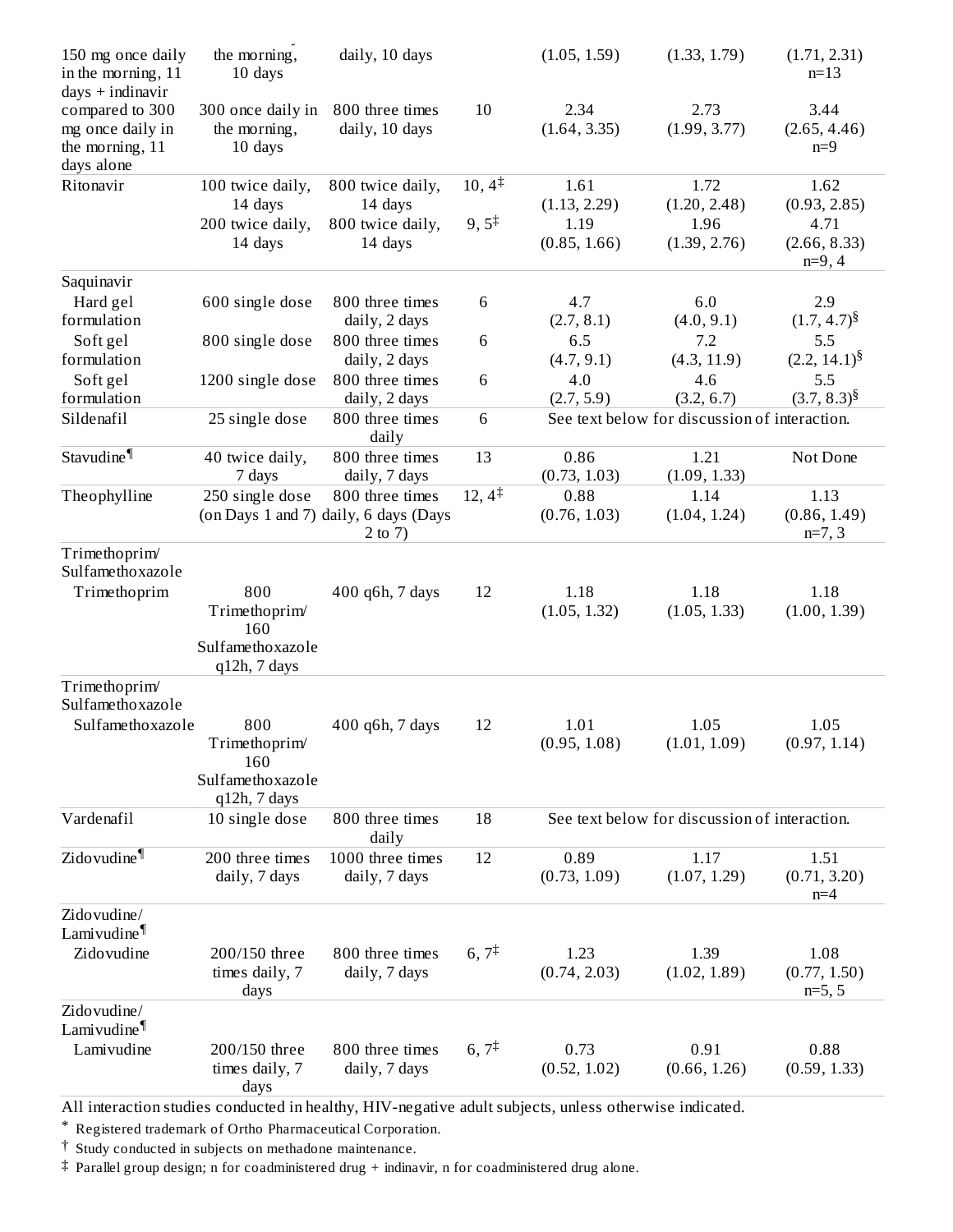$\S$  C<sub>6hr</sub>

¶ Study conducted in HIV-positive subjects.

*Delavirdine:* Delavirdine inhibits the metabolism of indinavir such that coadministration of 400-mg or 600-mg indinavir three times daily with 400-mg delavirdine three times daily alters indinavir AUC,  $\rm{C_{max}}$  and  $\rm{C_{min}}$  (see Table 2). Indinavir had no effect on delavirdine pharmacokinetics (see  $\rm{DOSAGE}$ AND ADMINISTRATION, Concomitant Therapy, Delavirdine), based on a comparison to historical delavirdine pharmacokinetic data.

*Methadone:* Administration of indinavir (800 mg every 8 hours) with methadone (20 mg to 60 mg daily) for one week in subjects on methadone maintenance resulted in no change in methadone AUC. Based on a comparison to historical data, there was little or no change in indinavir AUC.

*Ritonavir:* Compared to historical data in patients who received indinavir 800 mg every 8 hours alone, twice-daily coadministration to volunteers of indinavir 800 mg and ritonavir with food for two weeks resulted in a 2.7-fold increase of indinavir  $\mathrm{AUC_{24h}}$ , a 1.6-fold increase in indinavir  $\mathrm{C_{max,}}$  and an 11fold increase in indinavir  $\mathtt{C}_{\min}$  for a 100-mg ritonavir dose and a 3.6-fold increase of indinavir  $\rm AUC_{24h}$ , a 1.8- fold increase in indinavir  $\rm C_{max}$ , and a 24-fold increase in indinavir  $\rm C_{min}$  for a 200-mg ritonavir dose. In the same study, twice-daily coadministration of indinavir (800 mg) and ritonavir (100 or 200 mg) resulted in ritonavir  $\mathrm{AUC_{24h}}$  increases versus the same doses of ritonavir alone (see Table 3).

*Sildenafil:* The results of one published study in HIV-infected men (n=6) indicated that coadministration of indinavir (800 mg every 8 hours chronically) with a single 25-mg dose of sildenafil resulted in an 11% increase in average  $\mathrm{AUC_{0-8hr}}$  of indinavir and a 48% increase in average indinavir peak concentration (C $_{\rm max}$ ) compared to 800 mg every 8 hours alone. Average sildenafil AUC was increased by 340% following coadministration of sildenafil and indinavir compared to historical data following administration of sildenafil alone (see CONTRAINDICATIONS, WARNINGS, Risk of Serious Adverse Reactions Due to Drug Interactions and PRECAUTIONS, Drug Interactions).

*Vardenafil:* Indinavir (800 mg every 8 hours) coadministered with a single 10-mg dose of vardenafil resulted in a 16-fold increase in vardenafil AUC, a 7-fold increase in vardenafil  $\mathsf{C}_{\max}$ , and a 2-fold increase in vardenafil half-life (see WARNINGS, Risk of Serious Adverse Reactions Due to Drug Interactions and PRECAUTIONS, Drug Interactions).

# **INDICATIONS AND USAGE**

CRIXIVAN in combination with antiretroviral agents is indicated for the treatment of HIV infection.

This indication is based on two clinical trials of approximately 1 year duration that demonstrated: 1) a reduction in the risk of AIDS-defining illnesses or death; 2) a prolonged suppression of HIV RNA.

### **Des cription of Studies**

In all clinical studies, with the exception of ACTG 320, the AMPLICOR HIV MONITOR assay was used to determine the level of circulating HIV RNA in serum. This is an experimental use of the assay. HIV RNA results should not be directly compared to results from other trials using different HIV RNA assays or using other sample sources.

Study ACTG 320 was a multicenter, randomized, double-blind clinical endpoint trial to compare the effect of CRIXIVAN in combination with zidovudine and lamivudine with that of zidovudine plus lamivudine on the progression to an AIDS-defining illness (ADI) or death. Patients were protease inhibitor and lamivudine naive and zidovudine experienced, with CD4 cell counts of  $\leq$ 200 cells/mm<sup>3</sup>. The study enrolled 1156 HIV-infected patients (17% female, 28% Black, 18% Hispanic, mean age 39 years). The mean baseline CD4 cell count was  $\frac{87}{2}$  cells/mm<sup>3</sup>. The mean baseline HIV RNA was 4.95  $\log_{10}$  copies/mL (89,035 copies/mL). The study was terminated after a planned interim analysis, resulting in a median follow-up of 38 weeks and a maximum follow-up of 52 weeks. Results are shown in Table 4 and Figures 1 & 2.

### **Table 4: ACTG 320**

|             | Number (%) of Patients with AIDS-defining |           |  |
|-------------|-------------------------------------------|-----------|--|
|             | Illness or Death                          |           |  |
| $IDV+ZDV+L$ |                                           | ZDV+L     |  |
| $(n=577)$   |                                           | $(n=579)$ |  |

Endpoint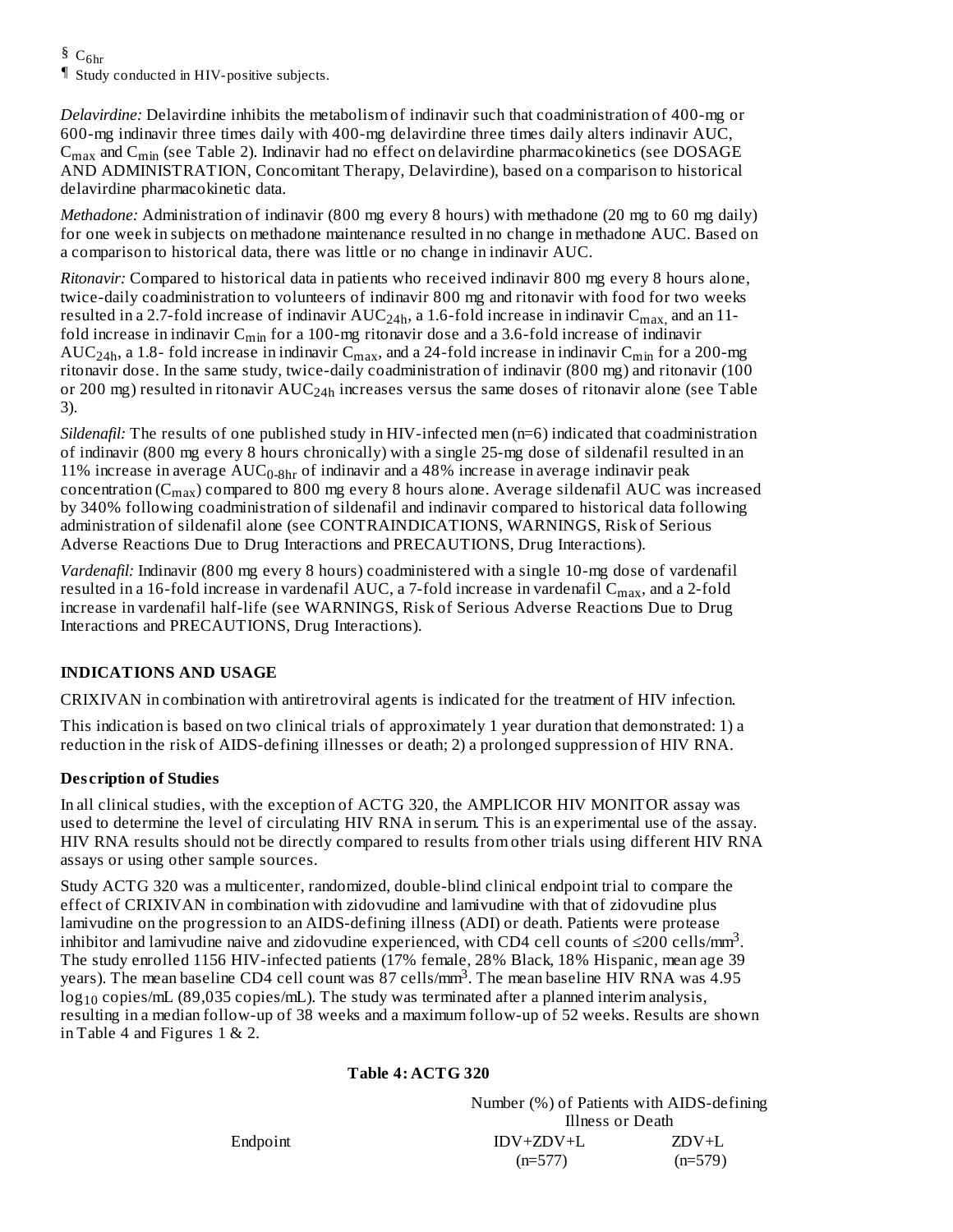| <b>HIV Progression or Death</b> | 35(6.1) | 63 (10.9) |
|---------------------------------|---------|-----------|
| Death <sup>*</sup>              | 10(1.7) | 19(3.3)   |

IDV = Indinavir, ZDV = Zidovudine, L = Lamivudine

\* The number of deaths is inadequate to assess the impact of Indinavir on survival.



**Study ACTG 320: Fig ure 1 - Indinavir Protocol ACTG 320 Zidovudine Experienced Plasma Viral RNA - Proportions Below 4 00 copies/mL**



Study ACTG 320: Figure 2 - ACTG 320 Zidovudine Experienced CD4 Cell Counts - Mean Change from **Bas eline**

Study 028, a double-blind, multicenter, randomized, clinical endpoint trial conducted in Brazil, compared the effects of CRIXIVAN plus zidovudine with those of CRIXIVAN alone or zidovudine alone on the progression to an ADI or death, and on surrogate marker responses. All patients were antiretroviral naive with CD4 cell counts of 50 to 250 cells/mm<sup>3</sup>. The study enrolled 996 HIV-1 seropositive patients [28% female, 11% Black, 1% Asian/Other, median age 33 years, mean baseline CD4 cell count of 152 cells/mm<sup>3</sup>, mean serum viral RNA of 4.44  $\log_{10}$  copies/mL (27,824 copies/mL)]. Treatment regimens containing zidovudine were modified in a blinded manner with the optional addition of lamivudine (median time: week 40). The median length of follow-up was 56 weeks with a maximum of 97 weeks. The study was terminated after a planned interim analysis, resulting in a median follow-up of 56 weeks and a maximum follow-up of 97 weeks. Results are shown in Table 5 and Figures 3 and 4.

#### **Table 5: Protocol 028**

|          |           |     | Number (%) of Patients with AIDS-defining Illness or Death |
|----------|-----------|-----|------------------------------------------------------------|
| Endpoint | $IDV+ZDV$ | IDV | ZDV                                                        |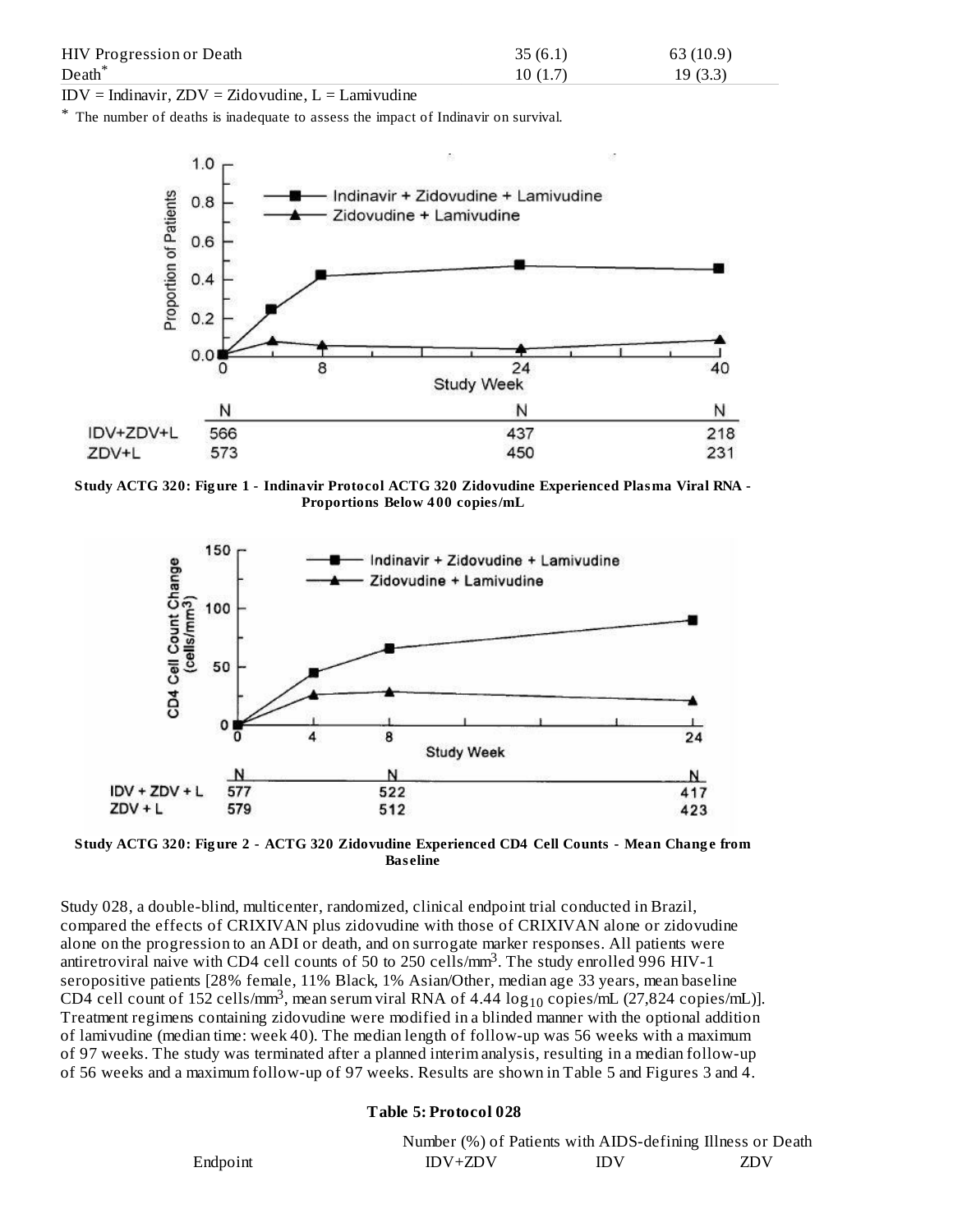| Death <sup>*</sup>              | 8 (2.4)   | 5(1.5)    | 11(3.3)   |
|---------------------------------|-----------|-----------|-----------|
| <b>HIV Progression or Death</b> | 21(6.3)   | 27(8.1)   | 62(18.7)  |
|                                 | $(n=332)$ | $(n=332)$ | $(n=332)$ |

\* The number of deaths is inadequate to assess the impact of Indinavir on survival.



**Study 028: Fig ure 3 - Indinavir Protocol 028 Zidovudine Naive Viral RNA - Proportions Below 500 Copies/mL in Serum**



Study 028: Figure 4 - Indinavir Protocol 028 Zidovudine Naive CD4 Cell Counts - Mean Change from **Bas eline**

Study 035 was a multicenter, randomized trial in 97 HIV-1 seropositive patients who were zidovudineexperienced (median exposure 30 months), protease-inhibitor- and lamivudine-naive, with mean baseline CD4 count 175 cells/mm<sup>3</sup> and mean baseline serum viral RNA 4.62  $\log_{10}$  copies/mL (41,230 copies/mL). Comparisons included CRIXIVAN plus zidovudine plus lamivudine vs. CRIXIVAN alone vs. zidovudine plus lamivudine. After at least 24 weeks of randomized, double-blind therapy, patients were switched to open-label CRIXIVAN plus lamivudine plus zidovudine. Mean changes in  $\log_{10}$  viral RNA in serum, the proportions of patients with viral RNA below 500 copies/mL in serum, and mean changes in CD4 cell counts, during 24 weeks of randomized, double-blinded therapy are summarized in Figures 5, 6, and 7, respectively. A limited number of patients remained on randomized, double-blind treatment for longer periods; based on this extended treatment experience, it appears that a greater number of subjects randomized to CRIXIVAN plus zidovudine plus lamivudine demonstrated HIV RNA levels below 500 copies/mL during one year of therapy as compared to those in other treatment groups.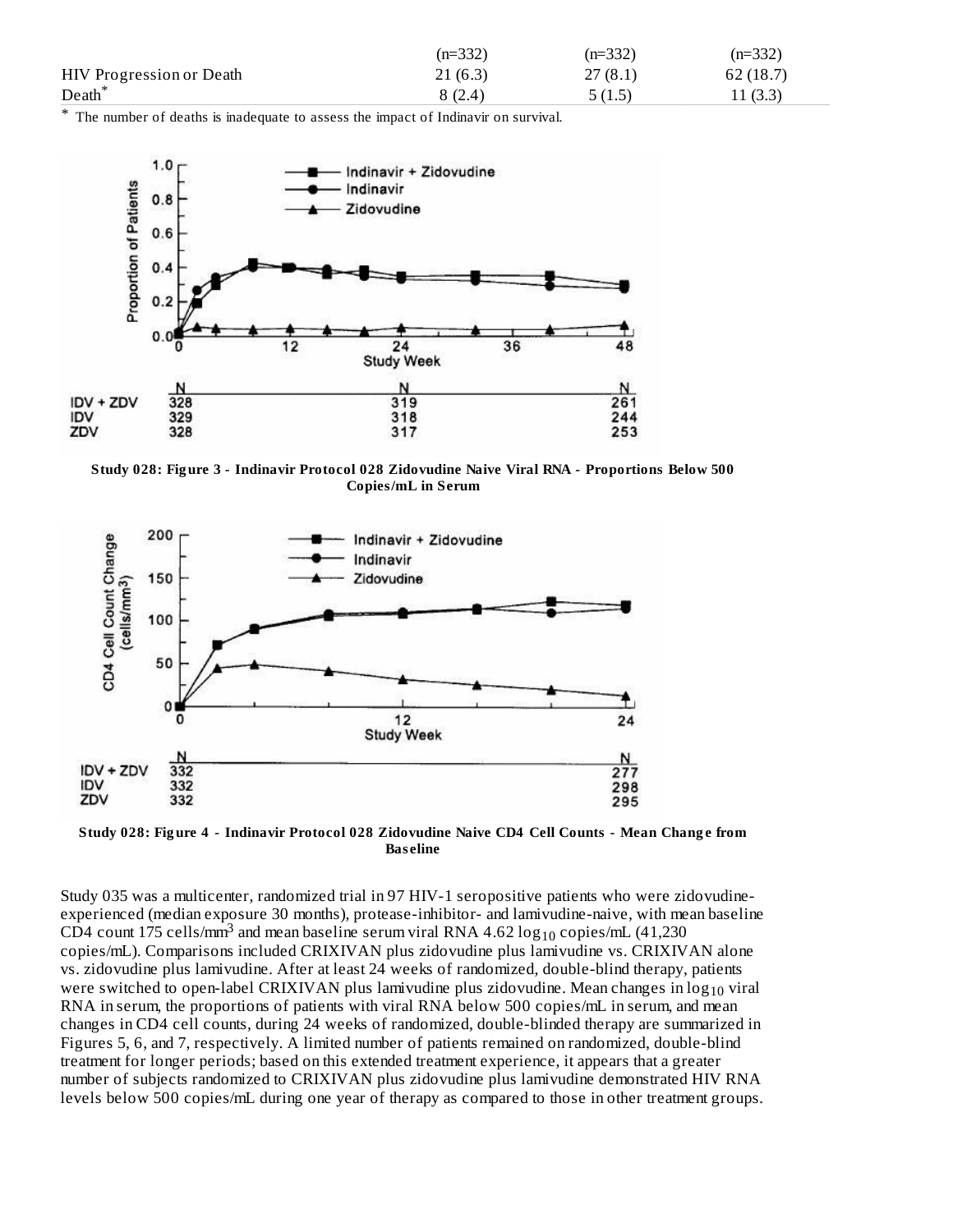

Study 035: Figure 5 - Indinavir Protocol 035 Zidovudine Experienced Viral RNA - Mean Log 10 Change **from Bas eline in Serum**



**Study 035: Fig ure 6 - Indinavir Protocol 035 Zidovudine Experienced Viral RNA - Proportions Below 500 Copies/mL in Serum**



Study 035: Figure 7 - Indinavir Protocol 035 Zidovudine Experienced CD4 Cell Counts - Mean Change **from Bas eline**

#### **Genotypic Resistance in Clinical Studies**

Study 006 (10/15/93-10/12/94) was a dose-ranging study in which patients were initially treated with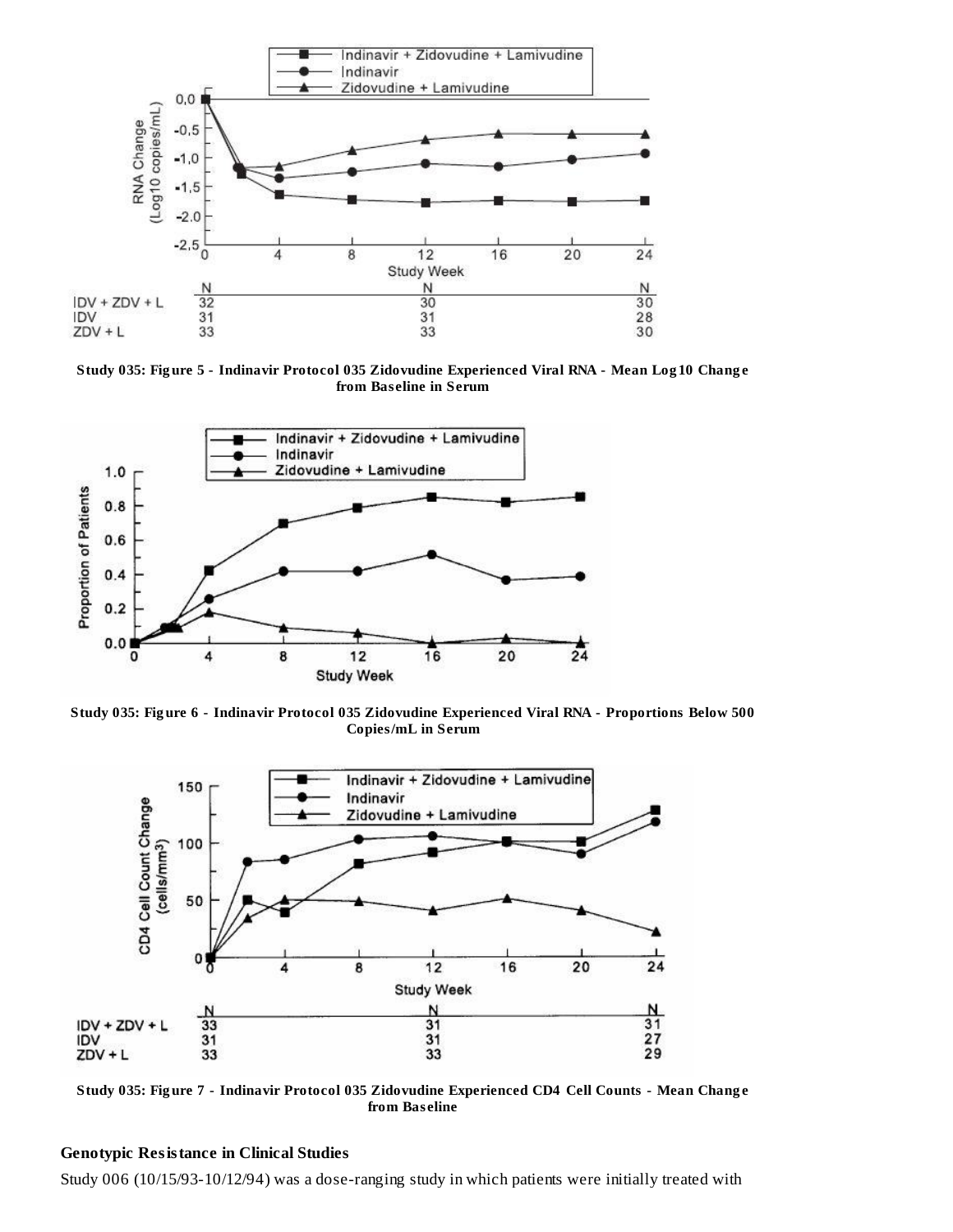$S_{\rm eff}$  (10/15/93-10/15/93-10/12/93-10/12/93-10/12/93-10/15/93-10/15/93-10/12/93-10/12/94) was a dose-ranging study initial patients with patients with  $\sim$ CRIXIVAN at a dose of <2.4 g/day followed by 2.4 g/day. Study 019 (6/23/94-4/10/95) was a randomized comparison of CRIXIVAN 600 mg every 6 hours, CRIXIVAN plus zidovudine, and zidovudine alone. Table 6 shows the incidence of genotypic resistance at 24 weeks in these studies.

#### **Table 6: Genotypic Resistance at 24 Weeks**

| Treatment<br>Group | Resistance<br>to IDV<br>$n/N^*$ | Resistance<br>to ZDV<br>$n/N^*$ |
|--------------------|---------------------------------|---------------------------------|
| <b>IDV</b>         |                                 |                                 |
| $<$ 2.4 g/day      | 31/37 (84%)                     |                                 |
| $2.4$ g/day        | 9/21(43%)                       | 1/17(6%)                        |
| <b>IDV/ZDV</b>     | 4/22 (18%)                      | 1/22(5%)                        |
| <b>ZDV</b>         | 1/18(6%)                        | 11/17 (65%)                     |

\* N - includes patients with non-amplifiable virus at 24 weeks who had amplifiable virus at week 0.

## **CONTRAINDICATIONS**

CRIXIVAN is contraindicated in patients with clinically significant hypersensitivity to any of its components.

Inhibition of CYP3A4 by CRIXIVAN can result in elevated plasma concentrations of the following drugs, potentially causing serious and/or life-threatening reactions:

| <b>Drug Class</b>      | Drugs Within Class That Are Contraindicated With CRIXIVAN                            |
|------------------------|--------------------------------------------------------------------------------------|
| Alpha 1-adrenoreceptor | alfuzosin                                                                            |
| antagonist             |                                                                                      |
| Antiarrhythmics        | amiodarone                                                                           |
| Antipsychotics         | lurasidone, pimozide                                                                 |
| Ergot derivatives      | dihydroergotamine, ergonovine, ergotamine, methylergonovine                          |
| GI motility agents     | cisapride                                                                            |
| HMG-CoA Reductase      | lovastatin, simvastatin                                                              |
| Inhibitors             |                                                                                      |
| PDE5 Inhibitors        | Revatio <sup>*</sup> (sildenafil) [for treatment of pulmonary arterial hypertension] |
| Sedative/hypnotics     | oral midazolam, triazolam, alprazolam                                                |

**Table 7: Drug Interactions With Crixivan: Contraindicated Drugs**

\* Registered trademark of Pfizer, Inc.

# **WARNINGS**

**ALERT: Find out about medicines that should NOT be taken with CRIXIVAN.** This statement is included on the product's bottle label.

### **Nephrolithiasis/Urolithiasis**

Nephrolithiasis/urolithiasis has occurred with CRIXIVAN therapy. The cumulative frequency of nephrolithiasis is substantially higher in pediatric patients (29%) than in adult patients (12.4%; range across individual trials: 4.7% to 34.4%). The cumulative frequency of nephrolithiasis events increases with increasing exposure to CRIXIVAN; however, the risk over time remains relatively constant. In some cases, nephrolithiasis/urolithiasis has been associated with renal insufficiency or acute renal failure, pyelonephritis with or without bacteremia. If signs or symptoms of nephrolithiasis/urolithiasis occur, (including flank pain, with or without hematuria or microscopic hematuria), temporary interruption (e.g., 1-3 days) or discontinuation of therapy may be considered. **Adequate hydration is recommended in all patients treated with CRIXIVAN. (See ADVERSE REACTIONS and DOSAGE AND ADMINISTRATION, Nephrolithiasis/Urolithiasis.)**

### **Hemolytic Anemia**

Acute hemolytic anemia, including cases resulting in death, has been reported in patients treated with CRIXIVAN. Once a diagnosis is apparent, appropriate measures for the treatment of hemolytic anemia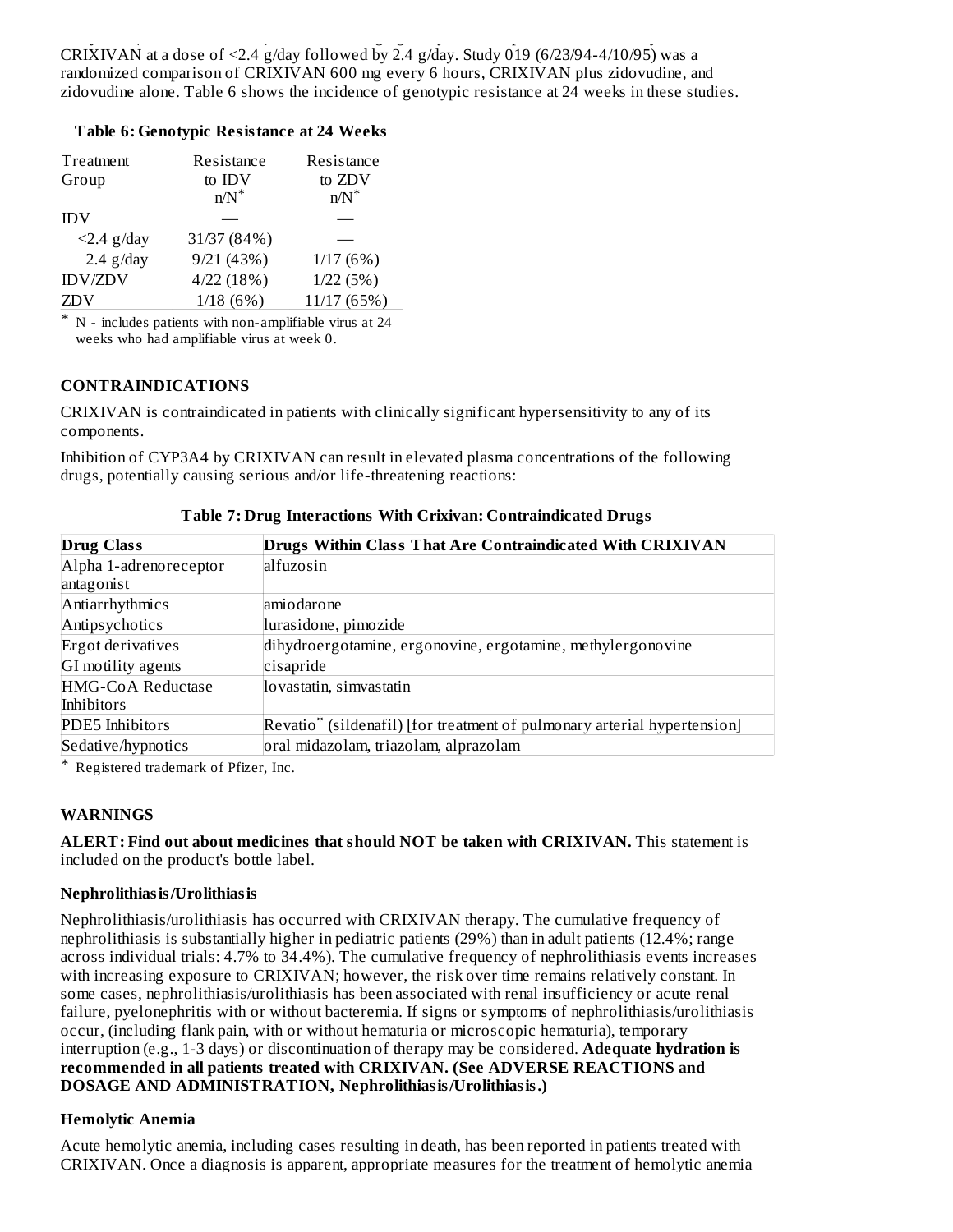should be instituted, including discontinuation of CRIXIVAN.

### **Hepatitis**

Hepatitis including cases resulting in hepatic failure and death has been reported in patients treated with CRIXIVAN. Because the majority of these patients had confounding medical conditions and/or were receiving concomitant therapy(ies), a causal relationship between CRIXIVAN and these events has not been established.

## **Hyperglycemia**

New onset diabetes mellitus, exacerbation of pre-existing diabetes mellitus and hyperglycemia have been reported during post-marketing surveillance in HIV-infected patients receiving protease inhibitor therapy. Some patients required either initiation or dose adjustments of insulin or oral hypoglycemic agents for treatment of these events. In some cases, diabetic ketoacidosis has occurred. In those patients who discontinued protease inhibitor therapy, hyperglycemia persisted in some cases. Because these events have been reported voluntarily during clinical practice, estimates of frequency cannot be made and a causal relationship between protease inhibitor therapy and these events has not been established.

## **Risk of Serious Advers e Reactions Due to Drug Interactions**

Initiation of CRIXIVAN, a CYP3A inhibitor, in patients receiving medications metabolized by CYP3A or initiation of medications metabolized by CYP3A in patients already receiving CRIXIVAN, may increase plasma concentrations of medications metabolized by CYP3A. Initiation of medications that inhibit or induce CYP3A may increase or decrease concentrations of CRIXIVAN, respectively. These interactions may lead to:

- Clinically significant adverse reactions, potentially leading to severe, life-threatening, or fatal events from greater exposures of concomitant medications.
- Clinically significant adverse reactions from greater exposures of CRIXIVAN.
- Loss of therapeutic effect of CRIXIVAN and possible development of resistance.

See Table 9 for steps to prevent or manage these possible and known significant drug interactions, including dosing recommendations. Consider the potential for drug interactions prior to and during CRIXIVAN therapy; review concomitant medications during CRIXIVAN therapy; and monitor for the adverse reactions associated with the concomitant medications.

Concomitant use of CRIXIVAN with lovastatin or simvastatin is contraindicated due to an increased risk of myopathy including rhabdomyolysis. Caution should be exercised if CRIXIVAN is used concurrently with atorvastatin or rosuvastatin. Titrate the atorvastatin and rosuvastatin doses carefully and use the lowest necessary dose with CRIXIVAN. (See PRECAUTIONS, Drug Interactions.)

Midazolam is extensively metabolized by CYP3A4. Co-administration with CRIXIVAN with or without ritonavir may cause a large increase in the concentration of this benzodiazepine. No drug interaction study has been performed for the co-administration of CRIXIVAN with benzodiazepines. Based on data from other CYP3A4 inhibitors, plasma concentrations of midazolam are expected to be significantly higher when midazolam is given orally. Therefore CRIXIVAN should not be co-administered with orally administered midazolam (see CONTRAINDICATIONS), whereas caution should be used with co-administration of CRIXIVAN and parenteral midazolam. Data from concomitant use of parenteral midazolam with other protease inhibitors suggest a possible 3-4 fold increase in midazolam plasma levels. If CRIXIVAN with or without ritonavir is co-administered with parenteral midazolam, it should be done in a setting which ensures close clinical monitoring and appropriate medical management in case of respiratory depression and/or prolonged sedation. Dosage reduction for midazolam should be considered, especially if more than a single dose of midazolam is administered.

Particular caution should be used when prescribing sildenafil, tadalafil, or vardenafil in patients receiving indinavir. Coadministration of CRIXIVAN with these medications is expected to substantially increase plasma concentrations of sildenafil, tadalafil, and vardenafil and may result in an increase in adverse events, including hypotension, visual changes, and priapism, which have been associated with sildenafil, tadalafil, and vardenafil (see CONTRAINDICATIONS and PRECAUTIONS, Drug Interactions and Information for Patients, and the manufacturer's complete prescribing information for sildenafil, tadalafil, or vardenafil).

Concomitant use of CRIXIVAN and St. John's wort (*Hypericum perforatum*) or products containing St. John's wort is not recommended. Coadministration of CRIXIVAN and St. John's wort has been shown to substantially decrease indinavir concentrations (see CLINICAL PHARMACOLOGY, Drug Interactions) and may lead to loss of virologic response and possible resistance to CRIXIVAN or to the class of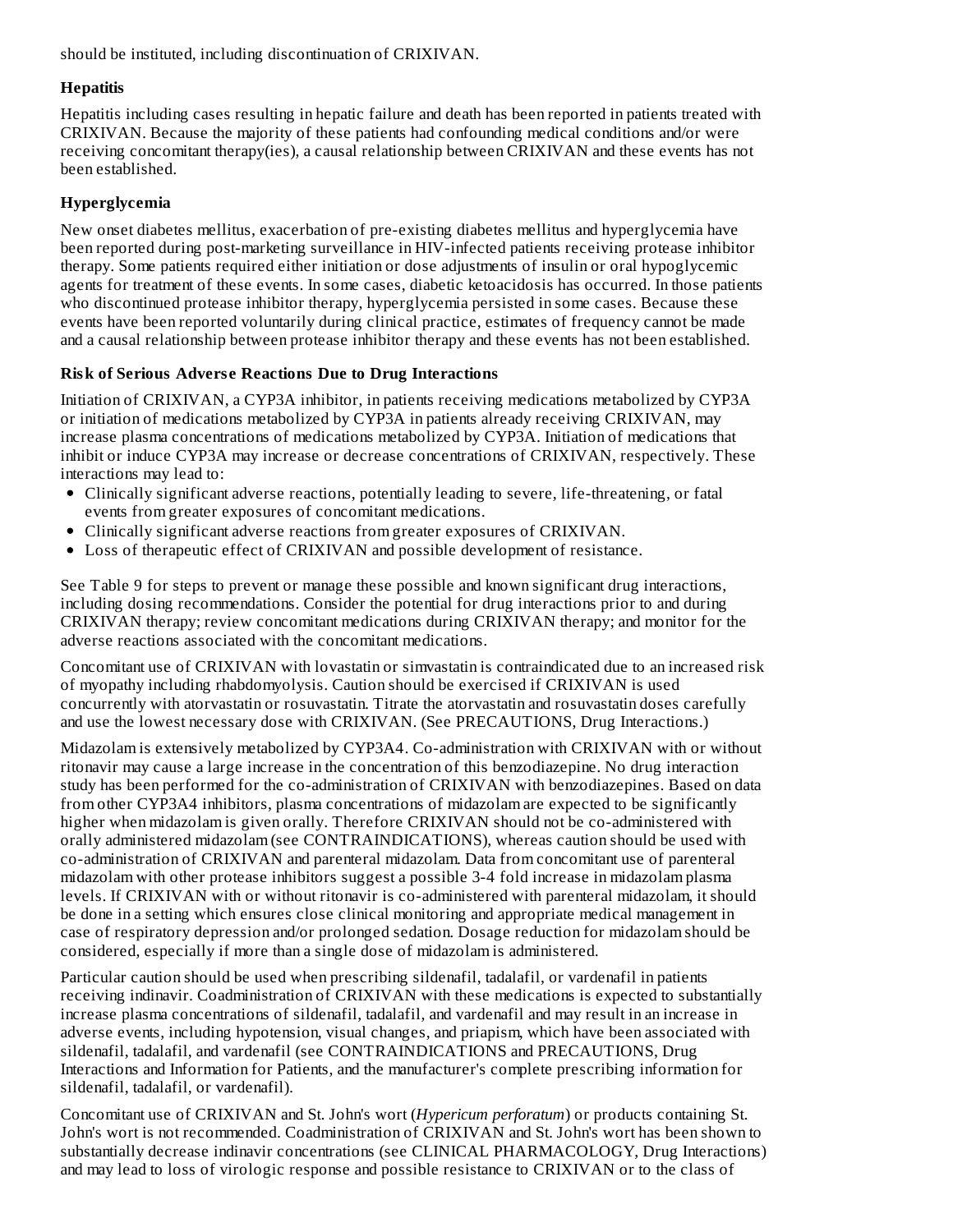### **PRECAUTIONS**

#### **General**

Indirect hyperbilirubinemia has occurred frequently during treatment with CRIXIVAN and has infrequently been associated with increases in serum transaminases (see also ADVERSE REACTIONS, Clinical Trials in Adults and Post-Marketing Experience). It is not known whether CRIXIVAN will exacerbate the physiologic hyperbilirubinemia seen in neonates. (See Pregnancy.)

#### **Tubulointerstitial Nephritis**

Reports of tubulointerstitial nephritis with medullary calcification and cortical atrophy have been observed in patients with asymptomatic severe leukocyturia (>100 cells/ high power field). Patients with asymptomatic severe leukocyturia should be followed closely and monitored frequently with urinalyses. Further diagnostic evaluation may be warranted, and discontinuation of CRIXIVAN should be considered in all patients with severe leukocyturia.

Immune reconstitution syndrome has been reported in patients treated with combination antiretroviral therapy, including CRIXIVAN. During the initial phase of combination antiretroviral treatment, patients whose immune system responds may develop an inflammatory response to indolent or residual opportunistic infections (such as *Mycobacterium avium* infection, cytomegalovirus, *Pneumocystis jirovecii* pneumonia [PCP], or tuberculosis), which may necessitate further evaluation and treatment.

Autoimmune disorders (such as Graves' disease, polymyositis, and Guillain-Barré syndrome) have also been reported to occur in the setting of immune reconstitution; however, the time to onset is more variable, and can occur many months after initiation of treatment.

### **Coexisting Conditions**

Patients with hemophilia: There have been reports of spontaneous bleeding in patients with hemophilia A and B treated with protease inhibitors. In some patients, additional factor VIII was required. In many of the reported cases, treatment with protease inhibitors was continued or restarted. A causal relationship between protease inhibitor therapy and these episodes has not been established. (See ADVERSE REACTIONS, Post-Marketing Experience.)

Patients with hepatic insufficiency due to cirrhosis: In these patients, the dosage of CRIXIVAN should be lowered because of decreased metabolism of CRIXIVAN (see DOSAGE AND ADMINISTRATION).

Patients with renal insufficiency: Patients with renal insufficiency have not been studied.

### **Fat Redistribution**

Redistribution/accumulation of body fat including central obesity, dorsocervical fat enlargement (buffalo hump), peripheral wasting, facial wasting, breast enlargement, and "cushingoid appearance" have been observed in patients receiving antiretroviral therapy. The mechanism and long-term consequences of these events are currently unknown. A causal relationship has not been established.

### **Information for Patients**

A statement to patients and health care providers is included on the product's bottle label. **ALERT: Find out about medicines that should NOT be taken with CRIXIVAN.** A Patient Package Insert (PPI) for CRIXIVAN is available for patient information.

CRIXIVAN is not a cure for HIV-1 infection and patients may continue to experience illnesses associated with HIV-1 infection, including opportunistic infections. Patients should remain under the care of a physician when using CRIXIVAN.

Patients should be advised to avoid doing things that can spread HIV-1 infection to others.

- **Do not share needles or other injection equipment.**
- **Do not share personal items that can have blood or body fluids on them, like toothbrushes and razor blades.**
- **Do not have any kind of s ex without protection.** Always practice safe sex by using a latex or polyurethane condom to lower the chance of sexual contact with semen, vaginal secretions, or blood.
- **Do not breastfeed.** We do not know if CRIXIVAN can be passed to your baby in your breast milk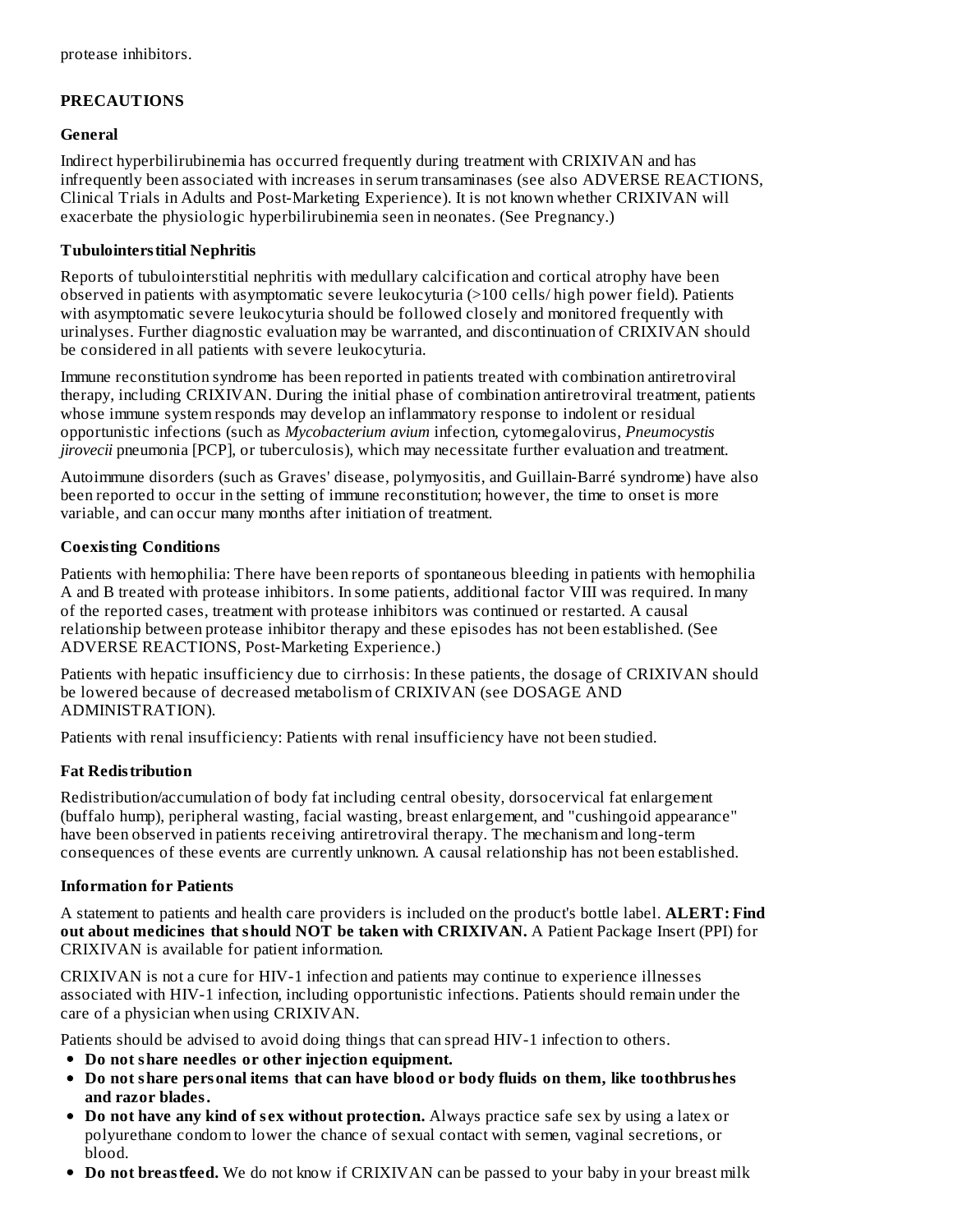and whether it could harm your baby. Also, mothers with HIV-1 should not breastfeed because HIV-1 can be passed to the baby in the breast milk.

Patients should be advised to remain under the care of a physician when using CRIXIVAN and should not modify or discontinue treatment without first consulting the physician. Therefore, if a dose is missed, patients should take the next dose at the regularly scheduled time and should not double this dose. Therapy with CRIXIVAN should be initiated and maintained at the recommended dosage.

CRIXIVAN may interact with some drugs; therefore, patients should be advised to report to their doctor the use of any other prescription, non-prescription medication or herbal products, particularly St. John's wort.

For optimal absorption, CRIXIVAN should be administered without food but with water 1 hour before or 2 hours after a meal. Alternatively, CRIXIVAN may be administered with other liquids such as skim milk, juice, coffee, or tea, or with a light meal, e.g., dry toast with jelly, juice, and coffee with skim milk and sugar; or corn flakes, skim milk and sugar (see CLINICAL PHARMACOLOGY, Effect of Food on Oral Absorption and DOSAGE AND ADMINISTRATION). Ingestion of CRIXIVAN with a meal high in calories, fat, and protein reduces the absorption of indinavir.

Patients receiving a phosphodiesterase type 5 (PDE5) inhibitor (sildenafil, tadalafil, or vardenafil) should be advised that they may be at an increased risk of PDE5 inhibitor-associated adverse events including hypotension, visual changes, and priapism, and should promptly report any symptoms to their doctors (see CONTRAINDICATIONS and WARNINGS, Risk of Serious Adverse Reactions Due to Drug Interactions).

Patients should be informed that redistribution or accumulation of body fat may occur in patients receiving antiretroviral therapy and that the cause and long-term health effects of these conditions are not known at this time.

CRIXIVAN Capsules are sensitive to moisture. Patients should be informed that CRIXIVAN should be stored and used in the original container and the desiccant should remain in the bottle.

#### **Drug Interactions**

Indinavir is an inhibitor of the cytochrome P450 isoform CYP3A4. Coadministration of CRIXIVAN and drugs primarily metabolized by CYP3A4 may result in increased plasma concentrations of the other drug, which could increase or prolong its therapeutic and adverse effects (see CONTRAINDICATIONS and WARNINGS).

Indinavir is metabolized by CYP3A4. Drugs that induce CYP3A4 activity would be expected to increase the clearance of indinavir, resulting in lowered plasma concentrations of indinavir. Coadministration of CRIXIVAN and other drugs that inhibit CYP3A4 may decrease the clearance of indinavir and may result in increased plasma concentrations of indinavir.

| Drug Class: Drug Name              | Clinical Comment                                                    |
|------------------------------------|---------------------------------------------------------------------|
| Alpha 1-adrenoreceptor antagonist: | Potentially increased alfuzosin concentrations can result in        |
| alfuzosin                          | hypotension.                                                        |
| Antiarrhythmics:                   | CONTRAINDICATED due to potential for serious and/or life-           |
| amiodarone                         | threatening reactions such as cardiac arrhythmias.                  |
| Antimycobacterial:                 | May lead to loss of virologic response and possible resistance to   |
| rifampin                           | CRIXIVAN or to the class of protease inhibitors or other            |
|                                    | coadministered antiretroviral agents.                               |
| Antipsychotics:                    |                                                                     |
| lurasidone                         | CONTRAINDICATED due to potential for serious and/or life-           |
|                                    | threatening reactions.                                              |
| pimozide                           | CONTRAINDICATED due to potential for serious and/or life-           |
|                                    | threatening reactions such as cardiac arrhythmias.                  |
| Ergot derivatives:                 | CONTRAINDICATED due to potential for serious and/or life-           |
| dihydroergotamine, ergonovine,     | threatening reactions such as acute ergot toxicity characterized by |
| ergotamine, methylergonovine       | peripheral vasospasm and ischemia of the extremities and other      |
|                                    | tissues.                                                            |
| GI motility agents:                | CONTRAINDICATED due to potential for serious and/or life-           |

#### **Table 8: Drugs That Should Not Be Coadministered with CRIXIVAN**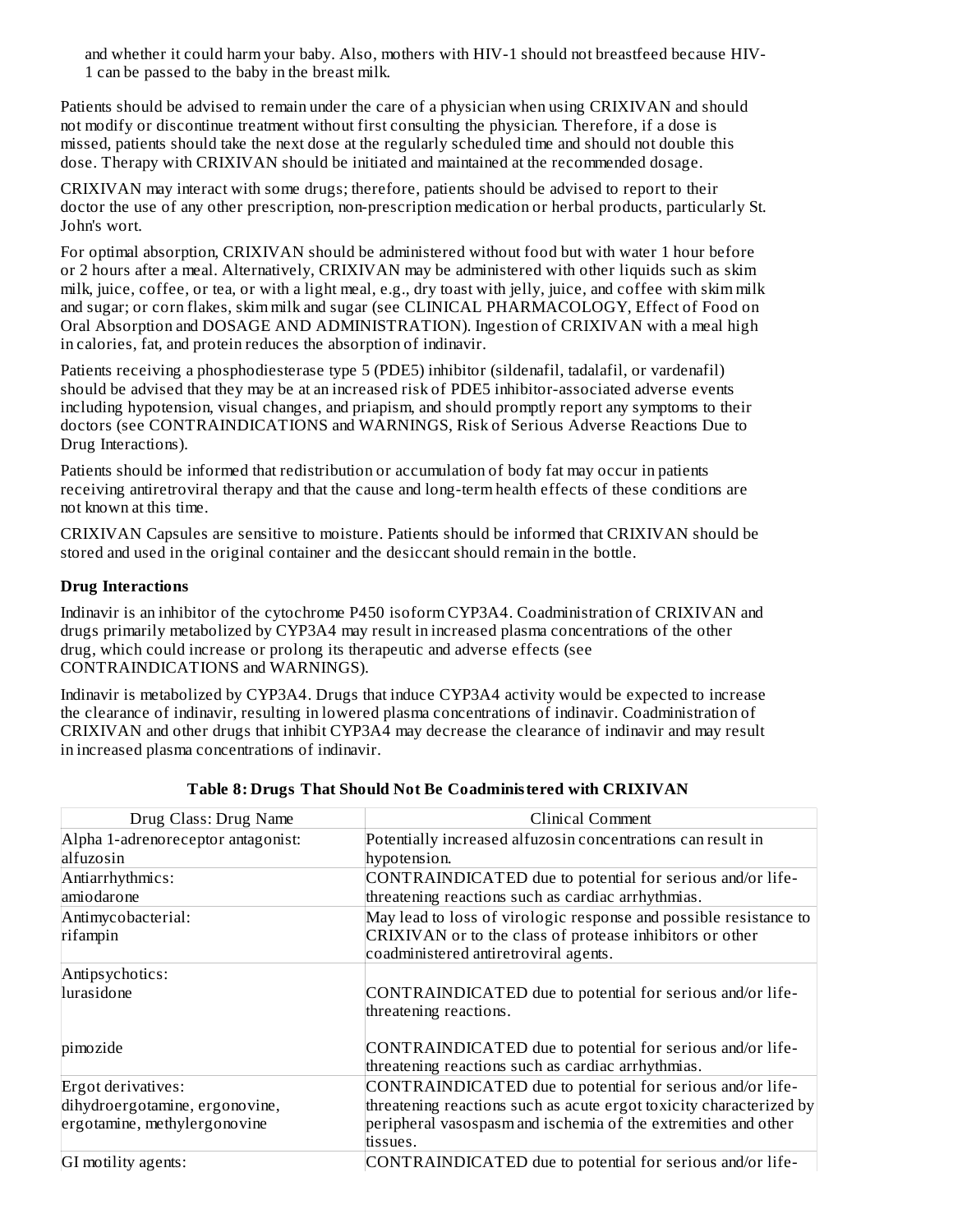| cisapride                                           | threatening reactions such as cardiac arrhythmias.                |
|-----------------------------------------------------|-------------------------------------------------------------------|
| Herbal products:                                    | May lead to loss of virologic response and possible resistance to |
| St. John's wort (Hypericum perforatum)              | CRIXIVAN or to the class of protease inhibitors.                  |
| HMG-CoA Reductase inhibitors:                       | CONTRAINDICATED due to an increased risk for serious              |
| lovastatin, simvastatin                             | reactions such as myopathy including rhabdomyolysis.              |
| PDE5 inhibitor:                                     | A safe and effective dose has not been established when used      |
| Revatio <sup>*</sup> (sildenafil) [for treatment of | with CRIXIVAN. There is increased potential for sildenafil-       |
| pulmonary arterial hypertension]                    | associated adverse events (which include visual disturbances,     |
|                                                     | hypotension, prolonged erection, and syncope).                    |
| Protease inhibitor:                                 | Both CRIXIVAN and atazanavir are associated with indirect         |
| latazanavir                                         | (unconjugated) hyperbilirubinemia. Combinations of these drugs    |
|                                                     | have not been studied and coadministration of CRIXIVAN and        |
|                                                     | atazanavir is not recommended.                                    |
| Sedative/hypnotics:                                 | CONTRAINDICATED due to potential for serious and/or life-         |
| Oral midazolam, triazolam, alprazolam               | threatening reactions such as prolonged or increased sedation or  |
|                                                     | respiratory depression.                                           |

\* Registered trademark of Pfizer, Inc.

#### **Table 9: Established and Other Potentially Significant Drug Interactions: Alteration in Dos e or Regimen May Be Recommended Bas ed on Drug Interaction Studies or Predicted Interaction (See also CLINICAL PHARMACOLOGY for magnitude of interaction, WARNINGS and DOSAGE AND ADMINISTRATION.)**

| Drug Name                                                             | Effect                                                 | Clinical Comment                                                                                                                                                                                                                                                                                                     |  |  |  |  |  |
|-----------------------------------------------------------------------|--------------------------------------------------------|----------------------------------------------------------------------------------------------------------------------------------------------------------------------------------------------------------------------------------------------------------------------------------------------------------------------|--|--|--|--|--|
|                                                                       | <b>HIV Antiviral Agents</b>                            |                                                                                                                                                                                                                                                                                                                      |  |  |  |  |  |
| Delavirdine                                                           | <i>t</i> indinavir concentration                       | Dose reduction of CRIXIVAN to 600 mg every 8 hours<br>should be considered when taking delavirdine 400 mg<br>three times a day.                                                                                                                                                                                      |  |  |  |  |  |
| Didanosine                                                            |                                                        | Indinavir and didanosine formulations containing buffer<br>should be administered at least one hour apart on an empty<br>stomach.                                                                                                                                                                                    |  |  |  |  |  |
| Efavirenz                                                             | ↓ indinavir concentration                              | The optimal dose of indinavir, when given in combination<br>with efavirenz, is not known. Increasing the indinavir dose<br>to 1000 mg every 8 hours does not compensate for the<br>increased indinavir metabolism due to efavirenz.                                                                                  |  |  |  |  |  |
| Nelfinavir                                                            | <i>t</i> indinavir concentration                       | The appropriate doses for this combination, with respect<br>to efficacy and safety, have not been established.                                                                                                                                                                                                       |  |  |  |  |  |
| Nevirapine                                                            | ↓ indinavir concentration                              | Indinavir concentrations may be decreased in the presence<br>of nevirapine. The appropriate doses for this combination,<br>with respect to efficacy and safety, have not been<br>established.                                                                                                                        |  |  |  |  |  |
| Ritonavir                                                             | ↑ indinavir concentration<br>↑ ritonavir concentration | The appropriate doses for this combination, with respect<br>to efficacy and safety, have not been established.<br>Preliminary clinical data suggest that the incidence of<br>nephrolithiasis is higher in patients receiving indinavir in<br>combination with ritonavir than those receiving<br>CRIXIVAN 800 mg q8h. |  |  |  |  |  |
| Saquinavir                                                            | ↑ saquinavir concentration                             | The appropriate doses for this combination, with respect<br>to efficacy and safety, have not been established.                                                                                                                                                                                                       |  |  |  |  |  |
|                                                                       |                                                        | <b>Other Agents</b>                                                                                                                                                                                                                                                                                                  |  |  |  |  |  |
| Antiarrhythmics:<br>bepridil,<br>lidocaine(systemic)<br>and quinidine | ↑ antiarrhythmic agents<br>concentration               | Caution is warranted and therapeutic concentration<br>monitoring is recommended for antiarrhythmics when<br>coadministered with CRIXIVAN.                                                                                                                                                                            |  |  |  |  |  |
| Anticonvulsants:<br>carbamazepine,<br>phenobarbital,<br>phenytoin     | ↓ indinavir concentration                              | Use with caution. CRIXIVAN may not be effective due to<br>decreased indinavir concentrations in patients taking these<br>agents concomitantly.                                                                                                                                                                       |  |  |  |  |  |
| Antidepressant:<br>Trazodone                                          | ↑ trazodone concentration                              | Concomitant use of trazodone and CRIXIVAN may<br>increase plasma concentrations of trazodone. Adverse                                                                                                                                                                                                                |  |  |  |  |  |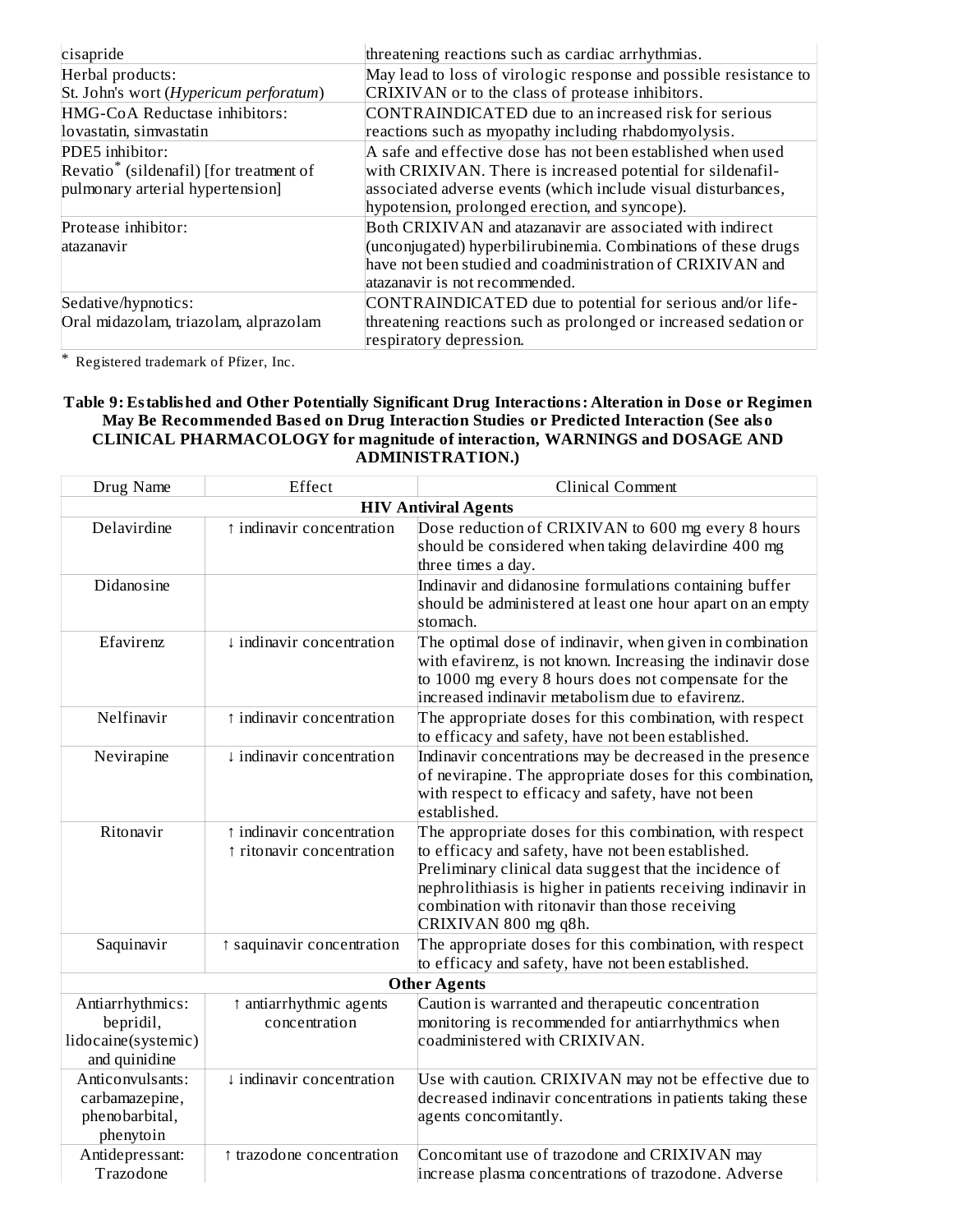|                                                                              | events of nausea, dizziness, hypotension and syncope have<br>been observed following coadministration of trazodone<br>and ritonavir. If trazodone is used with a CYP3A4<br>inhibitor such as CRIXIVAN, the combination should be<br>used with caution and a lower dose of trazodone should<br>be considered. |
|------------------------------------------------------------------------------|--------------------------------------------------------------------------------------------------------------------------------------------------------------------------------------------------------------------------------------------------------------------------------------------------------------|
| ↑ colchicine concentration<br>Anti-gout:<br>Colchicine                       | Patients with renal or hepatic impairment should not be<br>given colchicine with CRIXIVAN.<br><b>Treatment of gout flares:</b><br>Co-administration of colchicine in patients on                                                                                                                             |
|                                                                              | CRIXIVAN: 0.6 mg (1 tablet) x 1 dose, followed by 0.3<br>mg (half tablet) 1 hour later. Dose to be repeated no<br>earlier than 3 days.                                                                                                                                                                       |
|                                                                              | <b>Prophylaxis of gout flares:</b><br>Co-administration of colchicine in patients on<br>CRIXIVAN:                                                                                                                                                                                                            |
|                                                                              | If the original colchicine regimen was 0.6 mg twice a day,<br>the regimen should be adjusted to 0.3 mg once a day.<br>If the original colchicine regimen was 0.6 mg once a day,<br>the regimen should be adjusted to 0.3 mg once every other                                                                 |
|                                                                              | day.<br>Treatment of familial Mediterranean fever (FMF):<br>Co-administration of colchicine in patients on<br>CRIXIVAN: Maximum daily dose of 0.6 mg (may be<br>given as 0.3 mg twice a day).                                                                                                                |
| Antipsychotics:<br>↑ quetiapine                                              | <b>Initiation of CRIXIVAN in patients taking quetiapine:</b>                                                                                                                                                                                                                                                 |
| Quetiapine                                                                   | Consider alternative antiretroviral therapy to avoid<br>increases in quetiapine drug exposures. If                                                                                                                                                                                                           |
|                                                                              | coadministration is necessary, reduce the quetiapine dose                                                                                                                                                                                                                                                    |
|                                                                              | to 1/6 of the current dose and monitor for quetiapine-<br>associated adverse reactions. Refer to the quetiapine                                                                                                                                                                                              |
|                                                                              | prescribing information for recommendations on adverse<br>reaction monitoring.                                                                                                                                                                                                                               |
|                                                                              | Initiation of quetiapine in patients taking CRIXIVAN:                                                                                                                                                                                                                                                        |
|                                                                              | Refer to the quetiapine prescribing information for initial                                                                                                                                                                                                                                                  |
| Calcium Channel<br>↑ dihydropyridine calcium                                 | dosing and titration of quetiapine.<br>Caution is warranted and clinical monitoring of patients is                                                                                                                                                                                                           |
| channel blockers concentration recommended.<br>Blockers,                     |                                                                                                                                                                                                                                                                                                              |
| Dihydropyridine:<br>e.g., felodipine,                                        |                                                                                                                                                                                                                                                                                                              |
| nifedipine,                                                                  |                                                                                                                                                                                                                                                                                                              |
| nicardipine<br>Clarithromycin                                                | t clarithromycin concentration The appropriate doses for this combination, with respect                                                                                                                                                                                                                      |
| ↑ indinavir concentration                                                    | to efficacy and safety, have not been established.                                                                                                                                                                                                                                                           |
| Endothelin receptor<br>t bosentan concentration<br>antagonist:               | Co-administration of bosentan in patients on CRIXIVAN<br>or co-administration of CRIXIVAN in patients on                                                                                                                                                                                                     |
| <b>Bosentan</b>                                                              | bosentan: Start at or adjust bosentan to 62.5 mg once daily                                                                                                                                                                                                                                                  |
| HMG-CoA<br>↑ atorvastatin concentration                                      | or every other day based upon individual tolerability.<br>The atorvastatin and rosuvastatin doses should be                                                                                                                                                                                                  |
| Reductase                                                                    | carefully titrated; use the lowest dose necessary with                                                                                                                                                                                                                                                       |
| Inhibitors:<br>↑ rosuvastatin concentration<br>atorvastatin,<br>rosuvastatin | careful monitoring during treatment with CRIXIVAN.                                                                                                                                                                                                                                                           |
| Immunosuppressants:<br>↑ immunosuppressant agents                            | Plasma concentrations may be increased by CRIXIVAN.                                                                                                                                                                                                                                                          |
| cyclosporine,<br>concentration<br>tacrolimus,<br>sirolimus                   |                                                                                                                                                                                                                                                                                                              |
| Inhaled beta agonist:<br>↑ salmeterol<br>Salmeterol                          | Concurrent administration of salmeterol with CRIXIVAN                                                                                                                                                                                                                                                        |
|                                                                              | is not recommended. The combination may result in<br>increased risk of cardiovascular adverse events<br>associated with salmeterol, including QT prolongation,                                                                                                                                               |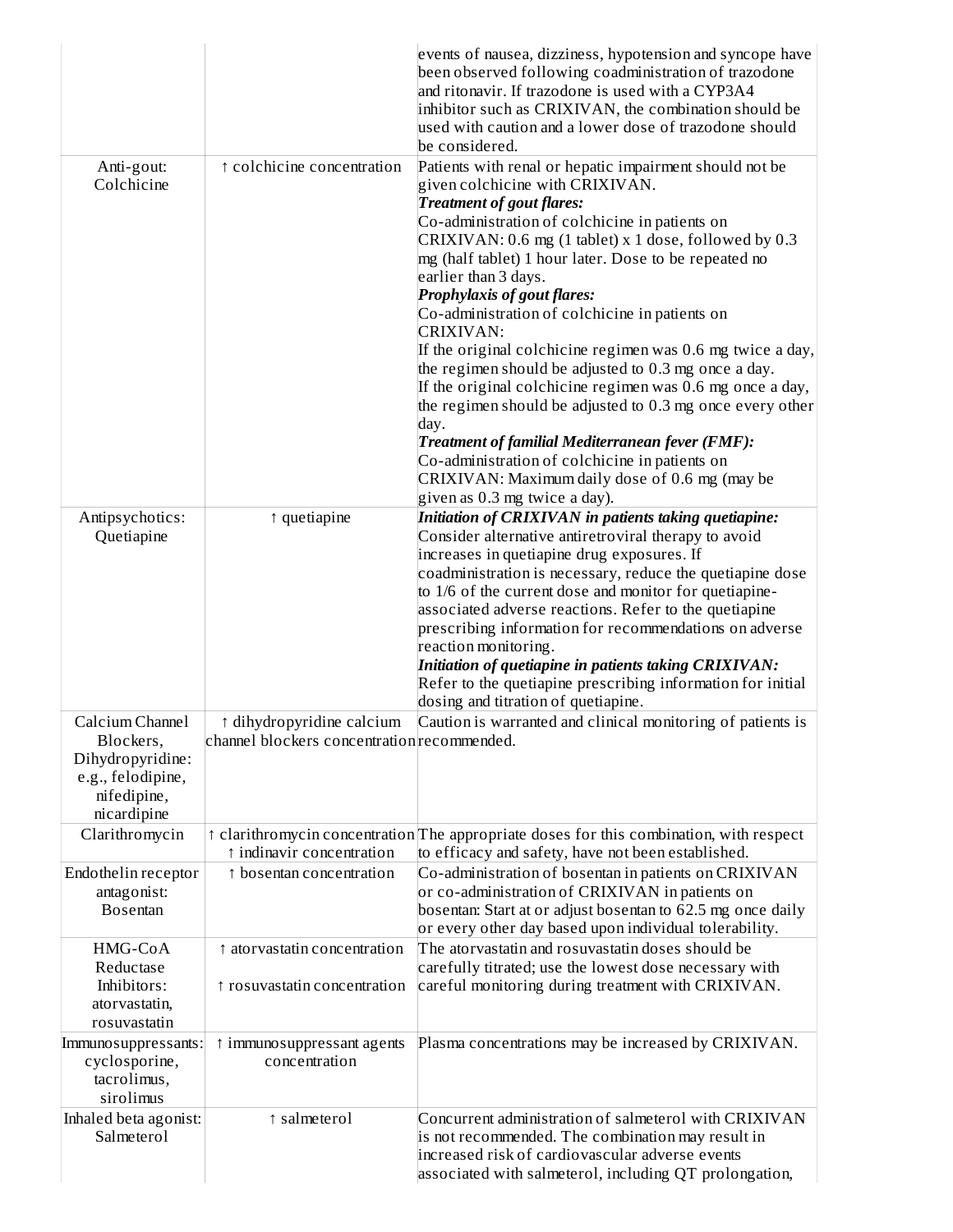|                                             |                                                                                                                                                        | palpitations and sinus tachycardia.                                                                                                                                                                                                                                                                                                                                                                                                                                                                                                                                                                                                                                                                                                                                                                      |
|---------------------------------------------|--------------------------------------------------------------------------------------------------------------------------------------------------------|----------------------------------------------------------------------------------------------------------------------------------------------------------------------------------------------------------------------------------------------------------------------------------------------------------------------------------------------------------------------------------------------------------------------------------------------------------------------------------------------------------------------------------------------------------------------------------------------------------------------------------------------------------------------------------------------------------------------------------------------------------------------------------------------------------|
| Inhaled/nasal<br>steroid:<br>Fluticasone    | ↑ fluticasone concentration                                                                                                                            | Concomitant use of fluticasone propionate and<br>CRIXIVAN may increase plasma concentrations of<br>fluticasone propionate. Use with caution. Consider<br>alternatives to fluticasone propionate, particularly for<br>long-term use.<br>Fluticasone use is not recommended in situations where<br>CRIXIVAN is coadministered with a potent CYP3A4<br>inhibitor such as ritonavir unless the potential benefit to<br>the patient outweighs the risk of systemic corticosteroid<br>side effects.                                                                                                                                                                                                                                                                                                            |
| Itraconazole                                | ↑ indinavir concentration                                                                                                                              | Dose reduction of CRIXIVAN to 600 mg every 8 hours<br>is recommended when administering itraconazole<br>concurrently.                                                                                                                                                                                                                                                                                                                                                                                                                                                                                                                                                                                                                                                                                    |
| Ketoconazole                                | <i>t</i> indinavir concentration                                                                                                                       | Dose reduction of CRIXIVAN to 600 mg every 8 hours<br>should be considered.                                                                                                                                                                                                                                                                                                                                                                                                                                                                                                                                                                                                                                                                                                                              |
| Midazolam<br>(parenteral<br>administration) | ↑ midazolam concentration                                                                                                                              | Concomitant use of parenteral midazolam with CRIXIVAN<br>may increase plasma concentrations of midazolam.<br>Coadministration should be done in a setting which<br>ensures close clinical monitoring and appropriate medical<br>management in case of respiratory depression and/or<br>prolonged sedation. Dosage reduction for midazolam<br>should be considered, especially if more than a single<br>dose of midazolam is administered. Coadministration of<br>oral midazolam with CRIXIVAN is<br>CONTRAINDICATED (see Table 8).                                                                                                                                                                                                                                                                       |
| Rifabutin                                   | ↓ indinavir concentration<br>↑ rifabutin concentration                                                                                                 | Dose reduction of rifabutin to half the standard dose and a<br>dose increase of CRIXIVAN to 1000 mg every 8 hours<br>are recommended when rifabutin and CRIXIVAN are<br>coadministered.                                                                                                                                                                                                                                                                                                                                                                                                                                                                                                                                                                                                                  |
| Sildenafil                                  | ↑ sildenafil concentration<br>(only the use of sildenafil at<br>doses used for treatment of<br>erectile dysfunction has been<br>studied with CRIXIVAN) | May result in an increase in PDE5 inhibitor-associated<br>adverse events, including hypotension, syncope, visual<br>disturbances, and priapism.<br>Use of sildenafil for pulmonary arterial hypertension<br>(PAH):<br>Use of Revatio <sup>*</sup> (sildenafil) is contraindicated when used<br>for the treatment of pulmonary arterial hypertension (PAH)<br>[see CONTRAINDICATIONS].<br>Use of sildenafil for erectile dysfunction:<br>Sildenafil dose should not exceed a maximum of 25 mg in<br>a 48-hour period in patients receiving concomitant<br>CRIXIVAN therapy. Use with increased monitoring for<br>adverse events.                                                                                                                                                                          |
| Tadalafil                                   | ↑ tadalafil concentration                                                                                                                              | May result in an increase in PDE5 inhibitor-associated<br>adverse events, including hypotension, visual<br>disturbances, and priapism.<br>Use of tadalafil for pulmonary arterial hypertension (PAH):<br>The following dose adjustments are recommended for use<br>of Adcirca <sup>†</sup> (tadalafil) with CRIXIVAN:<br>Co-administration of Adcirca in patients on CRIXIVAN or<br>co-administration of CRIXIVAN in patients on Adcirca:<br>Start at or adjust Adcirca to 20 mg once daily. Increase to<br>40 mg once daily based upon individual tolerability.<br>Use of tadalafil for erectile dysfunction:<br>Tadalafil dose should not exceed a maximum of 10 mg in a<br>72-hour period in patients receiving concomitant<br>CRIXIVAN therapy. Use with increased monitoring for<br>adverse events. |
| Vardenafil                                  | t vardenafil concentration                                                                                                                             | Vardenafil dose should not exceed a maximum of 2.5 mg<br>in a 24-hour period in patients receiving concomitant<br>indinavir therapy.                                                                                                                                                                                                                                                                                                                                                                                                                                                                                                                                                                                                                                                                     |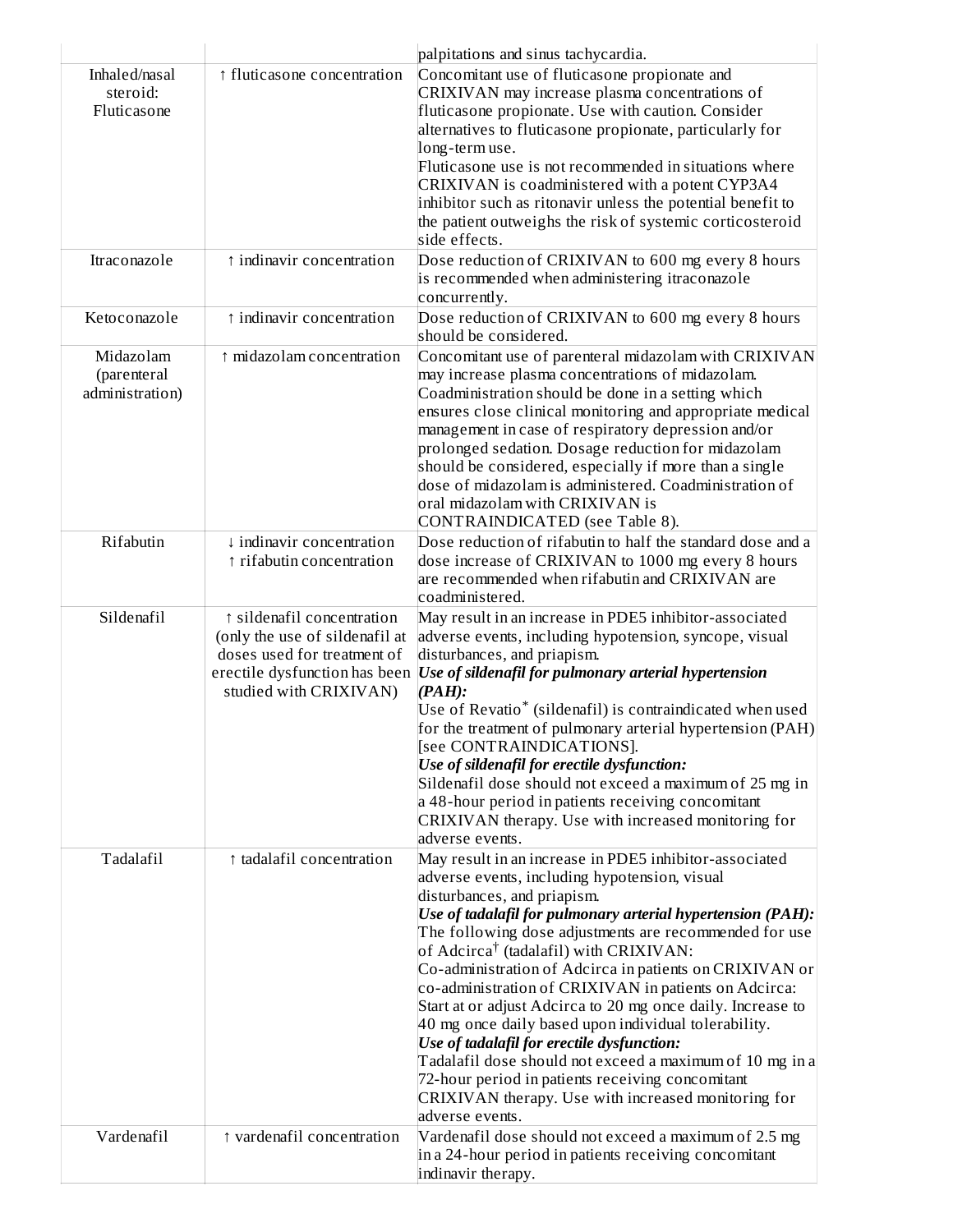Note: ↑ = increase; ↓ = decrease

\* Registered trademark of Pfizer, Inc.

† Registered trademark of Eli Lilly and Company.

### **Carcinogenesis, Mutagenesis, Impairment of Fertility**

Carcinogenicity studies were conducted in mice and rats. In mice, no increased incidence of any tumor type was observed. The highest dose tested in rats was 640 mg/kg/day; at this dose a statistically significant increased incidence of thyroid adenomas was seen only in male rats. At that dose, daily systemic exposure in rats was approximately 1.3 times higher than daily systemic exposure in humans. No evidence of mutagenicity or genotoxicity was observed in *in vitro* microbial mutagenesis (Ames) tests, *in vitro* alkaline elution assays for DNA breakage, *in vitro* and *in vivo* chromosomal aberration studies, and *in vitro* mammalian cell mutagenesis assays. No treatment-related effects on mating, fertility, or embryo survival were seen in female rats and no treatment-related effects on mating performance were seen in male rats at doses providing systemic exposure comparable to or slightly higher than that with the clinical dose. In addition, no treatment-related effects were observed in fecundity or fertility of untreated females mated to treated males.

### **Pregnancy**

Developmental toxicity studies were performed in rabbits (at doses up to 240 mg/kg/day), dogs (at doses up to 80 mg/kg/day), and rats (at doses up to 640 mg/kg/day). The highest doses in these studies produced systemic exposures in these species comparable to or slightly greater than human exposure. No treatment-related external, visceral, or skeletal changes were observed in rabbits or dogs. No treatment-related external or visceral changes were observed in rats. Treatment-related increases over controls in the incidence of supernumerary ribs (at exposures at or below those in humans) and of cervical ribs (at exposures comparable to or slightly greater than those in humans) were seen in rats. In all three species, no treatment-related effects on embryonic/fetal survival or fetal weights were observed.

In rabbits, at a maternal dose of 240 mg/kg/day, no drug was detected in fetal plasma 1 hour after dosing. Fetal plasma drug levels 2 hours after dosing were approximately 3% of maternal plasma drug levels. In dogs, at a maternal dose of 80 mg/kg/day, fetal plasma drug levels were approximately 50% of maternal plasma drug levels both 1 and 2 hours after dosing. In rats, at maternal doses of 40 and 640 mg/kg/day, fetal plasma drug levels were approximately 10 to 15% and 10 to 20% of maternal plasma drug levels 1 and 2 hours after dosing, respectively.

Indinavir was administered to Rhesus monkeys during the third trimester of pregnancy (at doses up to 160 mg/kg twice daily) and to neonatal Rhesus monkeys (at doses up to 160 mg/kg twice daily). When administered to neonates, indinavir caused an exacerbation of the transient physiologic hyperbilirubinemia seen in this species after birth; serum bilirubin values were approximately fourfold above controls at 160 mg/kg twice daily. A similar exacerbation did not occur in neonates after *in utero* exposure to indinavir during the third trimester of pregnancy. In Rhesus monkeys, fetal plasma drug levels were approximately 1 to 2% of maternal plasma drug levels approximately 1 hour after maternal dosing at 40, 80, or 160 mg/kg twice daily.

Hyperbilirubinemia has occurred during treatment with CRIXIVAN (see PRECAUTIONS and ADVERSE REACTIONS). It is unknown whether CRIXIVAN administered to the mother in the perinatal period will exacerbate physiologic hyperbilirubinemia in neonates.

There are no adequate and well-controlled studies in pregnant patients. CRIXIVAN should be used during pregnancy only if the potential benefit justifies the potential risk to the fetus.

A CRIXIVAN dose of 800 mg every 8 hours (with zidovudine 200 mg every 8 hours and lamivudine 150 mg twice a day) has been studied in 16 HIV-infected pregnant patients at 14 to 28 weeks of gestation at enrollment (study PACTG 358). Given the substantially lower antepartum exposures observed and the limited data in this patient population, indinavir use is not recommended in HIVinfected pregnant patients (see CLINICAL PHARMACOLOGY, Pregnant Patients).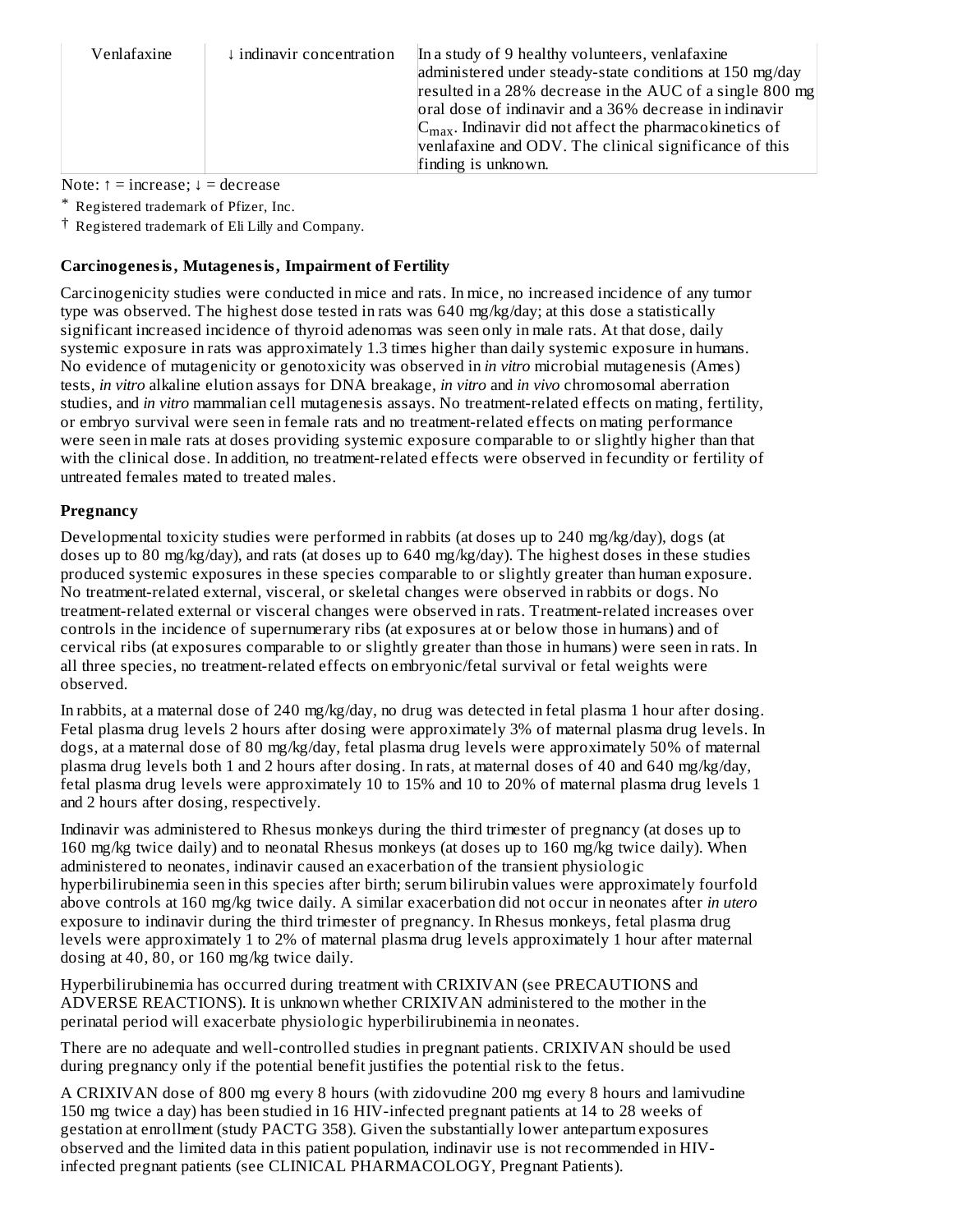### Antiretroviral Pregnancy Registry

To monitor maternal-fetal outcomes of pregnant patients exposed to CRIXIVAN, an Antiretroviral Pregnancy Registry has been established. Physicians are encouraged to register patients by calling 1- 800-258-4263.

### **Nursing Mothers**

Studies in lactating rats have demonstrated that indinavir is excreted in milk. Although it is not known whether CRIXIVAN is excreted in human milk, there exists the potential for adverse effects from indinavir in nursing infants. Mothers should be instructed to discontinue nursing if they are receiving CRIXIVAN. This is consistent with the recommendation by the U.S. Public Health Service Centers for Disease Control and Prevention that HIV-infected mothers not breast-feed their infants to avoid risking postnatal transmission of HIV.

### **Pediatric Us e**

The optimal dosing regimen for use of indinavir in pediatric patients has not been established. A dose of 500 mg/m<sup>2</sup> every eight hours has been studied in uncontrolled studies of 70 children, 3 to 18 years of age. The pharmacokinetic profiles of indinavir at this dose were not comparable to profiles previously observed in adults receiving the recommended dose (see CLINICAL PHARMACOLOGY, Pediatric). Although viral suppression was observed in some of the 32 children who were followed on this regimen through 24 weeks, a substantially higher rate of nephrolithiasis was reported when compared to adult historical data (see WARNINGS, Nephrolithiasis/Urolithiasis). Physicians considering the use of indinavir in pediatric patients without other protease inhibitor options should be aware of the limited data available in this population and the increased risk of nephrolithiasis.

## **Geriatric Us e**

Clinical studies of CRIXIVAN did not include sufficient numbers of subjects aged 65 and over to determine whether they respond differently from younger subjects. In general, dose selection for an elderly patient should be cautious, reflecting the greater frequency of decreased hepatic, renal or cardiac function and of concomitant disease or other drug therapy.

# **ADVERSE REACTIONS**

# **Clinical Trials in Adults**

Nephrolithiasis/urolithiasis, including flank pain with or without hematuria (including microscopic hematuria), has been reported in approximately 12.4% (301/2429; range across individual trials: 4.7% to 34.4%) of patients receiving CRIXIVAN at the recommended dose in clinical trials with a median follow-up of 47 weeks (range: 1 day to 242 weeks; 2238 patient-years follow-up). The cumulative frequency of nephrolithiasis events increases with duration of exposure to CRIXIVAN; however, the risk over time remains relatively constant. Of the patients treated with CRIXIVAN who developed nephrolithiasis/urolithiasis in clinical trials during the double-blind phase, 2.8% (7/246) were reported to develop hydronephrosis and 4.5% (11/246) underwent stent placement. Following the acute episode, 4.9% (12/246) of patients discontinued therapy. (See WARNINGS and DOSAGE AND ADMINISTRATION, Nephrolithiasis/Urolithiasis.)

Asymptomatic hyperbilirubinemia (total bilirubin ≥2.5 mg/dL), reported predominantly as elevated indirect bilirubin, has occurred in approximately 14% of patients treated with CRIXIVAN. In <1% this was associated with elevations in ALT or AST.

Hyperbilirubinemia and nephrolithiasis/urolithiasis occurred more frequently at doses exceeding 2.4 g/day compared to doses ≤2.4 g/day.

Clinical adverse experiences reported in ≥2% of patients treated with CRIXIVAN alone, CRIXIVAN in combination with zidovudine or zidovudine plus lamivudine, zidovudine alone, or zidovudine plus lamivudine are presented in Table 10.

### **Table 10: Clinical Advers e Experiences Reported in ≥2% of Patients**

Study 028 Considered Drug-Related and of Moderate or Severe Intensity

Study ACTG 320 of Unknown Drug Relationship and of Severe or Life-threatening Intensity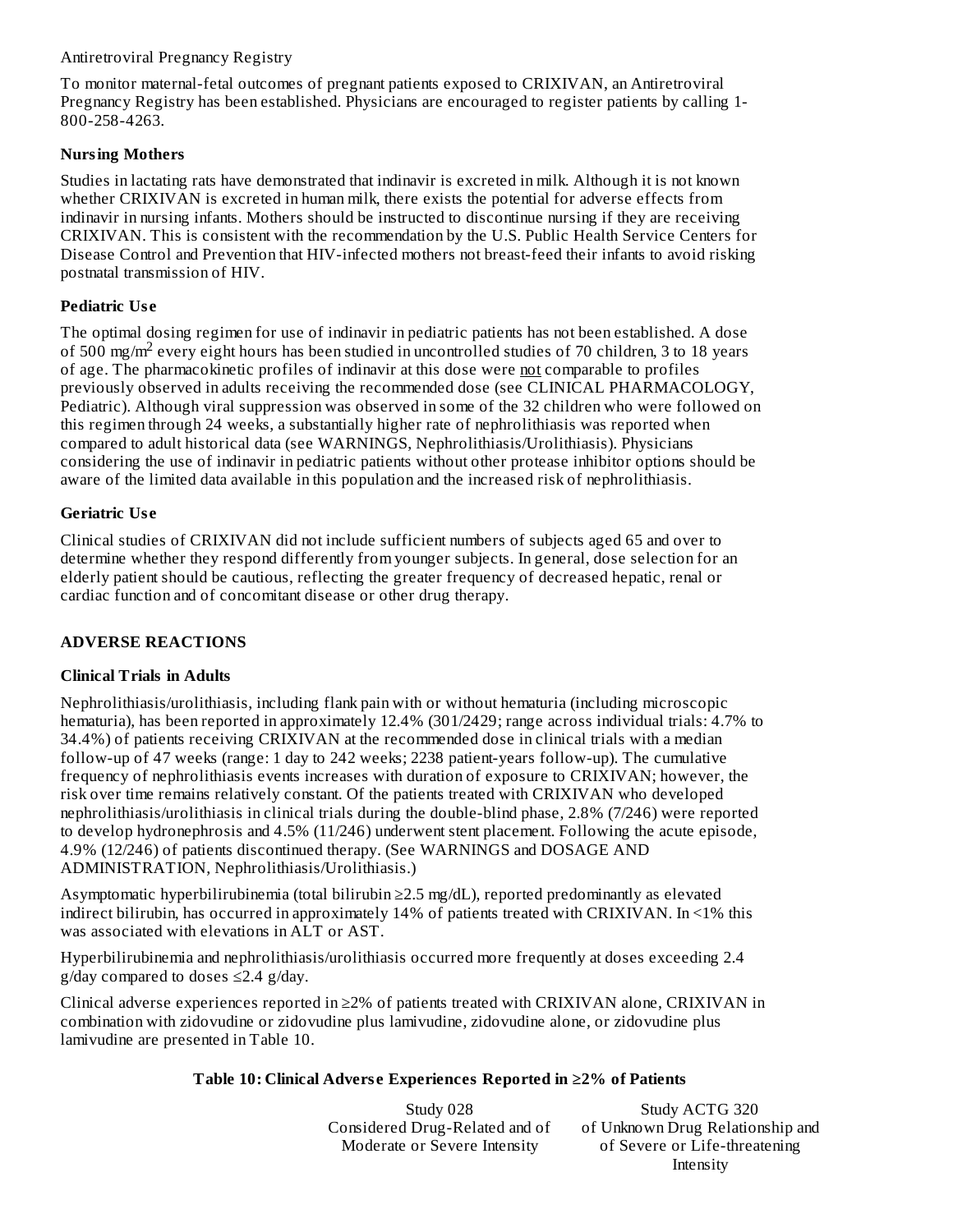|                                                          |                      | CRIXIVAN CRIXIVAN<br>plus<br>Zidovudine |                      | Zidovudine CRIXIVAN plus<br>Zidovudine plus<br>Lamivudine | Zidovudine<br>plus<br>Lamivudine |
|----------------------------------------------------------|----------------------|-----------------------------------------|----------------------|-----------------------------------------------------------|----------------------------------|
| Adverse Experience                                       | Percent<br>$(n=332)$ | Percent<br>$(n=332)$                    | Percent<br>$(n=332)$ | Percent<br>$(n=571)$                                      | Percent<br>$(n=575)$             |
| Body as a Whole                                          |                      |                                         |                      |                                                           |                                  |
| Abdominal pain                                           | 16.6                 | 16.0                                    | 12.0                 | 1.9                                                       | 0.7                              |
| Asthenia/fatigue                                         | 2.1                  | 4.2                                     | 3.6                  | 2.4                                                       | 4.5                              |
| Fever                                                    | 1.5                  | 1.5                                     | 2.1                  | 3.8                                                       | 3.0                              |
| Malaise                                                  | 2.1                  | 2.7                                     | $1.8\,$              | $\boldsymbol{0}$                                          | $\mathbf{0}$                     |
| <b>Digestive System</b>                                  |                      |                                         |                      |                                                           |                                  |
| Nausea                                                   | 11.7                 | 31.9                                    | 19.6                 | 2.8                                                       | 1.4                              |
| Diarrhea                                                 | 3.3                  | 3.0                                     | 2.4                  | 0.9                                                       | 1.2                              |
| Vomiting                                                 | 8.4                  | 17.8                                    | 9.0                  | 1.4                                                       | 1.4                              |
| Acid regurgitation                                       | 2.7                  | 5.4                                     | 1.8                  | 0.4                                                       | $\mathbf{0}$                     |
| Anorexia                                                 | 2.7                  | 5.4                                     | 3.0                  | 0.5                                                       | 0.2                              |
| Appetite increase                                        | 2.1                  | 1.5                                     | 1.2                  | $\boldsymbol{0}$                                          | $\boldsymbol{0}$                 |
| Dyspepsia                                                | 1.5                  | 2.7                                     | 0.9                  | $\boldsymbol{0}$                                          | $\boldsymbol{0}$                 |
| Jaundice                                                 | 1.5                  | 2.1                                     | 0.3                  | $\boldsymbol{0}$                                          | $\boldsymbol{0}$                 |
| Hemic and Lymphatic System                               |                      |                                         |                      |                                                           |                                  |
| Anemia                                                   | 0.6                  | 1.2                                     | 2.1                  | 2.4                                                       | 3.5                              |
| Musculoskeletal System                                   |                      |                                         |                      |                                                           |                                  |
| Back pain                                                | 8.4                  | 4.5                                     | 1.5                  | 0.9                                                       | 0.7                              |
| Nervous System/Psychiatric                               |                      |                                         |                      |                                                           |                                  |
| Headache                                                 | 5.4                  | 9.6                                     | 6.0                  | 2.4                                                       | 2.8                              |
| <b>Dizziness</b>                                         | 3.0                  | 3.9                                     | 0.9                  | 0.5                                                       | 0.7                              |
| Somnolence                                               | 2.4                  | 3.3                                     | 3.3                  | $\boldsymbol{0}$                                          | $\boldsymbol{0}$                 |
| Skin and Skin Appendage                                  |                      |                                         |                      |                                                           |                                  |
| Pruritus                                                 | 4.2                  | 2.4                                     | 1.8                  | 0.5                                                       | $\boldsymbol{0}$                 |
| Rash                                                     | 1.2                  | 0.6                                     | 2.4                  | 1.1                                                       | 0.5                              |
| <b>Respiratory System</b>                                |                      |                                         |                      |                                                           |                                  |
| Cough                                                    | 1.5                  | 0.3                                     | 0.6                  | 1.6                                                       | 1.0                              |
| Difficulty breathing/<br>dyspnea/<br>shortness of breath | $\boldsymbol{0}$     | 0.6                                     | 0.3                  | 1.8                                                       | $1.0\,$                          |
| <b>Urogenital System</b>                                 |                      |                                         |                      |                                                           |                                  |
| Nephrolithiasis/urolithiasis*                            | 8.7                  | 7.8                                     | 2.1                  | 2.6                                                       | 0.3                              |
| Dysuria                                                  | 1.5                  | 2.4                                     | 0.3                  | 0.4                                                       | 0.2                              |
| <b>Special Senses</b>                                    |                      |                                         |                      |                                                           |                                  |
| Taste perversion                                         | 2.7                  | 8.4                                     | 1.2                  | 0.2                                                       | $\boldsymbol{0}$                 |

\* Including renal colic, and flank pain with and without hematuria

In Phase I and II controlled trials, the following adverse events were reported significantly more frequently by those randomized to the arms containing CRIXIVAN than by those randomized to nucleoside analogues: rash, upper respiratory infection, dry skin, pharyngitis, taste perversion.

Selected laboratory abnormalities of severe or life-threatening intensity reported in patients treated with CRIXIVAN alone, CRIXIVAN in combination with zidovudine or zidovudine plus lamivudine, zidovudine alone, or zidovudine plus lamivudine are presented in Table 11.

#### **Table 11: Selected Laboratory Abnormalities of Severe or Life-threatening Intensity Reported in Studies 028 and ACTG 320**

| Study 028                                             |  | Study ACTG 320 |            |  |  |
|-------------------------------------------------------|--|----------------|------------|--|--|
| CRIXIVAN CRIXIVAN Zidovudine CRIXIVAN plus Zidovudine |  |                |            |  |  |
| plus                                                  |  | Zidovudine     | plus       |  |  |
| Zidovudine                                            |  | plus           | Lamivudine |  |  |
|                                                       |  | Lamivudine     |            |  |  |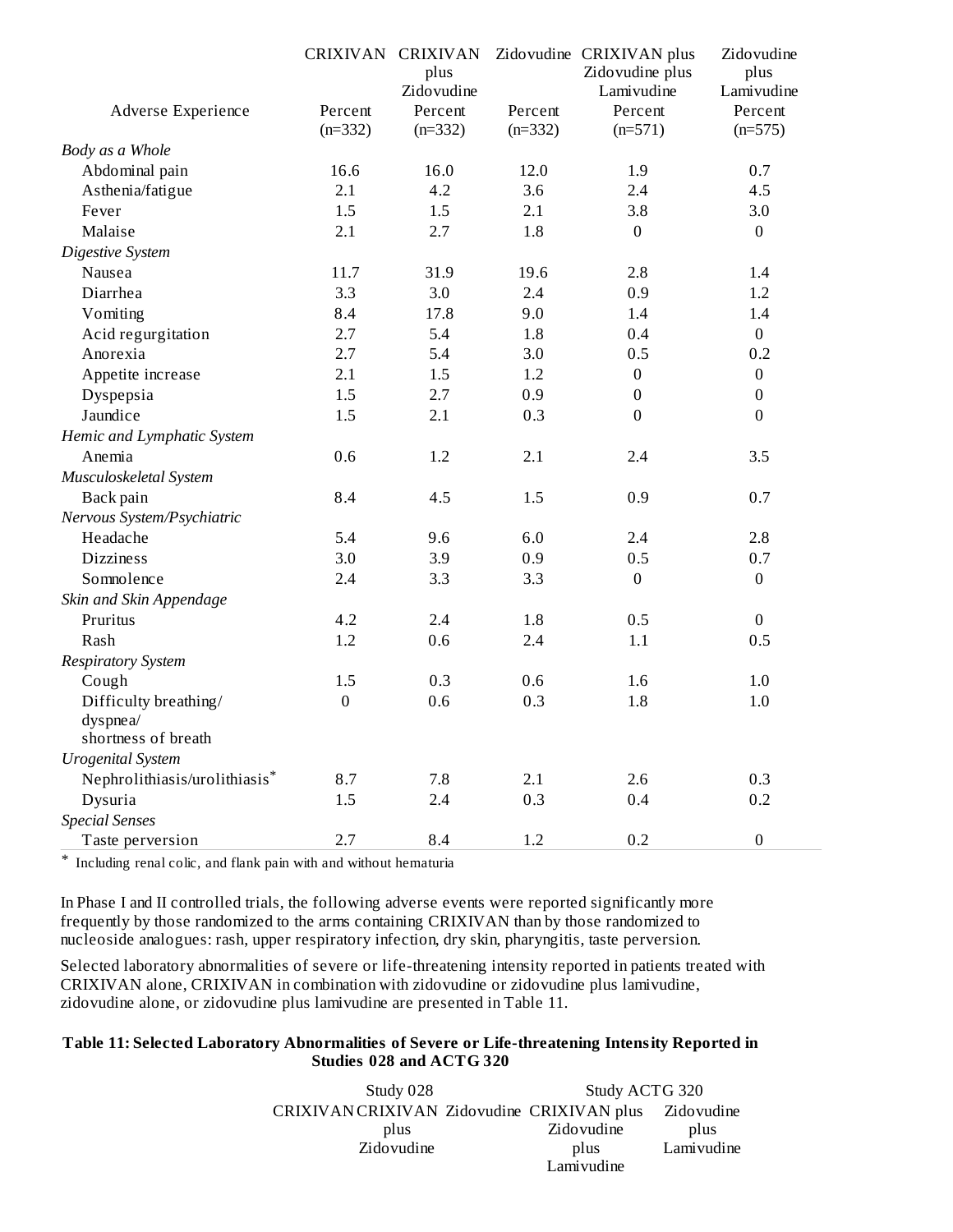|                                                        | Percent<br>$(n=329)$ | Percent<br>$(n=320)$ | Percent<br>$(n=330)$ | Percent<br>$(n=571)$ | Percent<br>$(n=575)$ |
|--------------------------------------------------------|----------------------|----------------------|----------------------|----------------------|----------------------|
| Hematology                                             |                      |                      |                      |                      |                      |
| Decreased hemoglobin<br>$< 7.0$ g/dL                   | 0.6                  | 0.9                  | 3.3                  | 2.4                  | 3.5                  |
| Decreased platelet count<br>$<$ 50 THS/mm <sup>3</sup> | 0.9                  | 0.9                  | 1.8                  | 0.2                  | 0.9                  |
| Decreased neutrophils<br>$<$ 0.75 THS/mm <sup>3</sup>  | 2.4                  | 2.2                  | 6.7                  | 5.1                  | 14.6                 |
| <b>Blood chemistry</b>                                 |                      |                      |                      |                      |                      |
| <b>Increased ALT</b><br>$>500\%$ ULN <sup>*</sup>      | 4.9                  | 4.1                  | 3.0                  | 2.6                  | 2.6                  |
| <b>Increased AST</b><br>>500% ULN                      | 3.7                  | 2.8                  | 2.7                  | 3.3                  | 2.8                  |
| Total serum bilirubin<br>>250% ULN                     | 11.9                 | 9.7                  | 0.6                  | 6.1                  | 1.4                  |
| Increased serum amylase<br>>200% ULN                   | 2.1                  | 1.9                  | 1.8                  | 0.9                  | 0.3                  |
| Increased glucose<br>$>250$ mg/dL                      | 0.9                  | 0.9                  | 0.6                  | 1.6                  | 1.9                  |
| Increased creatinine<br>>300% ULN                      | $\boldsymbol{0}$     | $\Omega$             | 0.6                  | 0.2                  | $\boldsymbol{0}$     |

\* Upper limit of the normal range.

### **Post-Marketing Experience**

*Body As A Whole:* redistribution/accumulation of body fat (see PRECAUTIONS, Fat Redistribution).

*Cardiovascular System:* cardiovascular disorders including myocardial infarction and angina pectoris; cerebrovascular disorder.

*Digestive System:* liver function abnormalities; hepatitis including reports of hepatic failure (see WARNINGS); pancreatitis; jaundice; abdominal distention; dyspepsia.

*Hematologic:* increased spontaneous bleeding in patients with hemophilia (see PRECAUTIONS); acute hemolytic anemia (see WARNINGS).

*Endocrine/Metabolic:* new onset diabetes mellitus, exacerbation of pre-existing diabetes mellitus, hyperglycemia (see WARNINGS).

*Hypersensitivity:* anaphylactoid reactions; urticaria; vasculitis.

*Musculoskeletal System:* arthralgia, periarthritis.

*Nervous System/Psychiatric:* oral paresthesia; depression.

*Skin and Skin Appendage:* rash including erythema multiforme and Stevens-Johnson syndrome; hyperpigmentation; alopecia; ingrown toenails and/or paronychia; pruritus.

*Urogenital System:* nephrolithiasis/urolithiasis, in some cases resulting in renal insufficiency or acute renal failure, pyelonephritis with or without bacteremia (see WARNINGS); interstitial nephritis sometimes with indinavir crystal deposits; in some patients, the interstitial nephritis did not resolve following discontinuation of CRIXIVAN; renal insufficiency; renal failure; leukocyturia (see PRECAUTIONS), crystalluria; dysuria.

### **Laboratory Abnormalities**

Increased serum triglycerides; increased serum cholesterol.

### **OVERDOSAGE**

There have been more than 60 reports of acute or chronic human overdosage (up to 23 times the recommended total daily dose of 2400 mg) with CRIXIVAN. The most commonly reported symptoms were renal (e.g., nephrolithiasis/urolithiasis, flank pain, hematuria) and gastrointestinal (e.g., nausea, vomiting, diarrhea).

It is not known whether CRIXIVAN is dialyzable by peritoneal or hemodialysis.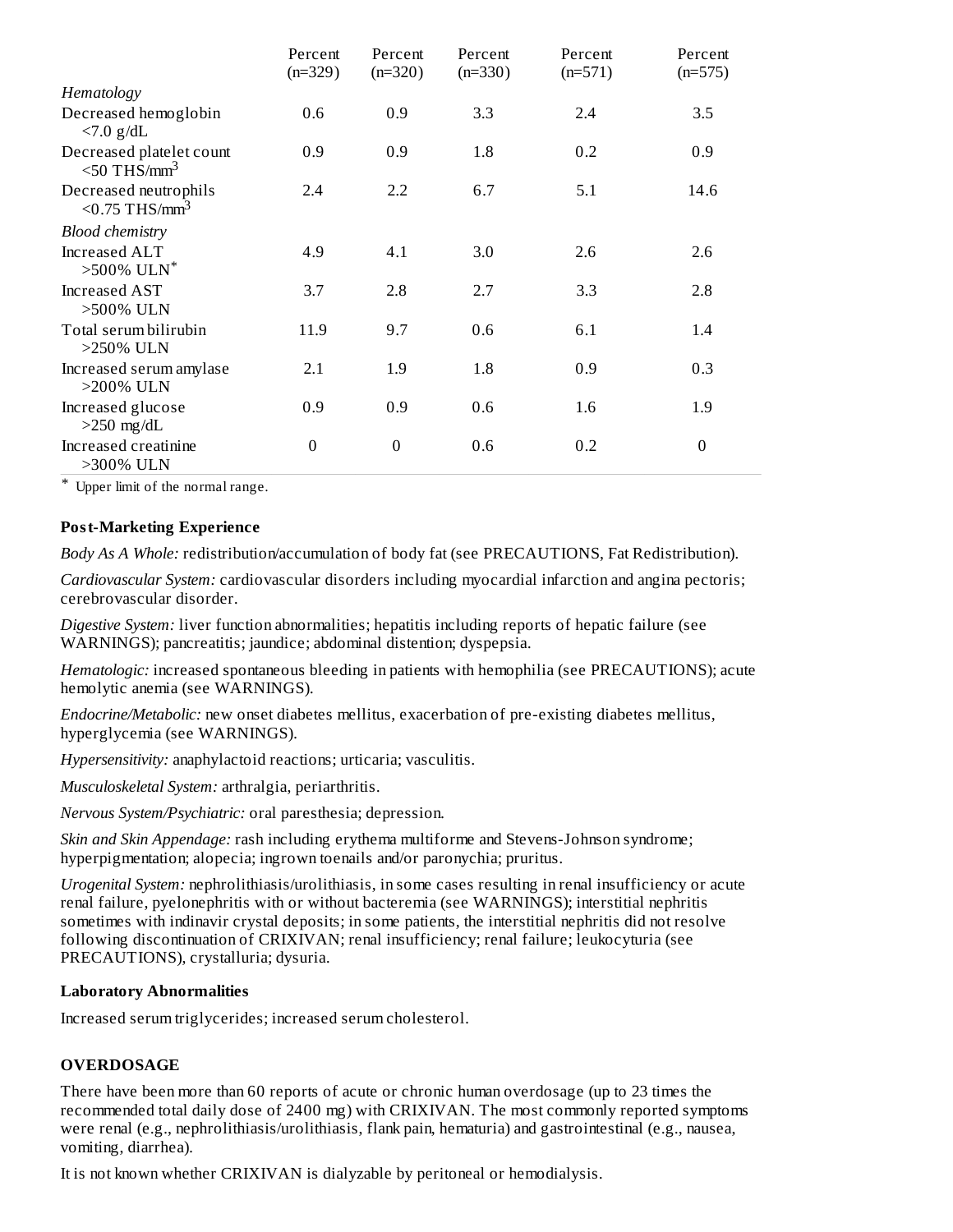### **DOSAGE AND ADMINISTRATION**

The recommended dosage of CRIXIVAN is 800 mg (usually **two** 400-mg capsules) orally every 8 hours.

CRIXIVAN must be taken at intervals of 8 hours. For optimal absorption, CRIXIVAN should be administered without food but with water 1 hour before or 2 hours after a meal. Alternatively, CRIXIVAN may be administered with other liquids such as skim milk, juice, coffee, or tea, or with a light meal, e.g., dry toast with jelly, juice, and coffee with skim milk and sugar; or corn flakes, skim milk and sugar. (See CLINICAL PHARMACOLOGY, Effect of Food on Oral Absorption.)

To ensure adequate hydration, it is recommended that adults drink at least 1.5 liters (approximately 48 ounces) of liquids during the course of 24 hours.

#### **Concomitant Therapy**

(See CLINICAL PHARMACOLOGY, Drug Interactions, and/or PRECAUTIONS, Drug Interactions.)

#### Delavirdine

Dose reduction of CRIXIVAN to 600 mg every 8 hours should be considered when administering delavirdine 400 mg three times a day.

#### Didanosine

If indinavir and didanosine are administered concomitantly, they should be administered at least one hour apart on an empty stomach (consult the manufacturer's product circular for didanosine).

#### Itraconazole

Dose reduction of CRIXIVAN to 600 mg every 8 hours is recommended when administering itraconazole 200 mg twice daily concurrently.

#### Ketoconazole

Dose reduction of CRIXIVAN to 600 mg every 8 hours is recommended when administering ketoconazole concurrently.

### Rifabutin

Dose reduction of rifabutin to half the standard dose (consult the manufacturer's product circular for rifabutin) and a dose increase of CRIXIVAN to 1000 mg every 8 hours are recommended when rifabutin and CRIXIVAN are coadministered.

#### **Hepatic Insufficiency**

The dosage of CRIXIVAN should be reduced to 600 mg every 8 hours in patients with mild-tomoderate hepatic insufficiency due to cirrhosis.

### **Nephrolithiasis/Urolithiasis**

In addition to adequate hydration, medical management in patients who experience nephrolithiasis/urolithiasis may include temporary interruption (e.g., 1 to 3 days) or discontinuation of therapy.

### **HOW SUPPLIED**

CRIXIVAN Capsules are supplied as follows:

No. 3756 — 200 mg capsules: semi-translucent white capsules coded **"CRIXIVAN™ 200 mg"** in blue. Available as:

**NDC** 0006-0571-43 unit-of-use bottles of 360 (with desiccant).

No. 3758 — 400 mg capsules: semi-translucent white capsules coded **"CRIXIVAN™ 400 mg"** in green. Available as:

**NDC** 0006-0573-62 unit-of-use bottles of 180 (with desiccant)

**Storage**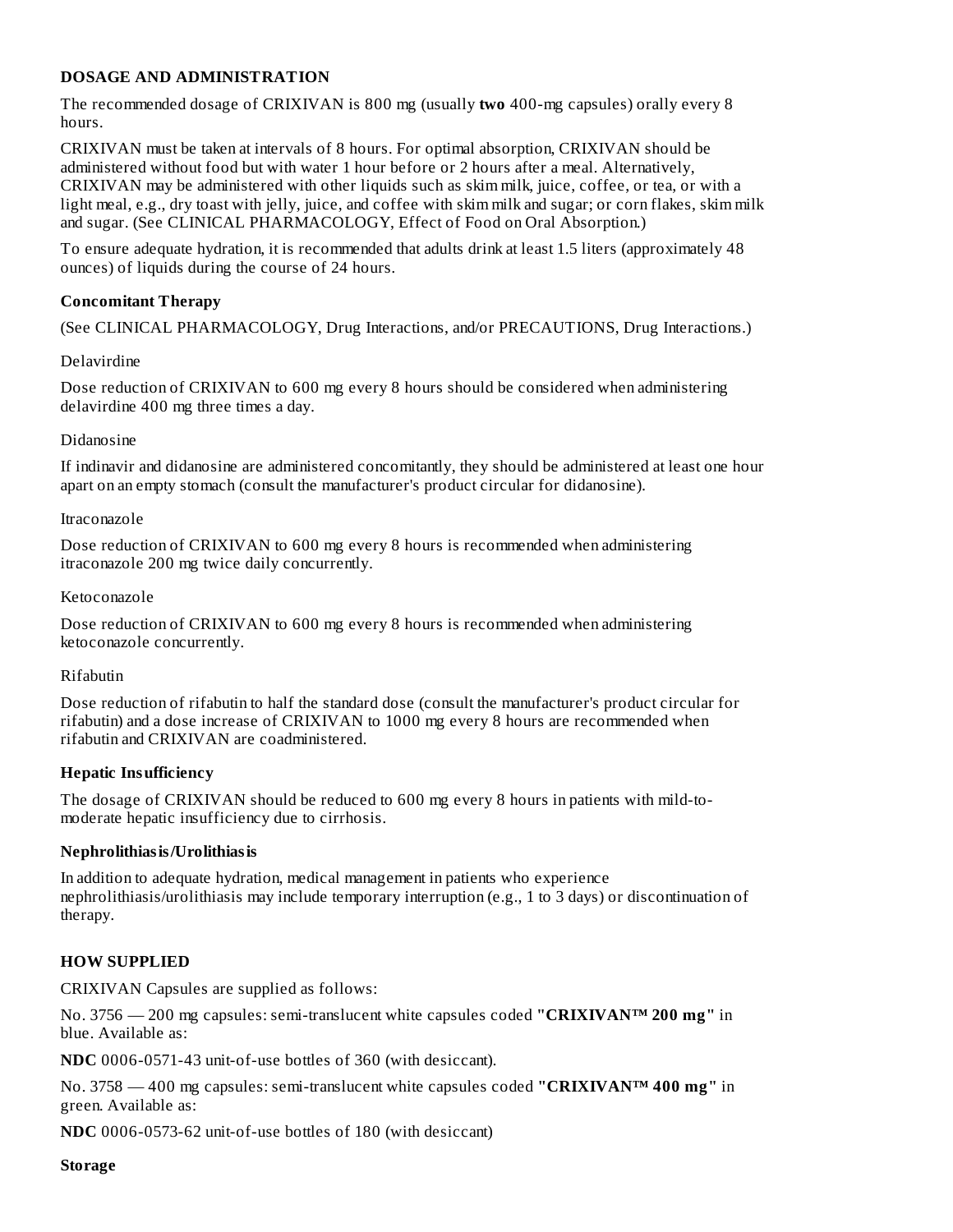*Bottles:* Store in a tightly-closed container at room temperature, 15-30°C (59-86°F). Protect from moisture.

CRIXIVAN Capsules are sensitive to moisture. CRIXIVAN should be dispensed and stored in the original container. The desiccant should remain in the original bottle.

Dist. by: Merck Sharp & Dohme Corp., a subsidiary of **MERCK & CO., INC.,** Whitehouse Station, NJ 08889, USA

For patent information: www.merck.com/product/patent/home.html

Copyright © 1996-2018 Merck Sharp & Dohme Corp., a subsidiary of **Merck & Co., Inc.** All rights reserved.

Revised: 05/2018

uspi-mk0639-c-1805r019

**CRIXIVAN (indinavir sulfate) Capsules ®** Patient Information about **CRIXIVAN (KRIK-sih-van)** for HIV (Human Immunodeficiency Virus) Infection Generic name: indinavir (in-DIH-nuh-veer) sulfate

**ALERT: Find out about medicines that should NOT be taken with CRIXIVAN .** Please also read **®**the section "MEDICINES YOU SHOULD NOT TAKE WITH CRIXIVAN".

Please read this information before you start taking CRIXIVAN. Also, read the leaflet each time you renew your prescription, just in case anything has changed. Remember, this leaflet does not take the place of careful discussions with your doctor. You and your doctor should discuss CRIXIVAN when you start taking your medication and at regular checkups. You should remain under a doctor's care when using CRIXIVAN and should not change or stop treatment without first talking with your doctor.

### **What is CRIXIVAN?**

**CRIXIVAN is an oral capsule us ed for the treatment of HIV (Human Immunodeficiency Virus). HIV is the virus that caus es AIDS (acquired immune deficiency syndrome).** CRIXIVAN is a type of HIV drug called a protease (PRO-tee-ase) inhibitor.

# **How does CRIXIVAN work?**

CRIXIVAN is a protease inhibitor that fights HIV. CRIXIVAN can help reduce your chances of getting illnesses associated with HIV. CRIXIVAN can also help lower the amount of HIV in your body (called "viral load") and raise your CD4 (T) cell count. CRIXIVAN may not have these effects in all patients.

CRIXIVAN is usually prescribed with other anti-HIV drugs such as ZDV (also called AZT), 3TC, ddI, ddC, or d4T. CRIXIVAN works differently from these other anti-HIV drugs. Talk with your doctor about how you should take CRIXIVAN.

### **How should I take CRIXIVAN?**

There are six important things you must do to help you benefit from CRIXIVAN:

- 1. **Take CRIXIVAN capsules every day as pres cribed by your doctor.** Continue taking CRIXIVAN unless your doctor tells you to stop. Take the exact amount of CRIXIVAN that your doctor tells you to take, right from the very start. To help make sure you will benefit from CRIXIVAN, you must not skip doses or take "drug holidays". If you don't take CRIXIVAN as prescribed, the activity of CRIXIVAN may be reduced (due to resistance).
- 2. **Take CRIXIVAN capsules every 8 hours around the clock,** *every day***.** It may be easier to remember to take CRIXIVAN if you take it at the same time every day. If you have questions about when to take CRIXIVAN, your doctor or health care provider can help you decide what schedule works for you.
- 3. If you miss a dose by more than 2 hours, wait and then take the next dose at the regularly **s cheduled time.** However, if you miss a dose by less than 2 hours, take your missed dose immediately. Then take your next dose at the regularly scheduled time. Do not take more or less than your prescribed dose of CRIXIVAN at any one time.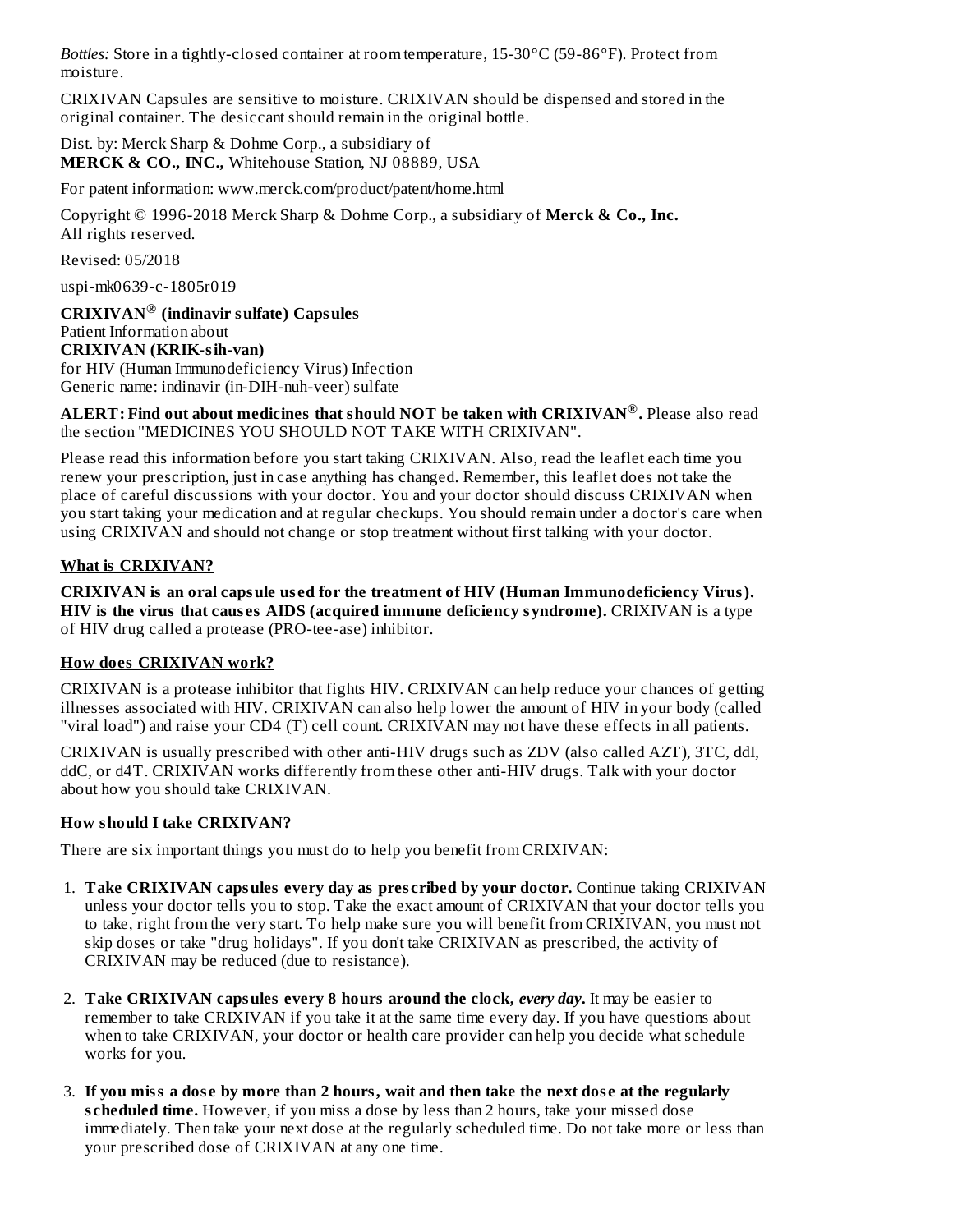- 4. **Take CRIXIVAN with water.** You can also take CRIXIVAN with other beverages such as skim or non-fat milk, juice, coffee, or tea.
- 5. **Ideally, take each dos e of CRIXIVAN without food but with water at least one hour before or two hours after a meal.** Or you can take CRIXIVAN with a light meal. Examples of light meals include:

dry toast with jelly, juice, and coffee (with skim or non-fat milk and sugar if you want) cornflakes with skim or non-fat milk and sugar

Do not take CRIXIVAN at the same time as any meals that are high in calories, fat, and protein (for example — a bacon and egg breakfast). When taken at the same time as CRIXIVAN, these foods can interfere with CRIXIVAN being absorbed into your bloodstream and may lessen its effect.

6. **It is critical to drink plenty of fluids while taking CRIXIVAN.** Adults should drink at least six 8 ounce glasses of liquids (preferably water) throughout the day, every day. Your health care provider will give you further instructions on the amount of fluid that you should drink. **CRIXIVAN can caus e kidney stones.** Having enough fluids in your body should help reduce the chances of forming a kidney stone. Call your doctor or other health care provider if you develop kidney pains (middle to lower stomach or back pain) or blood in the urine.

# **Does CRIXIVAN cure HIV or AIDS?**

CRIXIVAN does not cure HIV infection or AIDS and you may continue to experience illnesses associated with HIV-1 infection, including opportunistic infections. You should remain under the care of a doctor when using CRIXIVAN.

Avoid doing things that can spread HIV-1 infection.

- **Do not share needles or other injection equipment.**
- **Do not share personal items that can have blood or body fluids on them, like toothbrushes and razor blades.**
- **Do not have any kind of s ex without protection.** Always practice safe sex by using a latex or polyurethane condom to lower the chance of sexual contact with semen, vaginal secretions, or blood.

# **Who should not take CRIXIVAN?**

Do not take CRIXIVAN if you have had a serious allergic reaction to CRIXIVAN or any of its components.

# **What other medical problems or conditions should I dis cuss with my doctor?**

Talk to your doctor if:

- You are pregnant or if you become pregnant while you are taking CRIXIVAN. We do not yet know how CRIXIVAN affects pregnant women or their developing babies.
- You are breastfeeding. **Do not breastfeed.** We do not know if CRIXIVAN can be passed to your baby in your breast milk and whether it could harm your baby. Also, mothers with HIV-1 should not breastfeed because HIV-1 can be passed to the baby in the breast milk.

Also talk to your doctor if you have:

- Problems with your liver, especially if you have mild or moderate liver disease caused by cirrhosis
- Problems with your kidneys
- Diabetes
- Hemophilia
- High cholesterol and you are taking cholesterol-lowering medicines called "statins"

Tell your doctor about any medicines you are taking or plan to take, including non-prescription medicines, herbal products including St. John's wort (*Hypericum perforatum*), or dietary supplements.

# **Can CRIXIVAN be taken with other medications?**

# **MEDICINES YOU SHOULD NOT TAKE WITH CRIXIVAN**

| Oral VERSED <sup>®</sup> | $HALCION^®$         |
|--------------------------|---------------------|
| (midazolam)              | (triazolam)         |
| $ORAP^{\circledR}$       | $XANAX^{\circledR}$ |
| (pimozide)               | (alprazolam)        |
|                          |                     |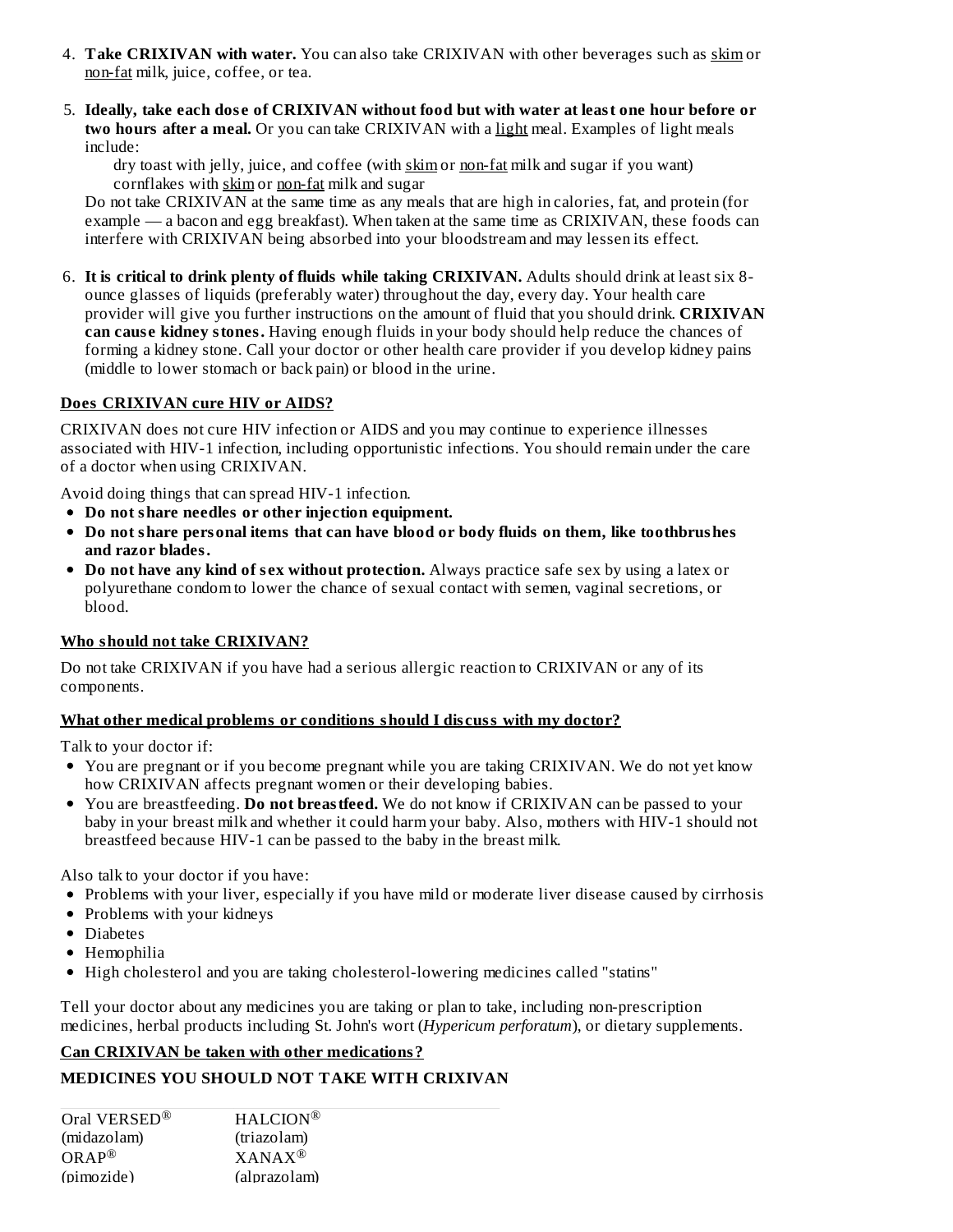| ----- -- -- - ,<br>PROPULSID <sup>®</sup><br>(cisapride) | \---r-------<br><b>REVATIO®</b><br>(sildenafil for the treatment of<br>pulmonary arterial hypertension) |
|----------------------------------------------------------|---------------------------------------------------------------------------------------------------------|
| CORDARONE <sup>®</sup><br>(amiodarone)                   | <b>UROXATRAL<sup>®</sup></b><br>(alfuzosin)                                                             |
| <b>HISMANAL®</b><br>(astemizole)                         | Ergot medications<br>(e.g., Wigraine <sup>®</sup> , Cafergot <sup>®</sup> , D.H.E.                      |
|                                                          | $45^{\circledR}$ , Migranal <sup>®</sup> , Ergotrate <sup>®</sup> , and<br>Methergine <sup>®</sup> )    |
|                                                          | $ZOCOR^{\circledR}$ (simvastatin)<br>MEVACOR <sup>®</sup> (lovastatin)                                  |
|                                                          | $LATUDA^@$ (lurasidone)                                                                                 |

Taking CRIXIVAN with the above medications could result in serious or life-threatening problems (such as irregular heartbeat or excessive sleepiness).

In addition, you should not take CRIXIVAN with the following:

Rifampin, known as RIFADIN<sup>®</sup>, RIFAMATE<sup>®</sup>, RIFATER<sup>®</sup>, or RIMACTANE<sup>®</sup>.

There is also an increased risk of drug interactions between CRIXIVAN and LIPITOR  $^\circledR$ (atorvastatin) and CRESTOR® (rosuvastatin); talk to your doctor before you take any of these cholesterol-reducing drugs with CRIXIVAN.

Taking CRIXIVAN with REYATAZ $^{\circledR}$  (atazanavir) is not recommended because they can both sometimes cause increased levels of bilirubin in the blood.

Taking CRIXIVAN with St. John's wort (*Hypericum perforatum*), an herbal product sold as a dietary supplement, or products containing St. John's wort is not recommended. Taking St. John's wort has been shown to decrease CRIXIVAN levels and may lead to increased viral load and possible resistance to CRIXIVAN or cross resistance to other antiretroviral drugs.

Before you take VIAGRA $^\circledR$  (sildenafil), CIALIS $^\circledR$  (tadalafil), or LEVITRA $^\circledR$  (vardenafil) with CRIXIVAN, talk to your doctor about possible drug interactions and side effects. If you take any of these medicines together with CRIXIVAN, you may be at increased risk of side effects such as low blood pressure, visual changes, and penile erection lasting more than 4 hours, which have been associated with sildenafil, tadalafil, and vardenafil. If an erection lasts longer than 4 hours, you should seek immediate medical assistance to avoid permanent damage to your penis. Your doctor can explain these symptoms to you.

#### **MEDICINES YOU CAN TAKE WITH CRIXIVAN**

| <b>RETROVIR®</b>                                    | <b>EPIVIRTM</b>                                       |
|-----------------------------------------------------|-------------------------------------------------------|
| (zidovudine, ZDV also called AZT)                   | (lamivudine, 3TC)                                     |
| $ZERT^{\circledR}$<br>$(\text{stavudine}, d4T)$     | isoniazid<br>(INH)                                    |
| BACTRIM®/SEPTRA®<br>(trimethoprim/sulfamethoxazole) | DIFLUCAN <sup>®</sup><br>(fluconazole)                |
| $BIAXIN^{\circledR}$<br>(clarithromycin)            | ORTHO-NOVUM 1/35 <sup>®</sup><br>(oral contraceptive) |
| $TAGAMET^{\circledR}$<br>(cimetidine)               | Methadone                                             |
|                                                     |                                                       |

VIDEX $^{\circledR}$  (didanosine, ddI) — If you take CRIXIVAN with VIDEX, take them at least one hour apart.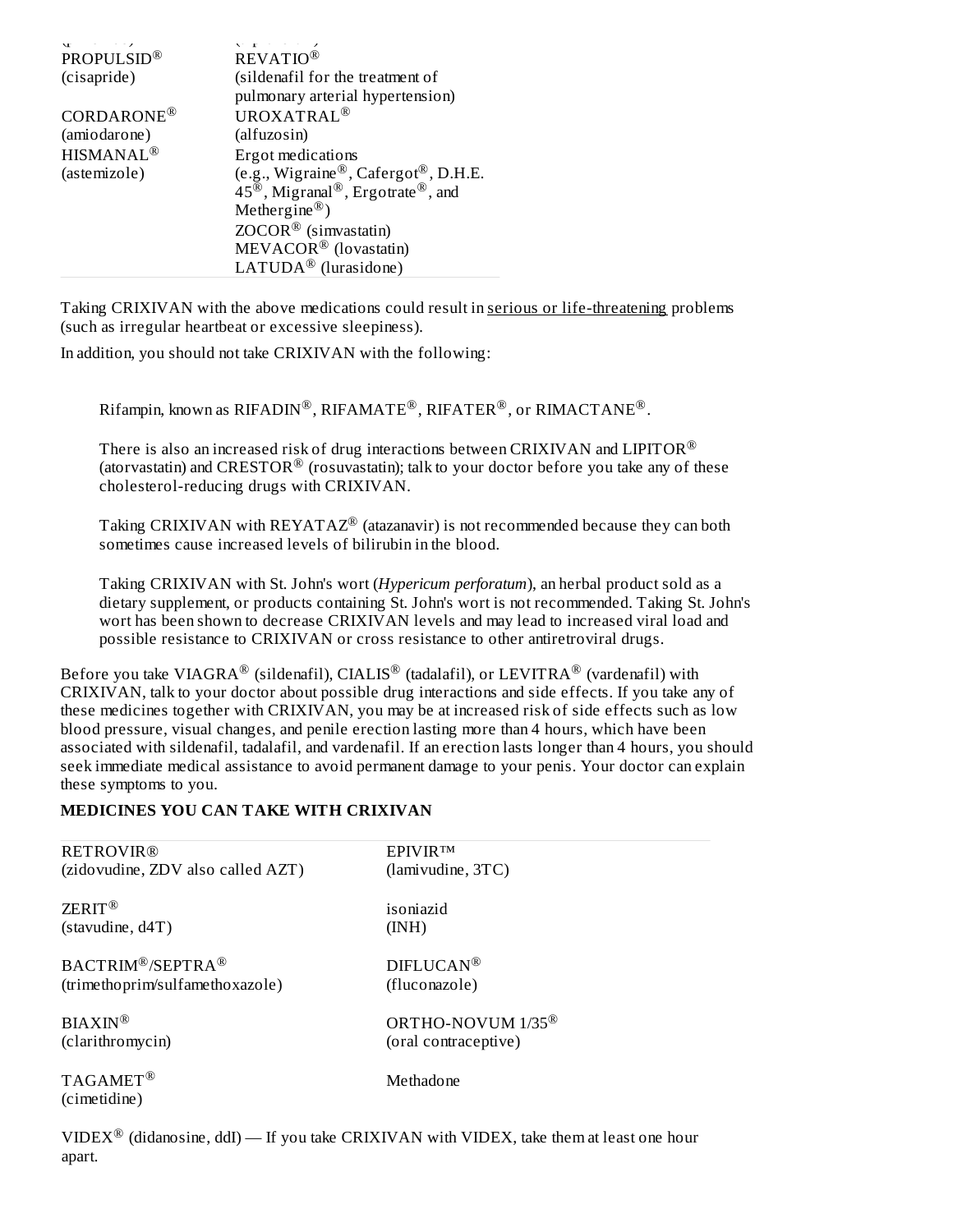$\mathsf{MYCOBUTIN}^\circledR$  (rifabutin) — If you take CRIXIVAN with MYCOBUTIN, your doctor may adjust both the dose of MYCOBUTIN and the dose of CRIXIVAN.

 $\text{NIZORAL}^{\circledR}$  (ketoconazole) — If you take CRIXIVAN with NIZORAL, your doctor may adjust the dose of CRIXIVAN.

RESCRIPTOR<sup>®</sup> (delavirdine) — If you take CRIXIVAN with RESCRIPTOR, your doctor may adjust the dose of CRIXIVAN.

 $SPORANOX^{\circledR}$  (itraconazole) — If you take CRIXIVAN with SPORANOX, your doctor may adjust the dose of CRIXIVAN.

SUSTIVA™ (efavirenz) — If you take CRIXIVAN with SUSTIVA, check with your doctor.

Intravenous  $\mathrm{VERSED}^\circledR$  (midazolam) — If you take CRIXIVAN with Intravenous  $\mathrm{VERSED}^\circledR,$ your doctor may adjust the dose of  $\text{VERSED}^{\circledR}$  .

#### **Talk to your doctor about any medications you are taking.**

Antipsychotics: Tell your doctor if you are taking antipsychotics (e.g., quetiapine).

Calcium Channel Blockers: Tell your doctor if you are taking calcium channel blockers (e.g., amlodipine, felodipine).

Antiarrhythmics: Tell your doctor if you are taking antiarrhythmics (e.g., quinidine).

Anticonvulsants: Tell your doctor if you are taking anticonvulsants (e.g., phenobarbital, phenytoin, or carbamazepine).

Steroids: Tell your doctor if you are taking steroids (e.g., dexamethasone).

#### **What are the possible side effects of CRIXIVAN?**

Like all prescription drugs, CRIXIVAN can cause side effects. The following is **not** a complete list of side effects reported with CRIXIVAN when taken either alone or with other anti-HIV drugs. Do not rely on this leaflet alone for information about side effects. Your doctor can discuss with you a more complete list of side effects.

**Some patients treated with CRIXIVAN developed kidney stones. In some of thes e patients this led to more s evere kidney problems, including kidney failure or inflammation of the kidneys or kidney infection which sometimes spread to the blood. Drinking at least six 8-ounce glass es of liquids (preferably water) each day should help reduce the chances of forming a kidney stone (**see **How should I take CRIXIVAN?).** Call your doctor or other health care provider if you develop kidney pains (middle to lower stomach or back pain) or blood in the urine.

Some patients treated with CRIXIVAN have had rapid breakdown of red blood cells (hemolytic anemia) which in some cases was severe or resulted in death.

Some patients treated with CRIXIVAN have had liver problems including liver failure and death. Some patients had other illnesses or were taking other drugs. It is uncertain if CRIXIVAN caused these liver problems.

Diabetes and high blood sugar (hyperglycemia) have occurred in patients taking protease inhibitors. In some of these patients, this led to ketoacidosis, a serious condition caused by poorly controlled blood sugar. Some patients had diabetes before starting protease inhibitors, others did not. Some patients required adjustments to their diabetes medication. Others needed new diabetes medication.

In some patients with hemophilia, increased bleeding has been reported.

Severe muscle pain and weakness have occurred in patients taking protease inhibitors, including CRIXIVAN, together with some of the cholesterol-lowering medicines called "statins". Call your doctor if you develop severe muscle pain or weakness.

Changes in body fat have been seen in some patients taking antiretroviral therapy. These changes may include increased amount of fat in the upper back and neck ("buffalo hump"), breast, and around the trunk. Loss of fat from the legs, arms and face may also happen. The cause and long term health effects of these conditions are not known at this time.

In some patients with advanced HIV infection (AIDS), signs and symptoms of inflammation from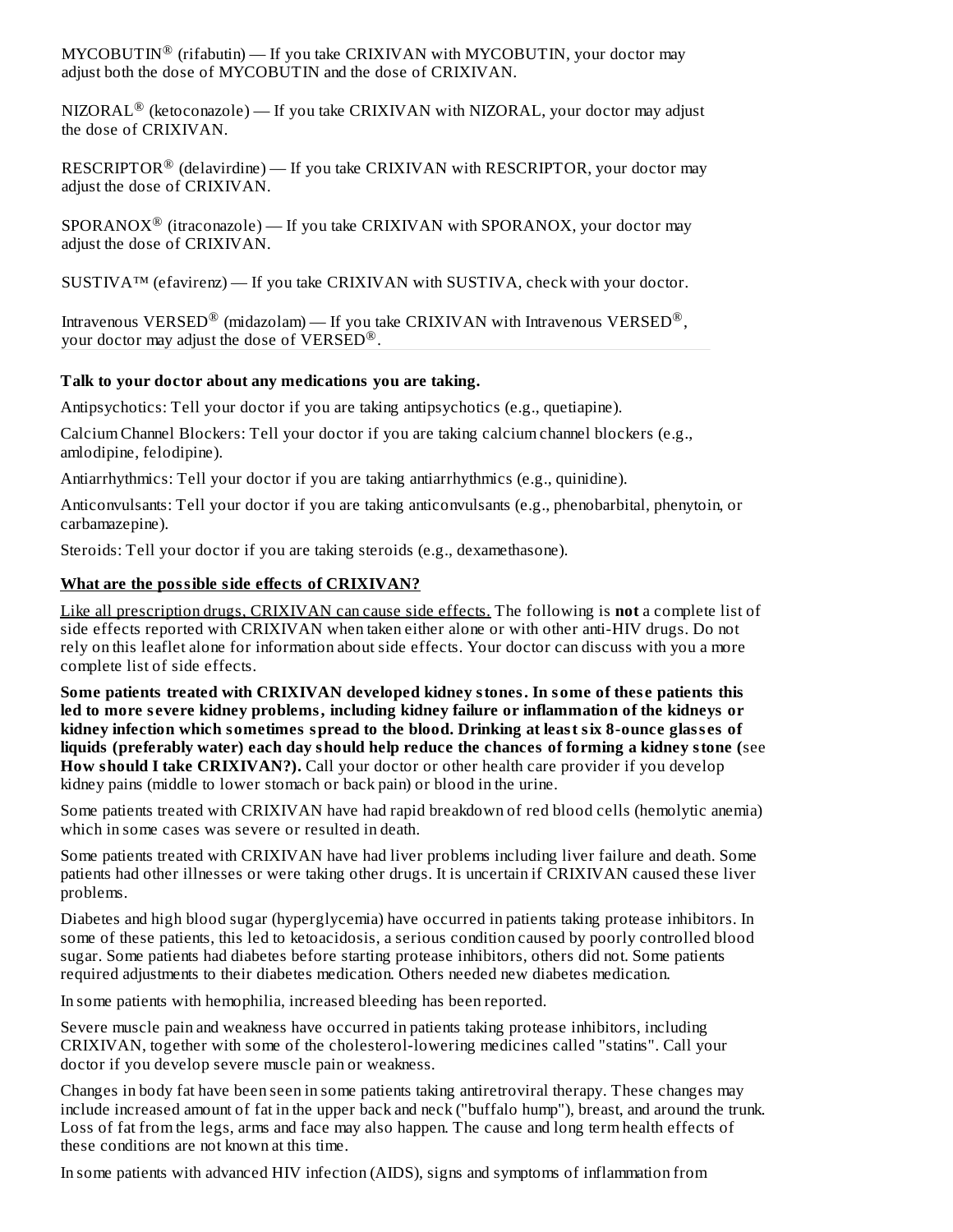opportunistic infections may occur when combination antiretroviral treatment is started.

#### Clinical Studies

Increases in bilirubin (one laboratory test of liver function) have been reported in approximately 14% of patients. Usually, this finding has not been associated with liver problems. However, on rare occasions, a person may develop yellowing of the skin and/or eyes.

Side effects occurring in 2% or more of patients included: abdominal pain, fatigue or weakness, low red blood cell count, flank pain, painful urination, feeling unwell, nausea, upset stomach, diarrhea, vomiting, acid regurgitation, increased or decreased appetite, back pain, headache, dizziness, taste changes, rash, itchy skin, yellowing of the skin and/or eyes, upper respiratory infection, dry skin, and sore throat.

Swollen kidneys due to blocked urine flow occurred rarely.

Marketing Experience

Other side effects reported since CRIXIVAN has been marketed include: allergic reactions; severe skin reactions; yellowing of the skin and/or eyes; heart problems including heart attack; stroke; abdominal swelling; indigestion; inflammation of the kidneys; decreased kidney function; inflammation of the pancreas; joint pain; depression; itching; hives; change in skin color; hair loss; ingrown toenails with or without infection; crystals in the urine; painful urination; numbness of the mouth; increased cholesterol; pain and difficulty moving shoulder.

Tell your doctor promptly about these or any other unusual symptoms. If the condition persists or worsens, seek medical attention.

## **How should I store CRIXIVAN capsules?**

- Keep CRIXIVAN capsules in the bottle they came in and at room temperature (59°-86°F).
- Keep CRIXIVAN capsules dry by leaving the small desiccant in the bottle. Keep the bottle closed.

#### **This medication was pres cribed for your particular condition. Do not us e it for any other condition or give it to anybody els e. Keep CRIXIVAN and all medicines out of the reach of children. If you suspect that more than the pres cribed dos e of this medicine has been taken, contact your local poison control center or emergency room immediately.**

This leaflet provides a summary of information about CRIXIVAN. If you have any questions or concerns about either CRIXIVAN or HIV, talk to your doctor.

Distributed by:

Merck Sharp & Dohme Corp., a subsidiary of Merck & Co., Inc. Whitehouse Station, NJ 08889, USA

For patent information: www.merck.com/product/patent/home.html

The trademarks depicted herein are owned by their respective companies.

Copyright © 1996-2016 Merck Sharp & Dohme Corp., a subsidiary of **Merck & Co., Inc.** All rights reserved.

Revised 09/2016

usppi-mk0639-c-1609r018

### **PRINCIPAL DISPLAY PANEL - Bottle Label - 100 mg**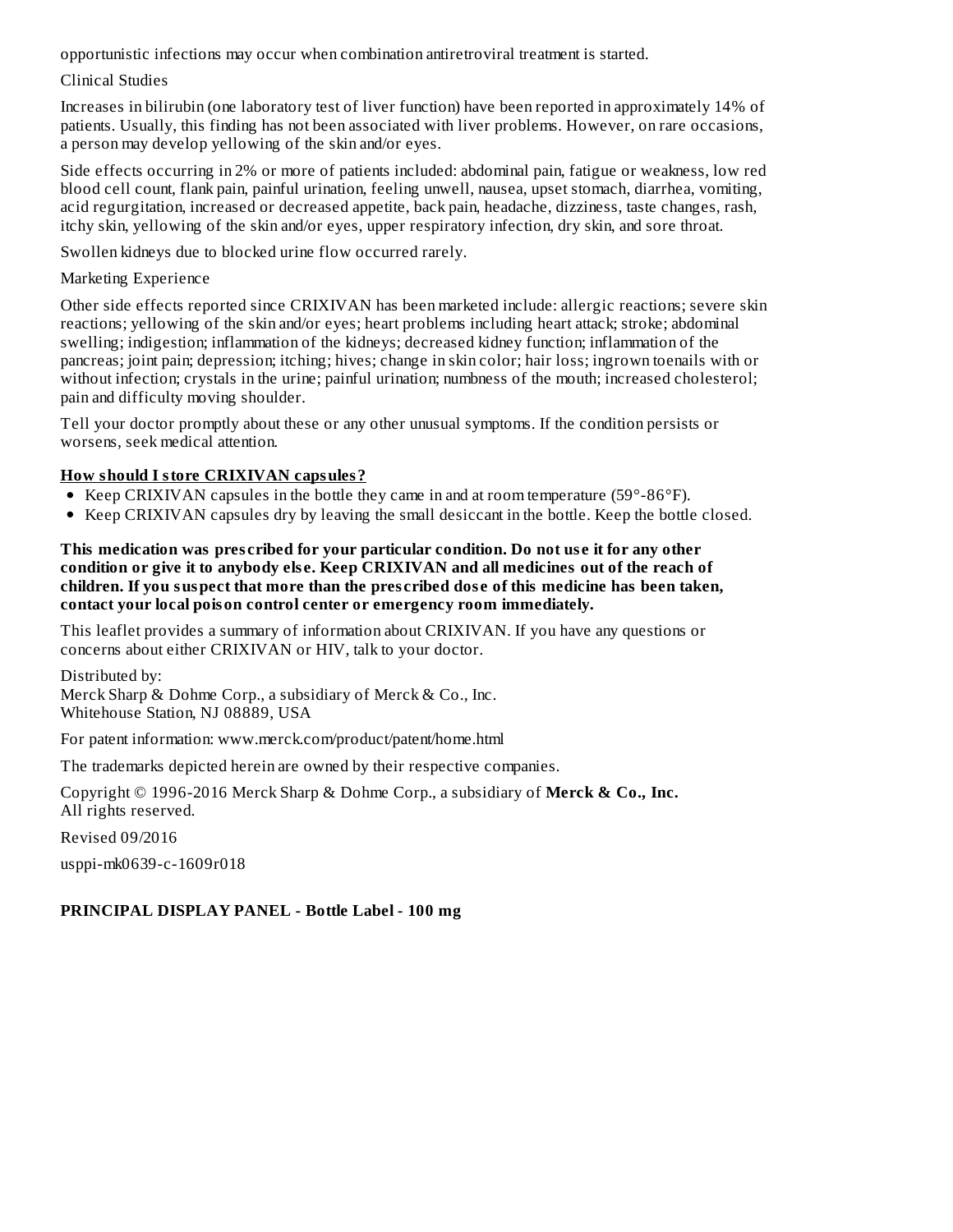

## **PRINCIPAL DISPLAY PANEL - 200 mg Capsule Bottle Label**

NDC 0006-0571-43

**Crixivan** ®**(Indinavir Sulfate) Capsules**

**200 mg**

**ALERT Find out about medicines that should NOT be taken with CRIXIVAN.**

#### **Note to Pharmacist: Do not cover ALERT box with Pharmacy label.**

Each capsule contains indinavir 200 mg (corresponding to indinavir sulfate 250 mg). Store in a tightly closed container at room temperature,15-30°C (59-86°F). Protect from moisture. CRIXIVAN Capsules are sensitive to moisture and should be dispensed and stored in the original container. The desiccant should remain in the original bottle.

USUAL DOSAGE: See Package Insert.

**Rx only**

**360 Capsules**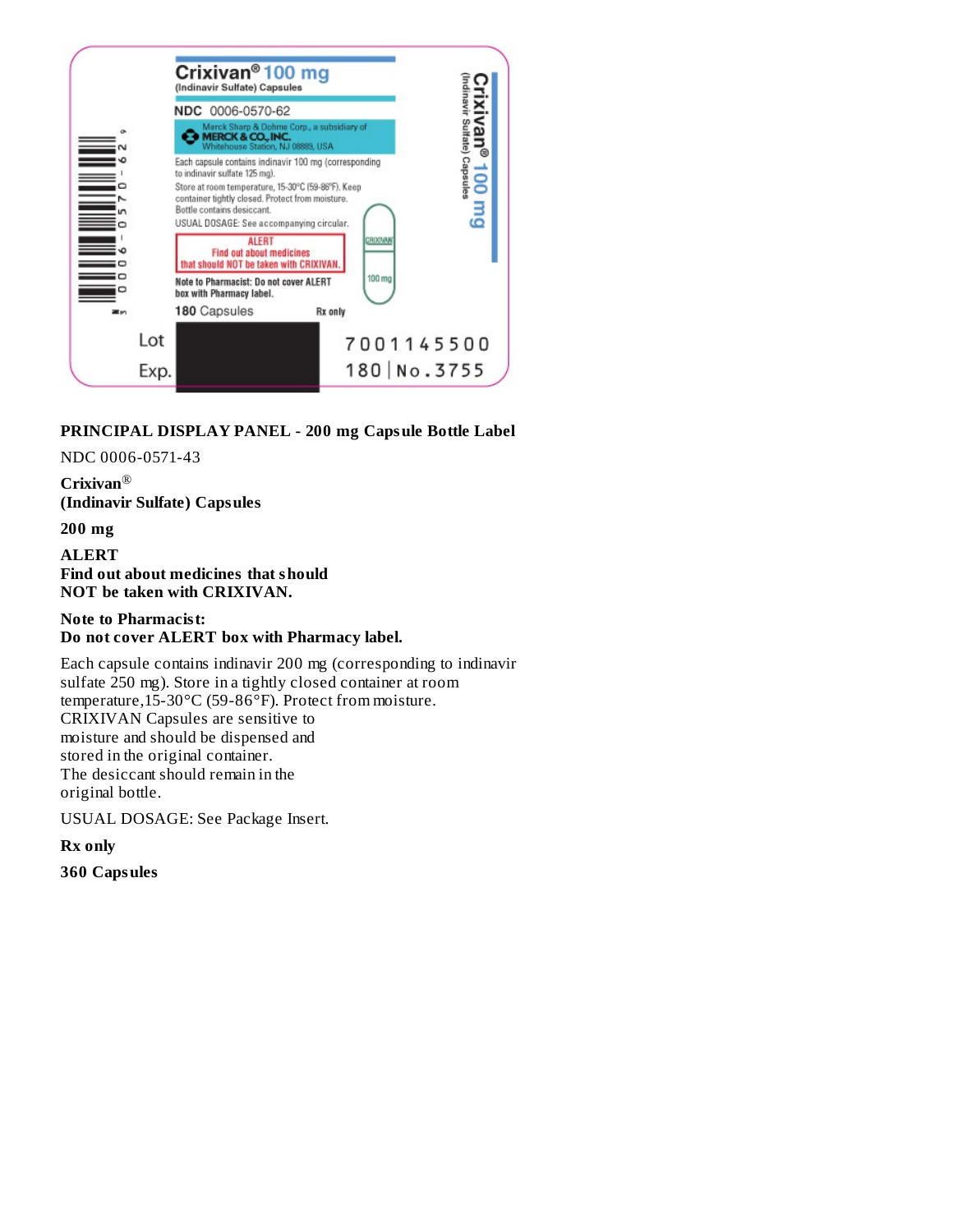

# **PRINCIPAL DISPLAY PANEL - 400 mg Capsule Bottle Label**

NDC 0006-0573-62

**Crixivan** ®**(Indinavir Sulfate) Capsules**

#### **400 mg**

**ALERT Find out about medicines that should NOT be taken with CRIXIVAN.**

#### **Note to Pharmacist: Do not cover ALERT box with Pharmacy label.**

Each capsule contains indinavir 400 mg (corresponding to indinavir sulfate 500 mg). Store in a tightly closed container at room temperature,15-30°C (59-86°F). Protect from moisture. CRIXIVAN Capsules are sensitive to moisture and should be dispensed and stored in the original container. The desiccant should remain in the original bottle.

USUAL DOSAGE: See Package Insert.

**Rx only**

**180 Capsules**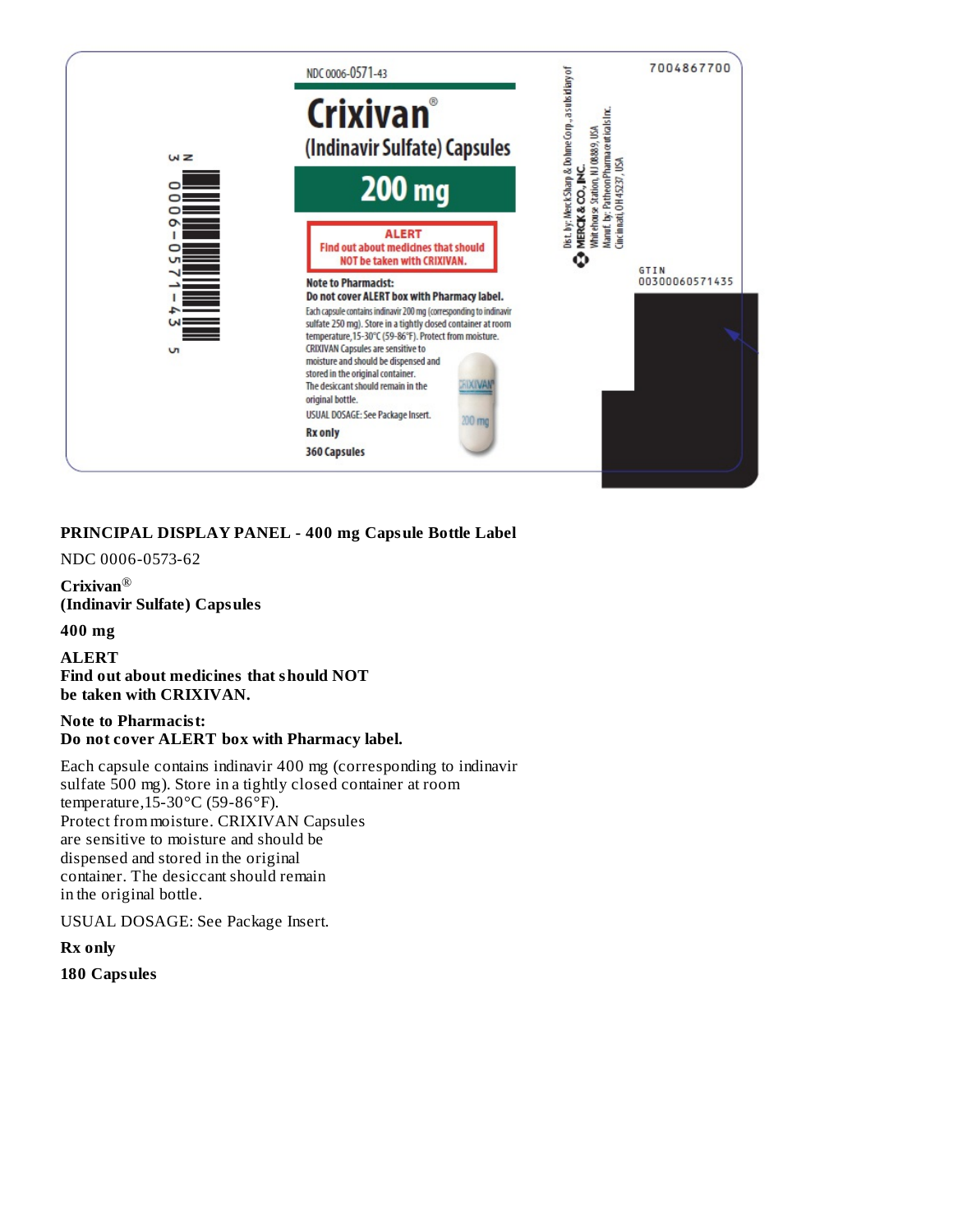

|   | <b>CRIXIVAN</b>                                 |  |                                                     |                                                                              |                             |                             |                              |                            |          |
|---|-------------------------------------------------|--|-----------------------------------------------------|------------------------------------------------------------------------------|-----------------------------|-----------------------------|------------------------------|----------------------------|----------|
|   | indinavir sulfate capsule                       |  |                                                     |                                                                              |                             |                             |                              |                            |          |
|   |                                                 |  |                                                     |                                                                              |                             |                             |                              |                            |          |
|   | <b>Product Information</b>                      |  |                                                     |                                                                              |                             |                             |                              |                            |          |
|   | Product Type                                    |  |                                                     | HUMAN PRESCRIPTION DRUG                                                      |                             | Item Code (Source)          |                              | NDC:0006-0570              |          |
|   | <b>Route of Administration</b>                  |  |                                                     | ORAL                                                                         |                             |                             |                              |                            |          |
|   |                                                 |  |                                                     |                                                                              |                             |                             |                              |                            |          |
|   |                                                 |  |                                                     |                                                                              |                             |                             |                              |                            |          |
|   | <b>Active Ingredient/Active Moiety</b>          |  |                                                     |                                                                              |                             |                             |                              |                            |          |
|   |                                                 |  |                                                     | <b>Ingredient Name</b>                                                       |                             |                             |                              | <b>Basis of Strength</b>   | Strength |
|   |                                                 |  |                                                     | INDINAVIR SULFATE (UNII: 771H53976Q) (INDINAVIR ANHYDROUS - UNII:9MG78X43ZT) |                             |                             |                              | <b>INDINAVIR ANHYDROUS</b> | $100$ mg |
|   |                                                 |  |                                                     |                                                                              |                             |                             |                              |                            |          |
|   | <b>Inactive Ingredients</b>                     |  |                                                     |                                                                              |                             |                             |                              |                            |          |
|   |                                                 |  |                                                     | <b>Ingredient Name</b>                                                       |                             |                             |                              | Strength                   |          |
|   | <b>ANHYDRO US LACTO SE (UNII: 3S Y5LH9 PMK)</b> |  |                                                     |                                                                              |                             |                             |                              |                            |          |
|   | MAGNESIUM STEARATE (UNII: 70097M6I30)           |  |                                                     |                                                                              |                             |                             |                              |                            |          |
|   | GELATIN, UNSPECIFIED (UNII: 2G86QN327L)         |  |                                                     |                                                                              |                             |                             |                              |                            |          |
|   | TITANIUM DIO XIDE (UNII: 15FIX9 V2JP)           |  |                                                     |                                                                              |                             |                             |                              |                            |          |
|   |                                                 |  |                                                     |                                                                              |                             |                             |                              |                            |          |
|   |                                                 |  |                                                     |                                                                              |                             |                             |                              |                            |          |
|   | <b>Product Characteristics</b>                  |  |                                                     |                                                                              |                             |                             |                              |                            |          |
|   | Color                                           |  | WHITE (semi-translucent white)<br>CAPSULE (capsule) |                                                                              | <b>Score</b><br><b>Size</b> |                             | no score<br>14 <sub>mm</sub> |                            |          |
|   | <b>Shape</b><br><b>Flavor</b>                   |  |                                                     |                                                                              |                             |                             |                              | CRIXIVAN;100;mg            |          |
|   | <b>Imprint Code</b><br><b>Contains</b>          |  |                                                     |                                                                              |                             |                             |                              |                            |          |
|   |                                                 |  |                                                     |                                                                              |                             |                             |                              |                            |          |
|   |                                                 |  |                                                     |                                                                              |                             |                             |                              |                            |          |
|   | <b>Packaging</b>                                |  |                                                     |                                                                              |                             |                             |                              |                            |          |
| # | <b>Item Code</b>                                |  |                                                     | <b>Package Description</b>                                                   |                             | <b>Marketing Start Date</b> |                              | <b>Marketing End Date</b>  |          |
|   |                                                 |  |                                                     | $1$ NDC:0006-0570-62 180 in 1 BOTTLE; Type 0: Not a Combination Product      |                             | 03/13/1996                  |                              | 12/31/2012                 |          |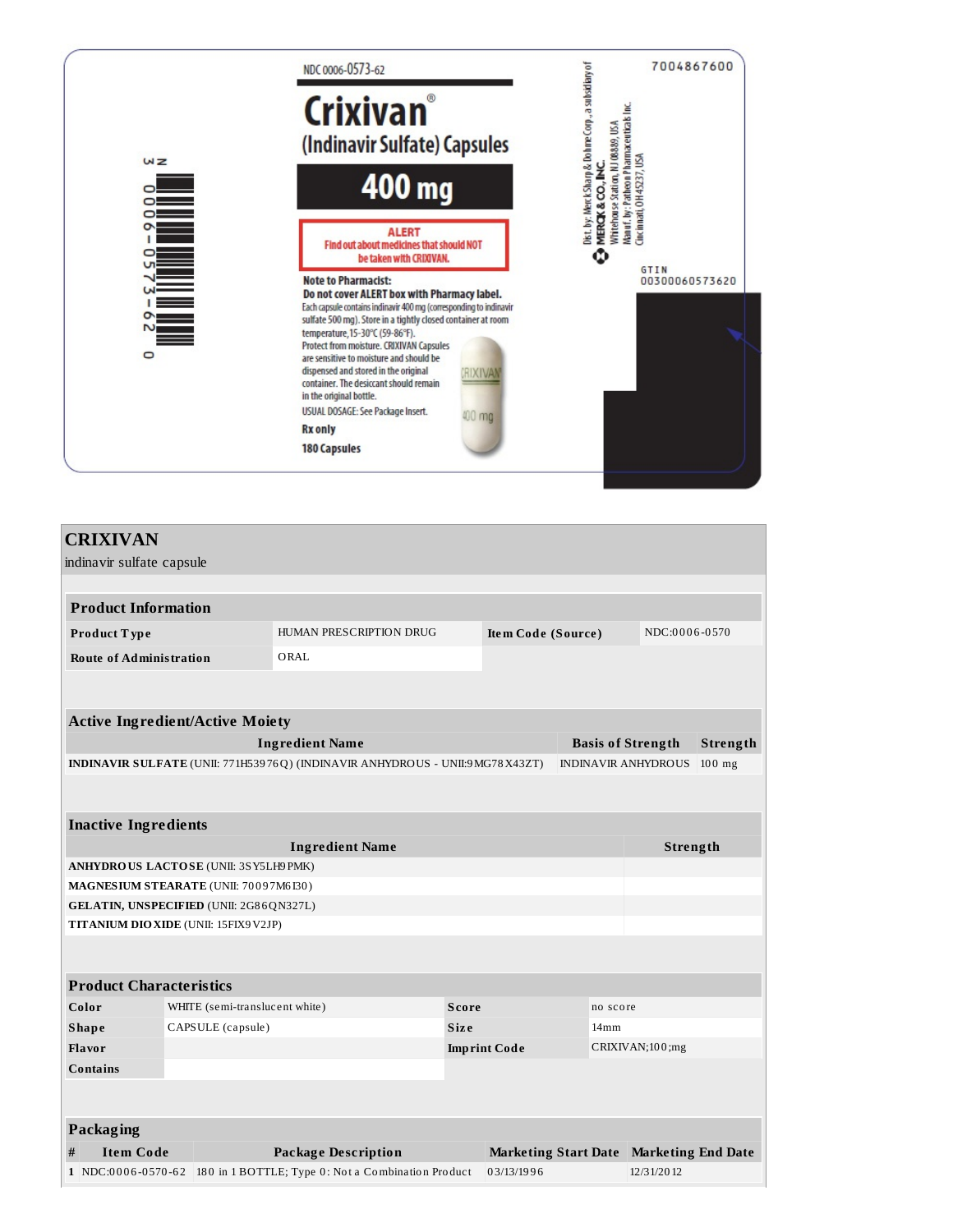| <b>Marketing Information</b>                    |                             |                           |  |  |  |  |  |
|-------------------------------------------------|-----------------------------|---------------------------|--|--|--|--|--|
| <b>Application Number or Monograph Citation</b> | <b>Marketing Start Date</b> | <b>Marketing End Date</b> |  |  |  |  |  |
| NDA020685                                       | 03/13/1996                  | 12/31/2012                |  |  |  |  |  |
|                                                 |                             |                           |  |  |  |  |  |

| <b>CRIXIVAN</b><br>indinavir sulfate capsule |                                                                       |                                |                                                                              |              |                     |                             |                            |          |  |
|----------------------------------------------|-----------------------------------------------------------------------|--------------------------------|------------------------------------------------------------------------------|--------------|---------------------|-----------------------------|----------------------------|----------|--|
|                                              |                                                                       |                                |                                                                              |              |                     |                             |                            |          |  |
| <b>Product Information</b>                   |                                                                       |                                |                                                                              |              |                     |                             |                            |          |  |
| Product Type                                 |                                                                       |                                | HUMAN PRESCRIPTION DRUG                                                      |              | Item Code (Source)  |                             | NDC:0006-0571              |          |  |
| <b>Route of Administration</b>               |                                                                       |                                | ORAL                                                                         |              |                     |                             |                            |          |  |
|                                              |                                                                       |                                |                                                                              |              |                     |                             |                            |          |  |
| <b>Active Ingredient/Active Moiety</b>       |                                                                       |                                |                                                                              |              |                     |                             |                            |          |  |
|                                              |                                                                       |                                | <b>Ingredient Name</b>                                                       |              |                     | <b>Basis of Strength</b>    | Strength                   |          |  |
|                                              |                                                                       |                                | INDINAVIR SULFATE (UNII: 771H53976Q) (INDINAVIR ANHYDROUS - UNII:9MG78X43ZT) |              |                     |                             | <b>INDINAVIR ANHYDROUS</b> | $200$ mg |  |
|                                              |                                                                       |                                |                                                                              |              |                     |                             |                            |          |  |
| <b>Inactive Ingredients</b>                  |                                                                       |                                |                                                                              |              |                     |                             |                            |          |  |
|                                              |                                                                       |                                | <b>Ingredient Name</b>                                                       |              |                     |                             | Strength                   |          |  |
| ANHYDROUS LACTOSE (UNII: 3SY5LH9PMK)         |                                                                       |                                |                                                                              |              |                     |                             |                            |          |  |
| <b>MAGNESIUM STEARATE (UNII: 70097M6I30)</b> |                                                                       |                                |                                                                              |              |                     |                             |                            |          |  |
| GELATIN, UNSPECIFIED (UNII: 2G86QN327L)      |                                                                       |                                |                                                                              |              |                     |                             |                            |          |  |
| <b>TITANIUM DIO XIDE (UNII: 15FIX9 V2JP)</b> |                                                                       |                                |                                                                              |              |                     |                             |                            |          |  |
|                                              |                                                                       |                                |                                                                              |              |                     |                             |                            |          |  |
| <b>Product Characteristics</b>               |                                                                       |                                |                                                                              |              |                     |                             |                            |          |  |
| Color                                        |                                                                       | WHITE (semi-translucent white) |                                                                              | <b>Score</b> |                     | no score                    |                            |          |  |
| Shape                                        |                                                                       | CAPSULE (capsule)              |                                                                              | <b>Size</b>  |                     |                             | $18 \,\mathrm{mm}$         |          |  |
| Flavor                                       |                                                                       |                                |                                                                              |              | <b>Imprint Code</b> |                             | CRIXIVAN;200;mg            |          |  |
| <b>Contains</b>                              |                                                                       |                                |                                                                              |              |                     |                             |                            |          |  |
|                                              |                                                                       |                                |                                                                              |              |                     |                             |                            |          |  |
| <b>Packaging</b>                             |                                                                       |                                |                                                                              |              |                     |                             |                            |          |  |
| #<br><b>Item Code</b>                        |                                                                       |                                | <b>Package Description</b>                                                   |              |                     | <b>Marketing Start Date</b> | <b>Marketing End Date</b>  |          |  |
|                                              | 1 NDC:0006-0571-43 360 in 1 BOTTLE; Type 0: Not a Combination Product |                                |                                                                              | 03/13/1996   |                     |                             |                            |          |  |
|                                              |                                                                       |                                |                                                                              |              |                     |                             |                            |          |  |
| <b>Marketing Information</b>                 |                                                                       |                                |                                                                              |              |                     |                             |                            |          |  |
| <b>Marketing Category</b>                    |                                                                       |                                | <b>Application Number or Monograph Citation</b>                              |              |                     | <b>Marketing Start Date</b> | <b>Marketing End Date</b>  |          |  |
| <b>NDA</b>                                   |                                                                       | NDA020685                      |                                                                              |              | 03/13/1996          |                             |                            |          |  |
|                                              |                                                                       |                                |                                                                              |              |                     |                             |                            |          |  |

| <b>CRIXIVAN</b>                |                         |                    |               |
|--------------------------------|-------------------------|--------------------|---------------|
| indinavir sulfate capsule      |                         |                    |               |
|                                |                         |                    |               |
| <b>Product Information</b>     |                         |                    |               |
| Product Type                   | HUMAN PRESCRIPTION DRUG | Item Code (Source) | NDC:0006-0573 |
| <b>Route of Administration</b> | ORAL.                   |                    |               |
|                                |                         |                    |               |
|                                |                         |                    |               |